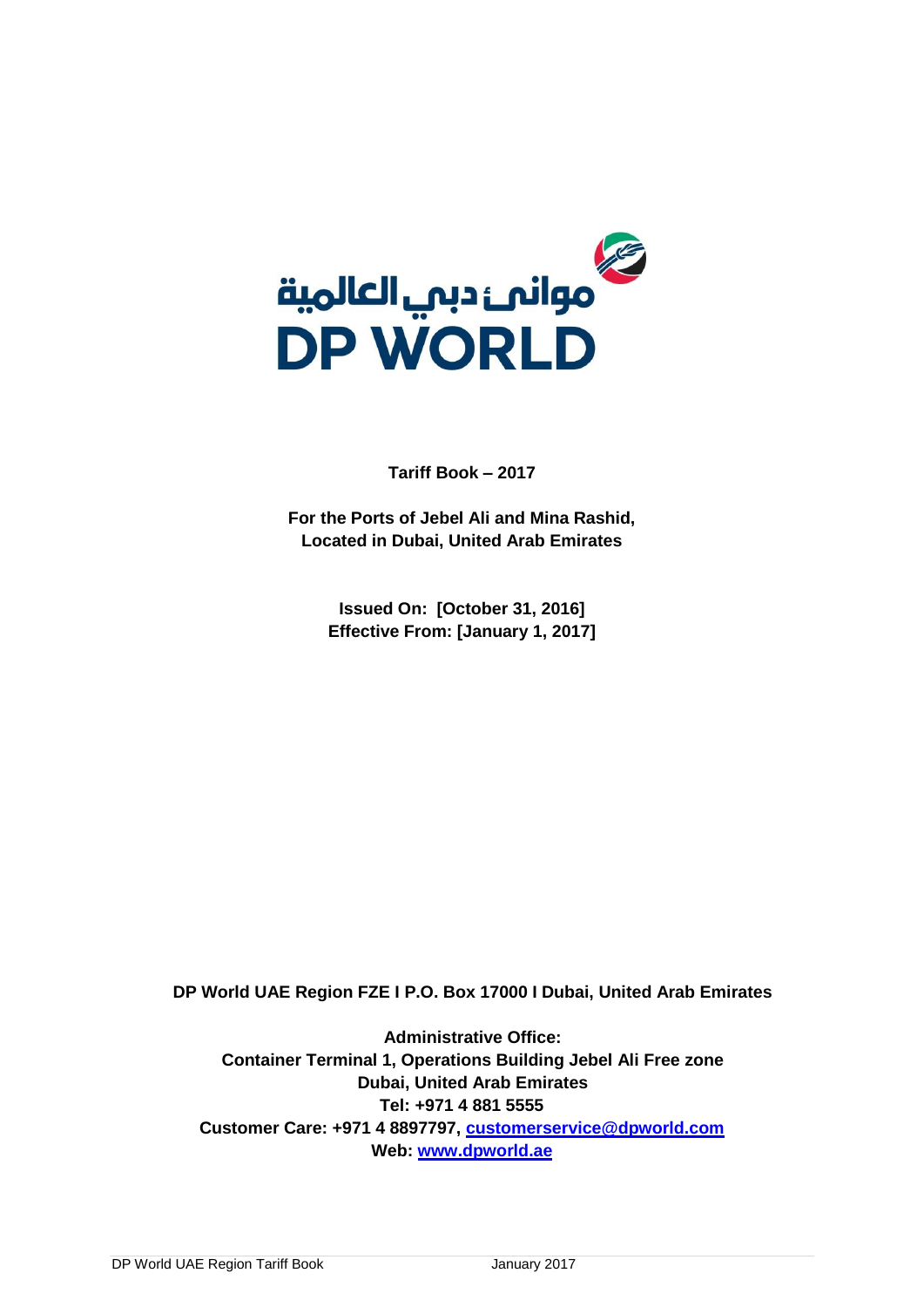# **Table of Contents**

| Item                           | <b>Subject</b>                                             | Page           |
|--------------------------------|------------------------------------------------------------|----------------|
| <b>Section A - Definitions</b> |                                                            |                |
| 101                            | Cargo                                                      | $\mathbf{1}$   |
| 102                            | Day                                                        | 1              |
| 103                            | <b>Environmental Laws</b>                                  | 1              |
| 104                            | <b>Hazardous Material</b>                                  | 1              |
| 105                            | <b>Port Authority</b>                                      | 1              |
| 106                            | Port Operator                                              | 1              |
| 107                            | <b>Port Facilities</b>                                     | $\overline{2}$ |
| 108                            | Circular                                                   | $\overline{2}$ |
| 109                            | User                                                       | $\overline{2}$ |
| 110                            | Vessel                                                     | $\overline{2}$ |
| 111                            | <b>Services</b>                                            | $\overline{2}$ |
| 112                            | Society                                                    | $\overline{2}$ |
| 113                            | Tons                                                       | $\overline{2}$ |
| 114                            | Stevedoring                                                | $\overline{2}$ |
| 115                            | Container                                                  | $\overline{2}$ |
| 116                            | Point of Rest                                              | $\overline{2}$ |
| 117                            | Open/Covered Storage, Parking Area and/or Marshalling Area | $\overline{2}$ |
| 118                            | <b>Free Time</b>                                           | 3              |
| 119                            | Transhipment                                               | 3              |
| 120                            | <b>Homeporting Cruise Ship Calls</b>                       | 3              |
| 121                            | Non-Homeporting Cruise Ship Calls                          | 3              |
|                                | <b>Section B - General Conditions</b>                      |                |
| 201                            | Administration                                             | 4              |
| 202                            | Jurisdiction                                               | 4              |
| 203                            | Application and interpretation of Tariff                   | 4              |
| 204                            | <b>Consent to Terms of Tariff</b>                          | 4              |
| 205                            | <b>Held Harmless</b>                                       | 4              |
| 206                            | Responsibility for Damage to facilities                    | 4              |
| 207                            | <b>Exoneration from Liability</b>                          | 4              |
| 208                            | <b>Alterations to Tariff</b>                               | $\overline{4}$ |
| 209                            | <b>Access to Records</b>                                   | 4              |
| 210                            | Insurance                                                  | 5              |
| 211                            | Currency                                                   | 5              |
| 212                            | Payment in Advance                                         | 5              |
| 213                            | Payment of Invoices                                        | 5              |
| 214                            | Port Facility Working Hours                                | 5              |
| 215                            | Normal Working Hours                                       | 5              |
| 216                            | <b>Overtime Hours</b>                                      | 6              |
| 217                            | Safety                                                     | 6              |
| 218                            | Notice of Arrival                                          | $\overline{7}$ |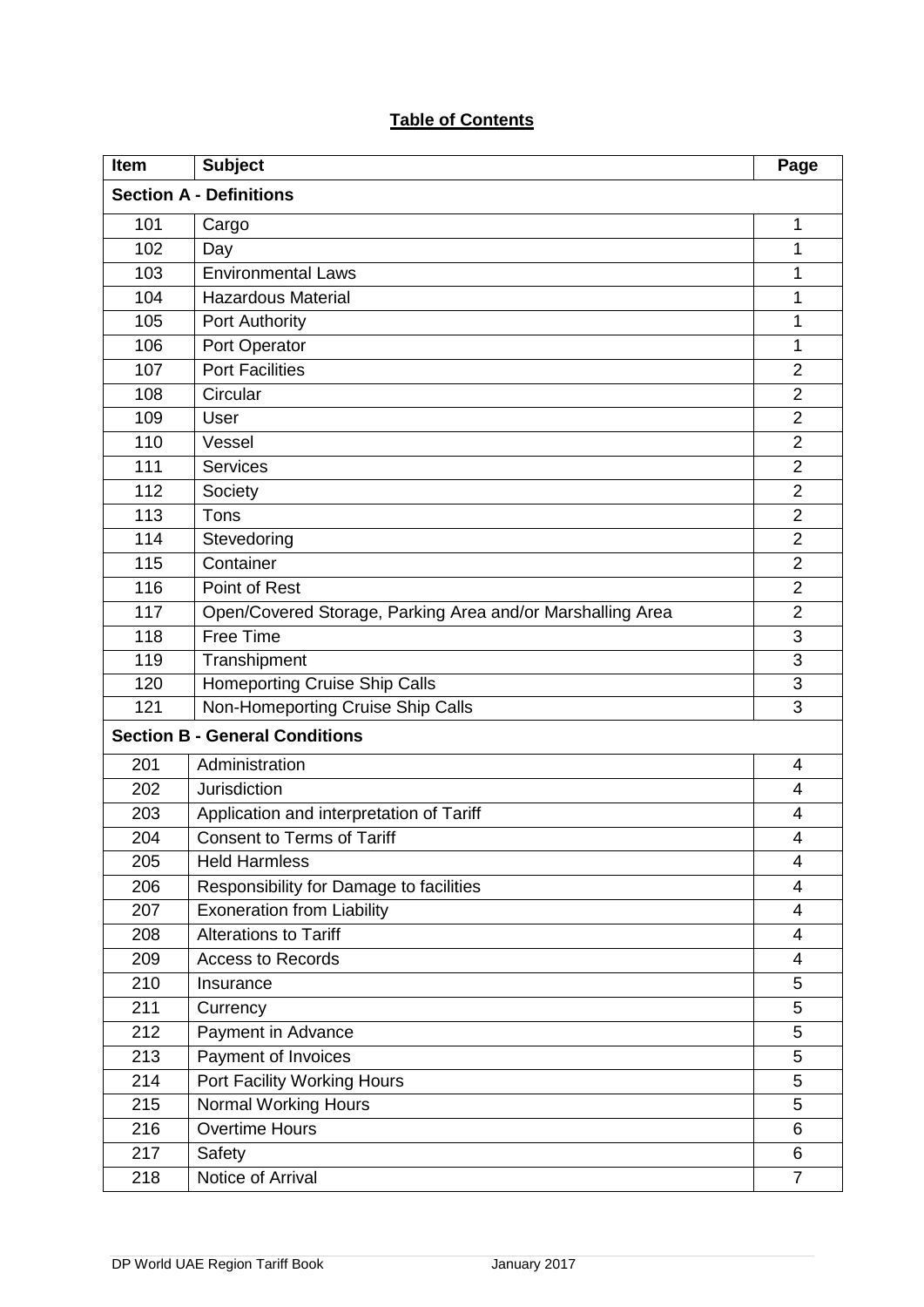| 219                                      | Documentation                                                   |    |
|------------------------------------------|-----------------------------------------------------------------|----|
| 220                                      | <b>Cargo Handling Rights</b>                                    |    |
| 221                                      | <b>Container - Vessel Berth Assignment</b>                      | 8  |
| 222                                      | Vacating a berth                                                | 8  |
| 223                                      | Dangerous, Hazardous or Obnoxious Cargo                         | 8  |
| 224                                      | Removal of Objectionable Cargo                                  | 8  |
| 225                                      | Disposition of Unclaimed Cargo/Sale by Public Auction           | 8  |
| 226                                      | <b>General Restrictions and Limitations</b>                     | 9  |
| 227                                      | <b>Fresh Water</b>                                              | 9  |
| 228                                      | <b>Public Health Services</b>                                   | 9  |
| 229                                      | Port Handling                                                   | 9  |
| 230                                      | <b>Direct Delivery</b>                                          | 9  |
| 231                                      | Port Receiving/Releasing Charge (PRC)                           | 9  |
| 232                                      | <b>Document Processing Charge</b>                               | 9  |
| 233                                      | Passenger Handling Charge (PHC)                                 | 10 |
| 234                                      | Radio Frequency Identification (RFID) Tags for Container Trucks | 10 |
|                                          | <b>Entering into Port</b>                                       |    |
| 235                                      | Discharging and Loading                                         | 10 |
| 236                                      | <b>Ordering Stevedoring Gangs</b>                               | 10 |
| 237                                      | Detention of Stevedoring Gangs                                  | 10 |
| 238                                      | Port Labour                                                     | 10 |
| 239                                      | <b>Gang Allotment</b>                                           | 10 |
| 240                                      | Fresh Water for Labour                                          | 10 |
| 241                                      | <b>Specialised Cargo Gear</b>                                   | 11 |
| 242                                      | Loading/Discharging Report                                      | 11 |
| 243                                      | <b>Delay Report</b>                                             | 11 |
| 244                                      | Discharging/Loading at Anchorage                                | 11 |
| 245                                      | <b>Safety Precautions</b>                                       | 11 |
| 246                                      | <b>Import Boats Handling</b>                                    | 11 |
| 247                                      | General Cargo Packages with NIL Mark                            | 11 |
| 248                                      | <b>RO-RO Vessels at the Container Terminal</b>                  | 11 |
| 249                                      | Mina Rashid Coastal Berth Operation                             | 12 |
| 250                                      | <b>Company Registration</b>                                     | 12 |
| 251                                      | <b>Vessel Agency Change</b>                                     | 12 |
| <b>Section C - Marine Related Tariff</b> |                                                                 |    |
| 301                                      | <b>Port Dues</b>                                                | 13 |
| 302                                      | Tug and Barge Operation                                         | 13 |
| 303                                      | Hire of Port Craft                                              | 14 |
| 304                                      | Ropes                                                           | 14 |
| 305                                      | Pilotage                                                        | 14 |
| 306                                      | <b>Pilotage Charges</b>                                         | 14 |
| 307                                      | Berthing / Unberthing Charges                                   | 15 |
| 308                                      | Port Charges for Tankers, Gas Carriers, etc.                    | 16 |
| 309                                      | <b>Charges for Country Crafts and Dhows</b>                     | 16 |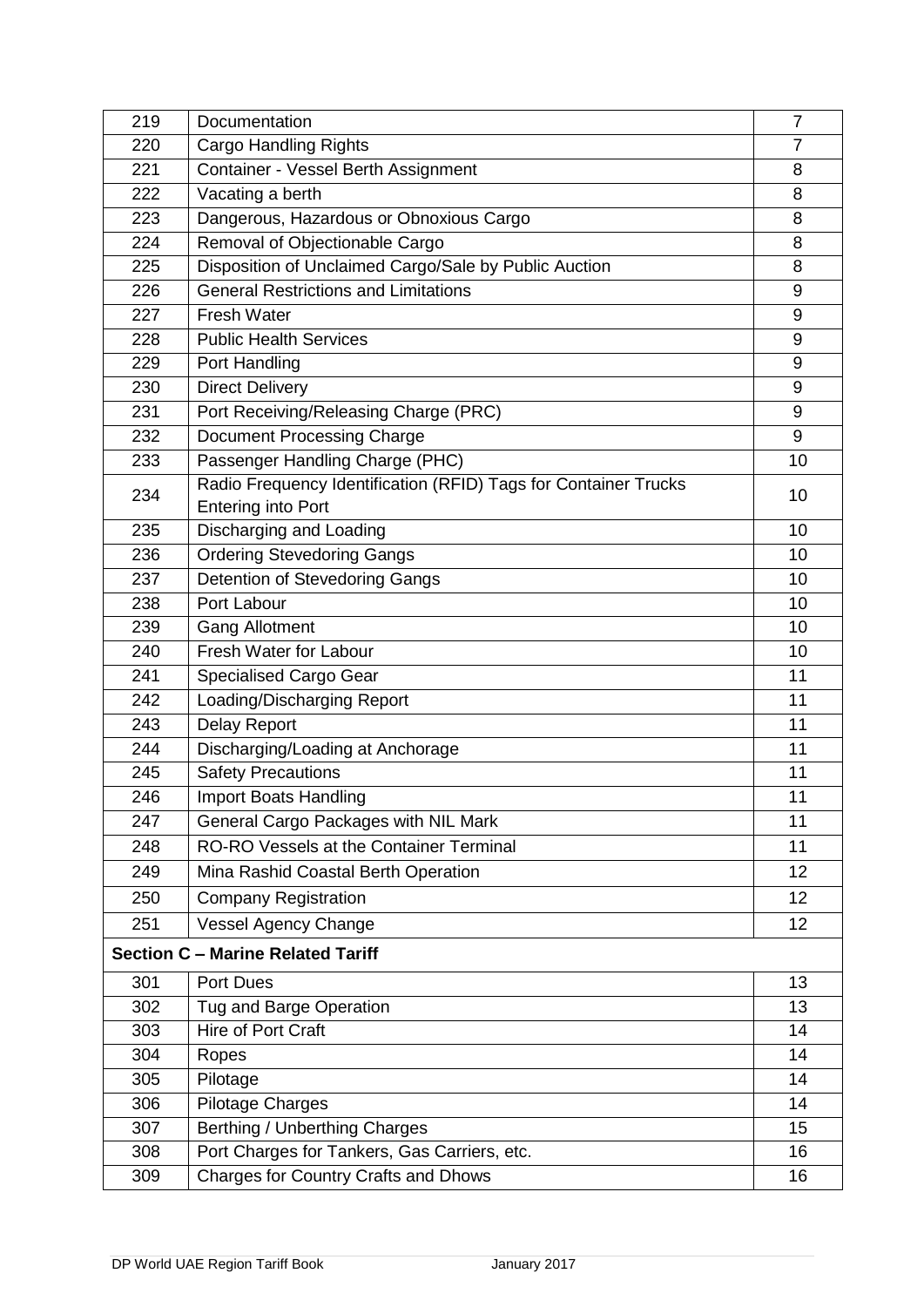| 310                                         | Lay By                                                     | 17 |  |
|---------------------------------------------|------------------------------------------------------------|----|--|
| 311                                         | Miscellaneous Marine Charges                               |    |  |
| 312                                         | Shifting of Vessels within Jebel Ali Terminals             |    |  |
| <b>Section D - Operation Related Tariff</b> |                                                            |    |  |
| 401                                         | Port Handling                                              | 18 |  |
| 402                                         | <b>Transhipment Handling Charges</b>                       | 19 |  |
| 403                                         | Way Leave                                                  | 19 |  |
| 404                                         | <b>Storage Charges</b>                                     | 20 |  |
| 405                                         | Cars and/or Lorries Over stowing Inbound Cargo             | 20 |  |
| 406                                         | Over carried and Mis-landed Cargo                          | 21 |  |
| 407                                         | Weighing/Measuring/ Inspection                             | 21 |  |
| 408                                         | Sorting to Bill of Lading - Sub marks, Numbers or Sizes    | 21 |  |
| 409                                         | Damaged or Defective Goods                                 | 21 |  |
| 410                                         | Mis-declaration of Cargo weights                           | 21 |  |
| 411                                         | <b>Administrative Charges</b>                              | 21 |  |
| 412                                         | <b>Distressed Cargo</b>                                    | 21 |  |
| 413                                         | <b>Tarpaulin Hire</b>                                      | 21 |  |
| 414                                         | <b>Staging Area Charges</b>                                | 21 |  |
|                                             | <b>Section E- Stevedoring Related Tariff</b>               |    |  |
| 501                                         | Loading and Discharging of Containers                      | 22 |  |
| 502                                         | <b>Hazardous Containers</b>                                | 22 |  |
| 503                                         | <b>Conditions and Services</b>                             | 22 |  |
| 504                                         | <b>Re-Stows</b>                                            | 23 |  |
| 505                                         | <b>Other Equipment</b>                                     | 23 |  |
| 506                                         | <b>Shifting of Containers</b>                              | 23 |  |
| 507                                         | Truck Loading/Unloading charge (TLUC)                      | 23 |  |
| 508                                         | Use of Special Equipment                                   | 24 |  |
| 509                                         | <b>Weighing of Containers</b>                              | 24 |  |
| 510                                         | Container Loaded in Excess of Rated Capacity               | 24 |  |
| 511                                         | <b>Container Storage Rates</b>                             | 24 |  |
| 512                                         | Stuffing and Unstuffing at Container Freight Station (CFS) | 25 |  |
| 513                                         | Storage at CFS                                             | 26 |  |
| 514                                         | Stuffing / Unstuffing Vehicles at CFS                      | 27 |  |
| 515                                         | Monitoring of Refrigerated Containers                      | 28 |  |
| 516                                         | Delays to Crane                                            | 28 |  |
| 517                                         | Cancellation / Postponement of Berthing                    | 28 |  |
| 518                                         | <b>Cleaning Containers</b>                                 | 28 |  |
| 519                                         | <b>Knocking Down Flat Racks</b>                            | 28 |  |
| 520                                         | Fitting and/or Removing Tarpaulins                         | 28 |  |
| 521                                         | Administrative Charges and Their Operational Requirements  | 28 |  |
| 522                                         | <b>Undelivered Containers- Auction/Disposal</b>            | 29 |  |
| 523                                         | Bundling / Unbundling of Empty Flats/ Flat Racks           | 29 |  |
| 524                                         | <b>Container Maintenance Charges</b>                       | 30 |  |
| 525                                         | <b>Cancellation of Labour Gangs</b>                        | 30 |  |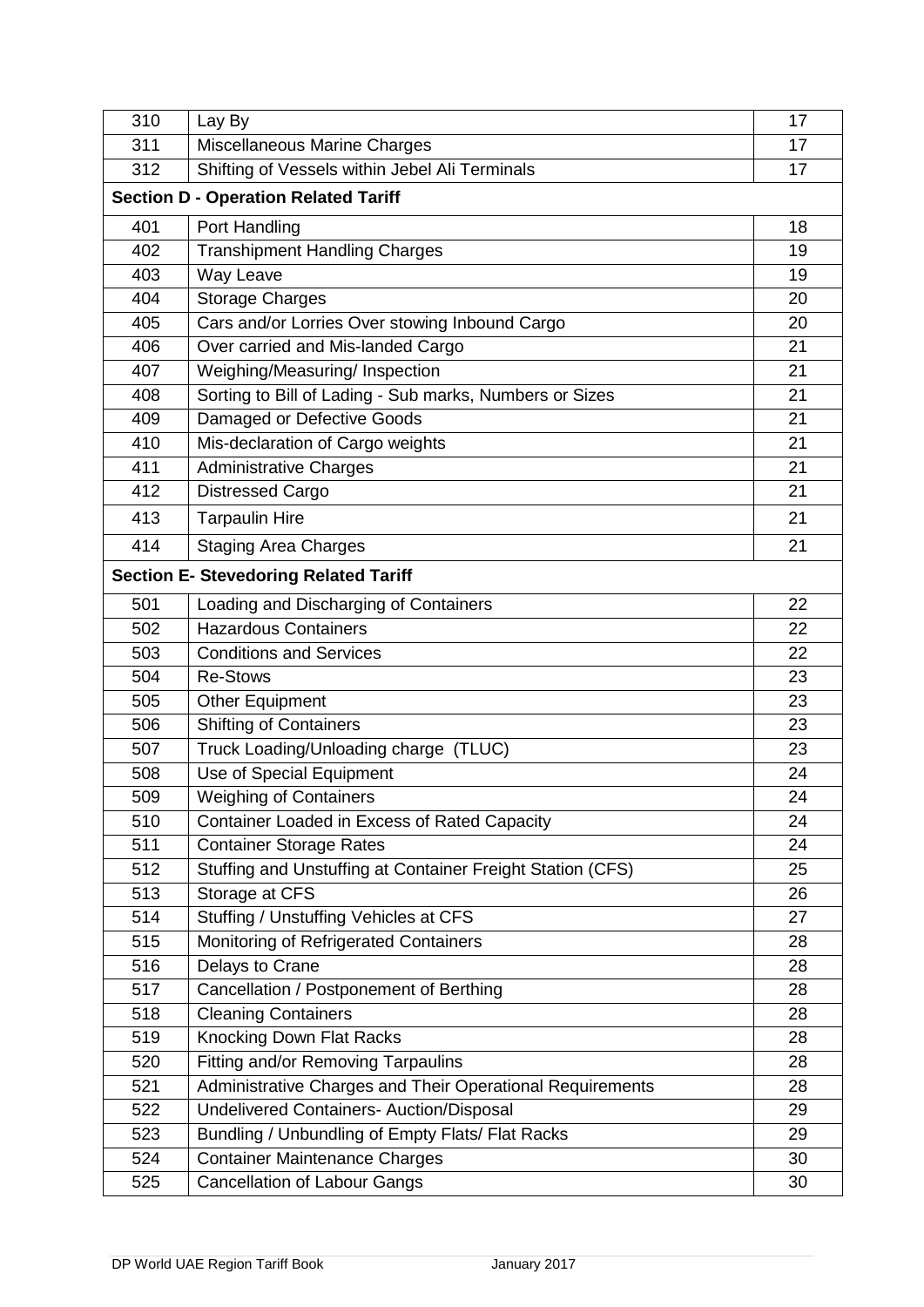| 526 | Opening and Closing of Hatches                                          | 31 |
|-----|-------------------------------------------------------------------------|----|
| 527 | Transhipment Cargo                                                      |    |
| 528 | Shifting Cargo On-board (Restow)                                        | 31 |
| 529 | <b>Rigging Derricks</b>                                                 | 31 |
| 530 | Cargo Sorting / Improper Stowage Surcharge                              | 31 |
| 531 | Locker/ Deep Tanks and Cabin Cargo                                      | 31 |
| 532 | Timber- Plywood                                                         | 31 |
| 533 | <b>Bagged Cargo</b>                                                     | 32 |
| 534 | Heavy Lifts/ Awkward Lifts                                              | 32 |
| 535 | Dangerous Cargo                                                         | 32 |
| 536 | Scrap                                                                   | 32 |
| 537 | Live Animal                                                             | 32 |
| 538 | <b>Steel</b>                                                            | 32 |
| 539 | <b>General Cargo</b>                                                    | 32 |
| 540 | RO-RO                                                                   | 33 |
| 541 | <b>Bulk</b>                                                             | 33 |
| 542 | Reefer                                                                  | 34 |
| 543 | <b>Distressed Cargo</b>                                                 | 34 |
| 544 | Internal Shifting Within General Cargo Terminal                         | 34 |
| 545 | <b>Handling Ship Spares</b>                                             | 34 |
| 546 | Inclusion of Cargo in Load List after Cut-Off Time                      | 34 |
| 547 | <b>Gas Free Certification Survey</b>                                    | 34 |
|     | Section F- Automobiles and Self-Propelled- Wheeled and Tracked Vehicles |    |
| 601 | Loading and Discharging of Vehicles - Port Handling                     | 35 |
| 602 | <b>Transhipment Vehicles</b>                                            | 35 |
| 603 | Storage Charges - Vehicles                                              | 35 |
| 604 | <b>Starting Immobile Plant</b>                                          | 36 |
| 605 | Towing of RORO Cargo                                                    | 36 |
|     | <b>Section G - Miscellaneous Items</b>                                  |    |
| 701 | <b>Equipment Hire Rates</b>                                             | 37 |
| 702 | <b>Gear Hire</b>                                                        | 38 |
| 703 | Lashing                                                                 | 40 |
|     | Radio Frequency Identification (RFID) Tags for Container Trucks         |    |
| 704 | <b>Entering the Port</b>                                                | 40 |
| 705 | Document Processing Charges (DPC)                                       | 40 |
| 706 | Safety Induction for Hauliers                                           | 40 |
| 707 | Anti-Knock Mixtures - IMO Class 6.1                                     | 40 |
| 708 | Gas Lighters in Containers - IMO Class 2.1                              | 41 |
|     | <b>Appendix 1: Third Party Related Tariff</b>                           |    |
| 801 | Hazardous Cargo / Containers                                            | 42 |
| 802 | <b>Vessel's Violation</b>                                               | 45 |
| 803 | Trakhees - EHS Tariff (Including Penalties)                             | 45 |
| 804 | <b>Public Health Services Tariff</b>                                    | 46 |
| 805 | Fire and Security Guard Standby Charges                                 | 47 |
|     |                                                                         |    |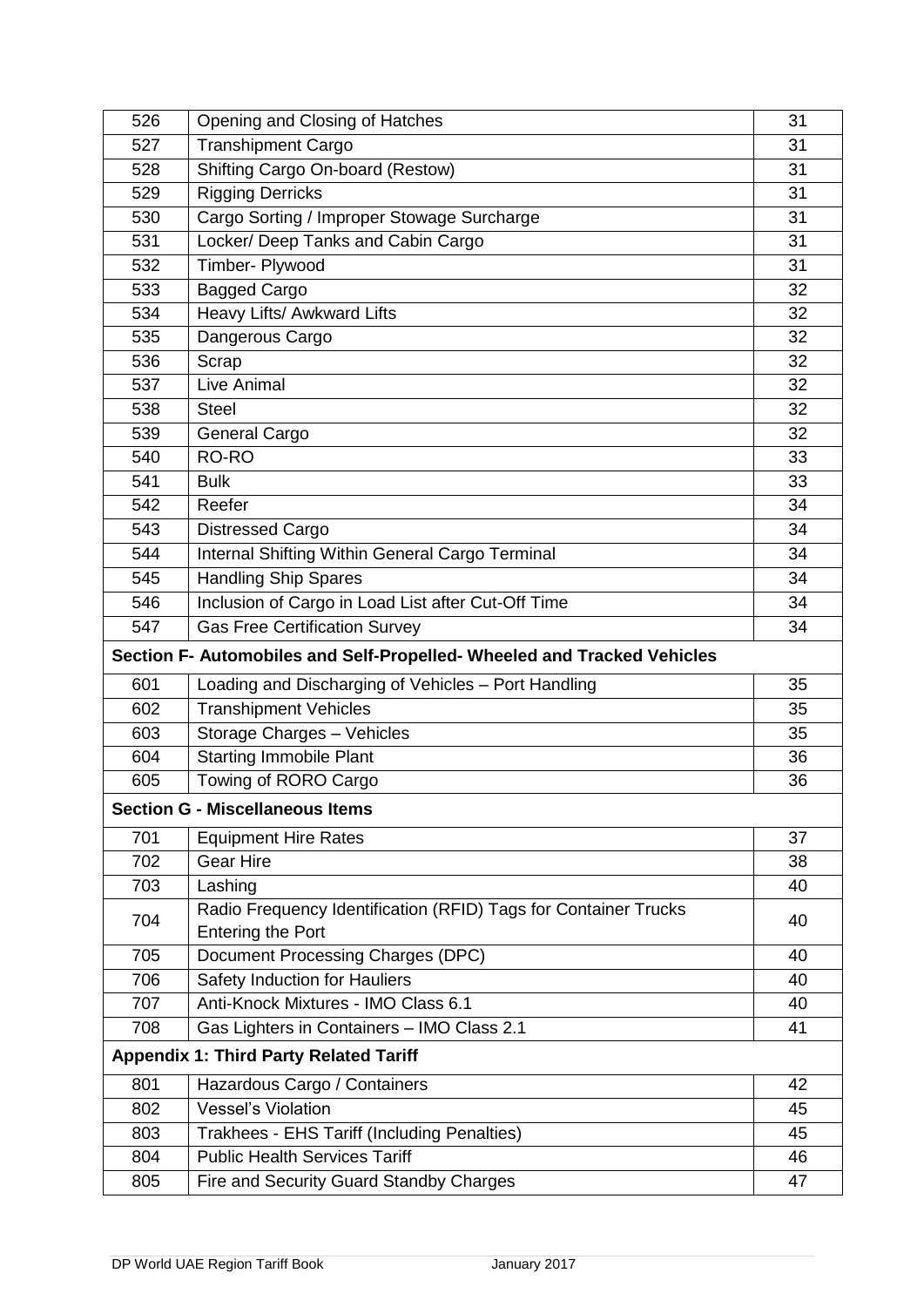#### **101 CARGO**

Any solid, liquid or gaseous substance, product or Hazardous Material transported to, from, in or through the jurisdiction of the Dubai Port Authority and involving the use of Port's Facilities.

#### **102 DAY**

A calendar day

#### **103 ENVIRONMENTAL LAWS**

All federal, PCFC (Ports, Customs and Free zone Corporation) or Dubai municipal laws, rules, regulations, statute, ordinances, permits or orders, and any judicial or administrative interpretations thereof, relating to (a) the prevention, control, or management of pollution, (b) the protection of the environment, including but not limited to, air, water, groundwater, land, soil, sediments, humans, animals, and vegetation, (c) solid, gaseous or liquid waste generation, handling, treatment, storage, disposal, discharge, release, emission or transportation, or (d) regulation of or exposure to Hazardous Materials and/or petroleum products.

#### **104 HAZARDOUS MATERIAL(S)**

Any substance or material that is listed, defined or otherwise designated as (a) "Hazardous Substance" under the PCFC EHS Regulations including IMDG Code; (b) any chemical or Volatile Organic Compound (VOC); (c) any hydrocarbons, petroleum, petroleum products or waste; (d) any metabolite or chemical breakdown product or derivative or component part of substances identified above; and (e) any other chemical, substance or waste, that is regulated by, or may form the basis of liability under, any Environmental Laws.

#### Dangerous Goods -

Any of the following cargoes, whether packaged, carried in bulk packaging or in bulk, within the scope of the following instruments:

- Oils covered by Annex I of MARPOL 73/78
- Gases covered by the codes for the construction and equipment of ships carrying liquefied gases in Bulk
- Noxious liquid substances/chemicals, including wastes, covered by the codes for the construction and equipment of ships carrying dangerous chemicals in bulk and Annex II of MARPOL 73/78
- Solid bulk materials possessing chemical hazards and solid bulk materials hazardous only in bulk (MHBs), including wastes, covered by group B schedules in the Code of Safe Practice for Solid Bulk Cargoes (BC Code)
- Harmful substances in packaged form (covered by Annex III of MARPOL 73/78) and dangerous goods , whether substances, materials or articles (covered by the IMDG Code)

The term dangerous goods includes any empty uncleansed packaging which previously contained dangerous cargoes , unless the packaging have been sufficiently cleaned of residue of the dangerous cargoes and purged of vapours so as to nullify any hazard or have been filled with substances not classified as being dangerous.

#### **105 PORT AUTHORITY**

The Dubai Port Authority and / or the Ports Customs and Free zone Corporation.

#### **106 PORT OPERATOR**

DP World UAE Region FZE.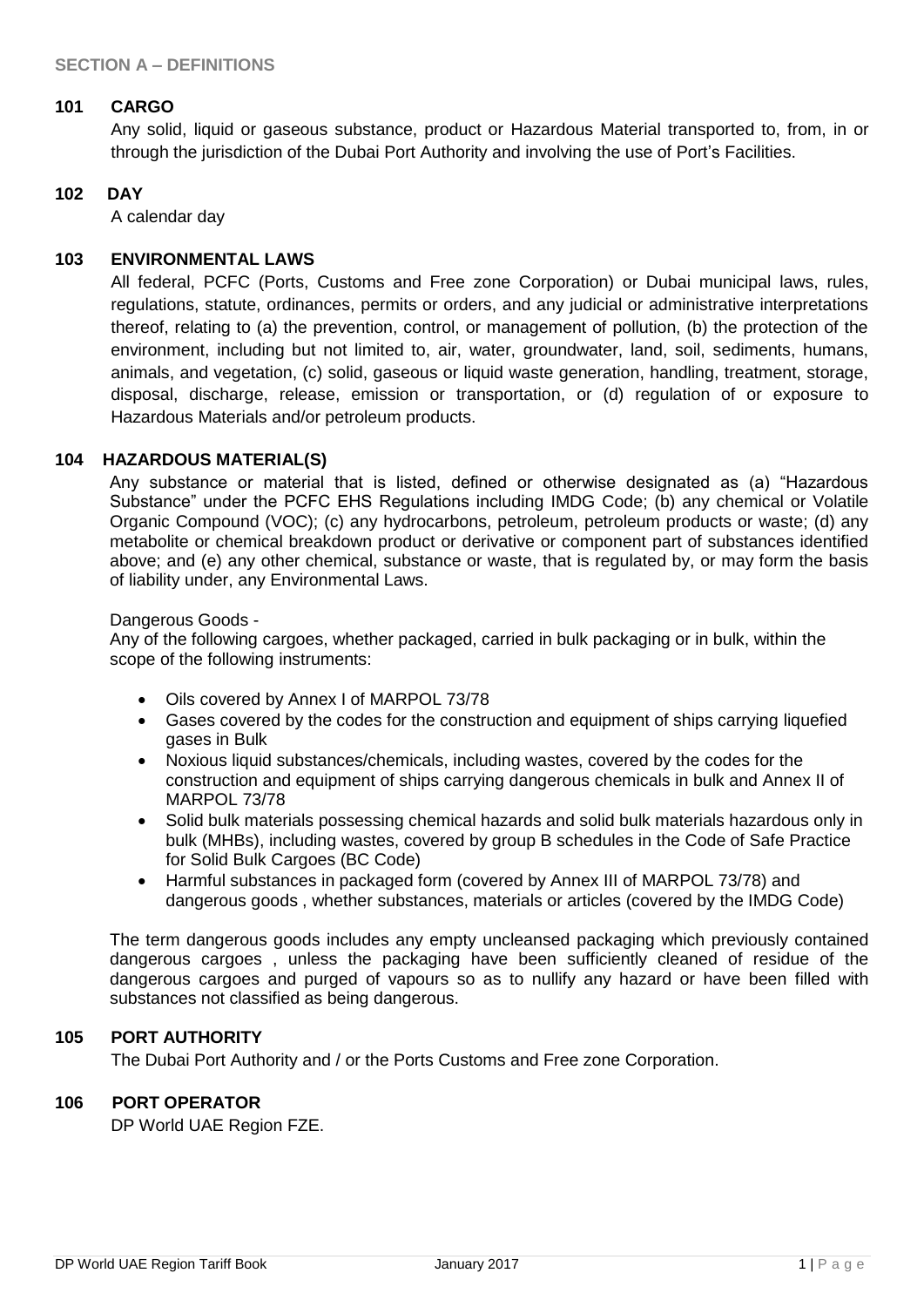## **107 PORT FACILITIES**

Any wharves, docks, piers, sea channels, sheds, warehouses, land, structures, pipelines and extensions thereof and appurtenances there to, equipment and appliances of all kinds situated within the jurisdiction of and/or owned, operated or leased by the Port Operator, included within Mina Rashid , the Jebel Ali Port and Mina Al Hamriya.

## **108 CIRCULAR**

This Tariff, Circular (1<sup>st</sup> January 2017 edition), and any subsequently issued Tariffs, Circulars or amendments hereof.

## **109 USER**

Includes (1) any person or entity using the Port facilities or to/from whom any service, work or Labour is furnished, performed, done or made available by the Port Authority/Port Operator or any other person using the Port Facilities, (2) any person or entity owning or having custody of Cargo moving in, over or through the Port Facilities; (3) all Vessels and their owners, operators, crew and agents; and (4) any other person, firm or corporation that conducts business at the Port facilities.

#### **110 VESSEL**

Except as otherwise specified, when the term "Vessel" is used in this Tariff, it shall be held to mean floating craft of every description and shall include in its meaning the term "Owners, Charterers, Operators and Mortgagees thereof".

#### **111 SERVICES**

Any and all services conducted within the Port Facilities.

## **112 SOCIETY**

Authority certifying Vessels sea worthiness.

#### **113 TON**

Unless otherwise specified, all "Tons" shall be regarded as "Freight Tons" and shall be determined by a weight Tonne of 1,000 kilos or a measurement of one cubic meter whichever is greater.

#### **114 STEVEDORING**

The physical handling of Cargo on-board of the Vessel from or to the Vessel's hook or point of discharge or load. This includes supervision and management. Irrespective of the terms of shipment, payment of stevedoring and related service charges will be the responsibility of the shipping line and/or his agent.

### **115 CONTAINER**

The terms "Container" or "Containerised" when used in this Tariff refer to the standard ISO Container, suitable for stacking and transportation of dry, liquid gas or refrigerated Cargo, constructed of metal, fibreglass, plastic or wood, which confines its contents and must be capable of being handled as a unit and lifted by a crane with a Container spreader.

#### **116 POINT OF REST**

The area at the Port which is assigned for the receipt of inbound Cargo or Container from the Vessel and from which inbound Cargo or Container may be delivered to the Consignee's Agent or loaded on a Vessel in the case of transhipment and that area which is assigned for the receipt of outbound Cargo or Container from Shipper's Agents for loading on-board a Vessel.

#### **117 OPEN/COVERED STORAGE, PARKING AREA AND/OR MARSHALLING AREA**

The term open/covered storage, parking area and/or marshalling area, as used in this Tariff, refers to those areas at the Port Facility where Cargo or Containers may be held in custody of the Port Operator as instructed by the Owner or Agent. This area is considered as Port Facility storage.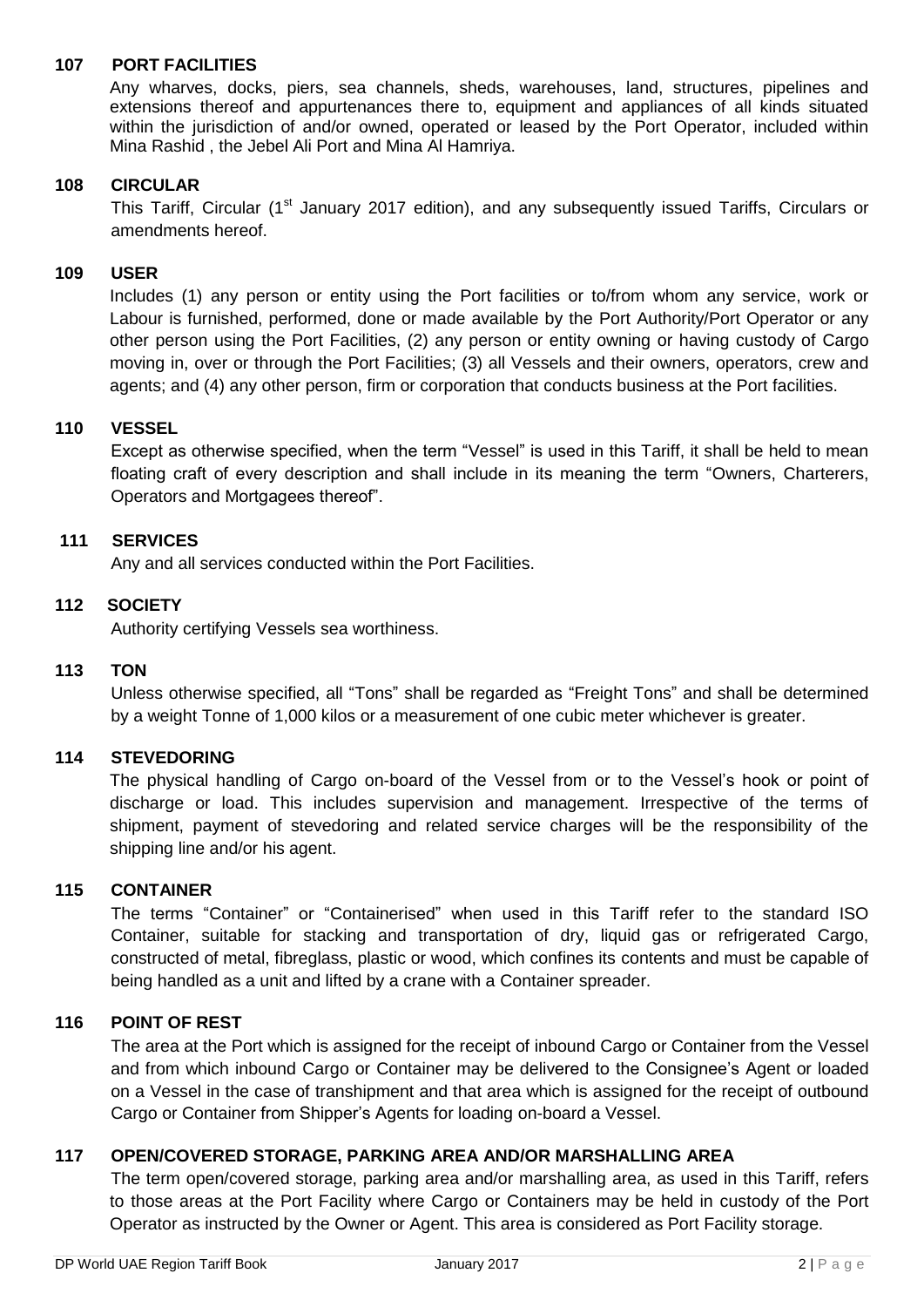## **118 FREE TIME**

The specified period during which Cargo or Containers handled over the quay may occupy space assigned to it in the Port Facility, free of storage charges, either prior to the loading or subsequent to the discharge of such Cargo or Containers, and shall include:

a) Import and Transhipment Container free period will commence from the date of discharge from the Vessel;

b) Import and Transhipment non-Containerised Cargo free period will commence from the date of completion of off-loading of the Vessel or on the third day from commencement of operation whichever occurs first; and

c) Export Containers and non-Containerised Cargo free period will start from the date of receipt in Port Facilities.

d) No free period shall apply for the containers received by road which were not originally discharged at DP World Port facilities.

Note: Export and Transhipment Cargo storage charges will be raised to the Agent.

#### **119 TRANSHIPMENT**

"Transhipment Cargo or transhipment Container" means goods landed from a Vessel and placed in the custody of the Port Operator for the purpose of shipment on another Vessel. To qualify for the transhipment Cargo rates the Cargo must be discharged by the first carrier onto the Port Operator terminals and remain in the custody of the Port Operator until it is transhipped on-board the oncarrying Vessel at the Port Operator terminals.

#### **120 HOMEPORTING CRUISE SHIP CALLS**

- 1. Dubai should be the starting and finishing port for the ship's itinerary and with a minimum of 6 such calls to Dubai in a season (September to June).
- 2. Complete passenger turnaround (embarkation & disembarkation) should be done in Dubai throughout their regular itinerary in the season.
- 3. The respective Cruise Liner should officially declare and advertise Dubai as their Homeport.
- 4. All above criteria need to be met by the Cruise Liner

#### **121 NON-HOMEPORTING CRUISE SHIP CALLS**

Any Cruise Ship / Liner that does not meet all the above mentioned criteria will be considered as a non-home porting ship call.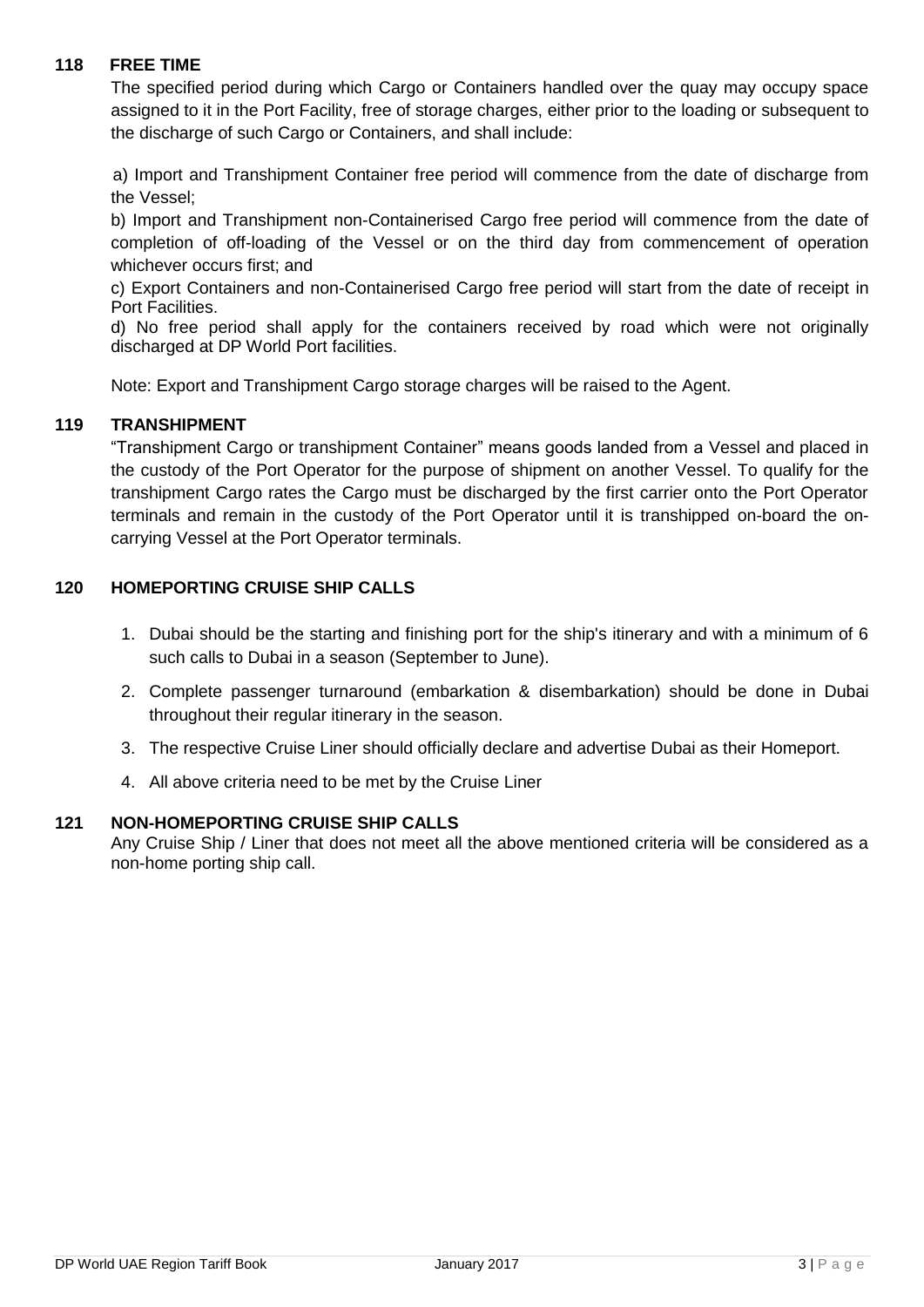#### **201 ADMINISTRATION**

The administration of the Port Operator is under the Port Authority. The Port facilities covered by this Tariff are Mina Rashid and the Jebel Ali Port located in Dubai, United Arab Emirates.

## **202 JURISDICTION**

The Port Authority has jurisdiction over all of the Port Facilities. The Port Operator has the sole right to operate and manage the Port Facilities.

## **203 APPLICATIONS AND INTERPRETATION OF TARIFF**

Rates, rules and regulations contained in this Tariff shall apply unless otherwise specified by written amendment.

These rates, rules and regulations shall apply equally to all users of the Port Facilities (and to any individual, person, firm or corporation engaged in and/or responsible for the handling of a Vessel and/or the movement of its Cargo, including but not limited to; Vessel and/or Cargo Agents, Charterers, Brokers, Freight Forwarders and Shippers or Consignees) and generally shall apply to all traffic at the Port Facilities.

# **204 CONSENT TO TERMS OF TARIFF**

The use of the Port Facilities shall constitute a consent to the terms and conditions of this Tariff, and evidence, agreement on the part of all Vessels, their Owners, Operators, Charterers, Mortgagees or Agents, the Cargo Owners and Agents (Shippers or Consignees) and other Users of the Port Facilities, to pay all charges specified, and to be governed by all rules and regulations appertaining to the Port facilities.

## **205 HELD HARMLESS**

Each Vessel Owner, Operator, Charterer or their Agents whose Vessel calls at the Port and each Owner or Agent of Cargo handled there 'at as a condition to receiving services at the Port hereby agrees to indemnify and hold harmless the Port Authority and the Port Operator; any of its agents, servants or employees (and any other person, firm or corporation engaged by the Port Authority and the Port Operator to furnish labour, materials or equipment relating to the receipt or handling of unit loads or Containers, their Cargo or Vessels at the Port) from and against all losses, claims, demands and suits for damages (including court expenses and counsel fees), for death or personal injury or property damage that may be imposed upon the Port Authority and the Port Operator or any of its agents, servants, employees or contractors by any Vessel Owner, Operator or Charterer or such Cargo Owner (or their agents or employees) as a consequence of services at the Port.

#### **206 RESPONSIBILITY FOR DAMAGE TO FACILITIES**

All Users of the Port, or their Agents, shall be responsible for any damage resulting from their use of berths or any of the Port Facilities and the Port Operator reserves the right to repair, or otherwise cause to be repaired, any and all such damage at the expense of such users.

#### **207 EXONERATION FROM LIABILITY**

As per item 205.

#### **208 ALTERATIONS TO TARIFF**

The Port Operator reserves the right to alter, change, or amend from time to time any or all charges, terms, conditions or interpretations contained in this circular with or without prior notice.

#### **209 ACCESS TO RECORDS**

The Port Operator reserves the right of access to all Cargo manifests, documents and other information relating to Vessels or Cargo for the purpose of audit and verification of reports filed and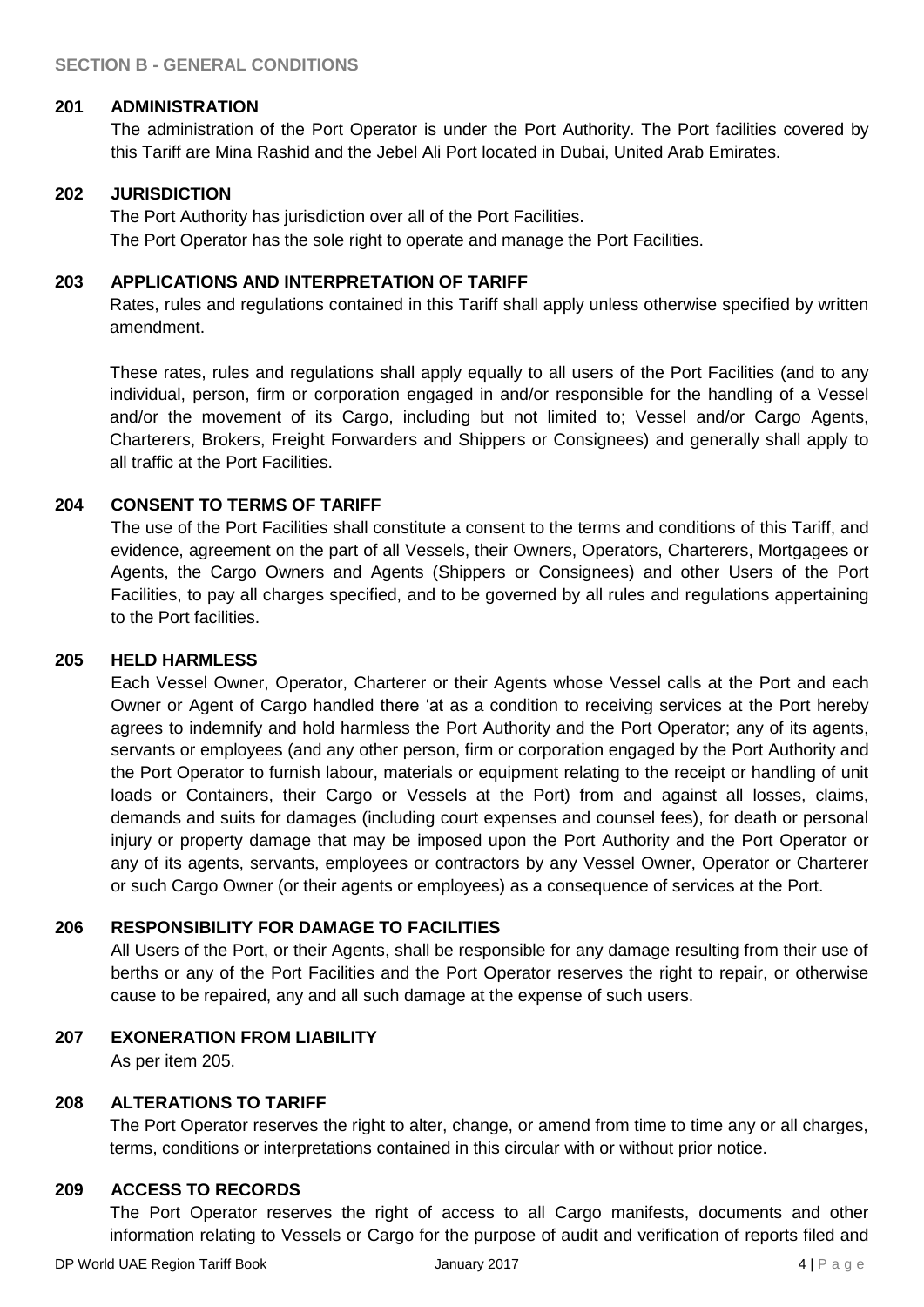assessment of charges. Any such information so acquired shall not be disclosed to any person other than a member of the Port Authority/Port Operator in carrying out official duties required by law.

#### **210 INSURANCE**

Charges published in this Tariff do not include any expense for insurance covering the Cargo, Containers, Vessels or other equipment. It is the Port Facility user's responsibility to provide such insurance coverage.

#### **211 CURRENCY**

All rates are stated and are payable in U.A.E. Dirhams (AED).

#### **212 PAYMENT IN ADVANCE**

The Port Operator may at its sole discretion, estimate and collect in advance all charges which may accrue against Cargo or Vessels. Use of the Port Facilities, or permission to sail, may be denied until such advance charges have been paid.

#### **213 PAYMENT OF INVOICES**

All invoices are issued as due on presentation, unless otherwise agreed to in writing between the Port Operator and User. If Customer fails to pay, Port Operator has the right to place a lien of retention over the goods handled at the Port Facility and responsible party may be denied further use of the Port Facility until all outstanding charges have been paid. The Port Operator reserves the right to apply interest at the rate of 2% per month or part thereof on any invoice or part thereof remaining unpaid beyond the due date.

#### **214 PORT FACILITY WORKING HOURS**

#### **214.1 Administration**

Port Operator administration hours are from 07:30 hours to 15:30 hours Sunday to Thursday, excluding Public Holidays.

#### **214.2 Cargo Handling**

Cargo handling operations are available 24 hours a day throughout the year.

#### **215 NORMAL WORKING HOURS**

#### **215.1 Working Hours at General Cargo and Container Freight Stations**

Normal working hours are from Saturday to Thursday inclusive (excluding Public Holidays and Friday) as follows:

| Jebel Ali Port   07:00 hours to 12:00 hours            | 13:00 hours to 16:00 hours |
|--------------------------------------------------------|----------------------------|
| Mina Rashid $\vert$ 07:00 hours to 13:00 hours $\vert$ | 14:00 hours to 16:00 hours |

Any activity outside of normal working hours must be pre-arranged with the Port Operator and overtime rates will apply.

#### **215.2 Working hours at Container Terminals**

Container handling operations are available 24 hours a day throughout the year. Normal overtime is included in the handling rates. Overtime will be charged as per item 216 on holidays officially declared by the Port Operator. Shift timings as under:

| Day Shift   | From 07:00 to 19:00 hours |
|-------------|---------------------------|
| Night Shift | From 19:00 to 07:00 hours |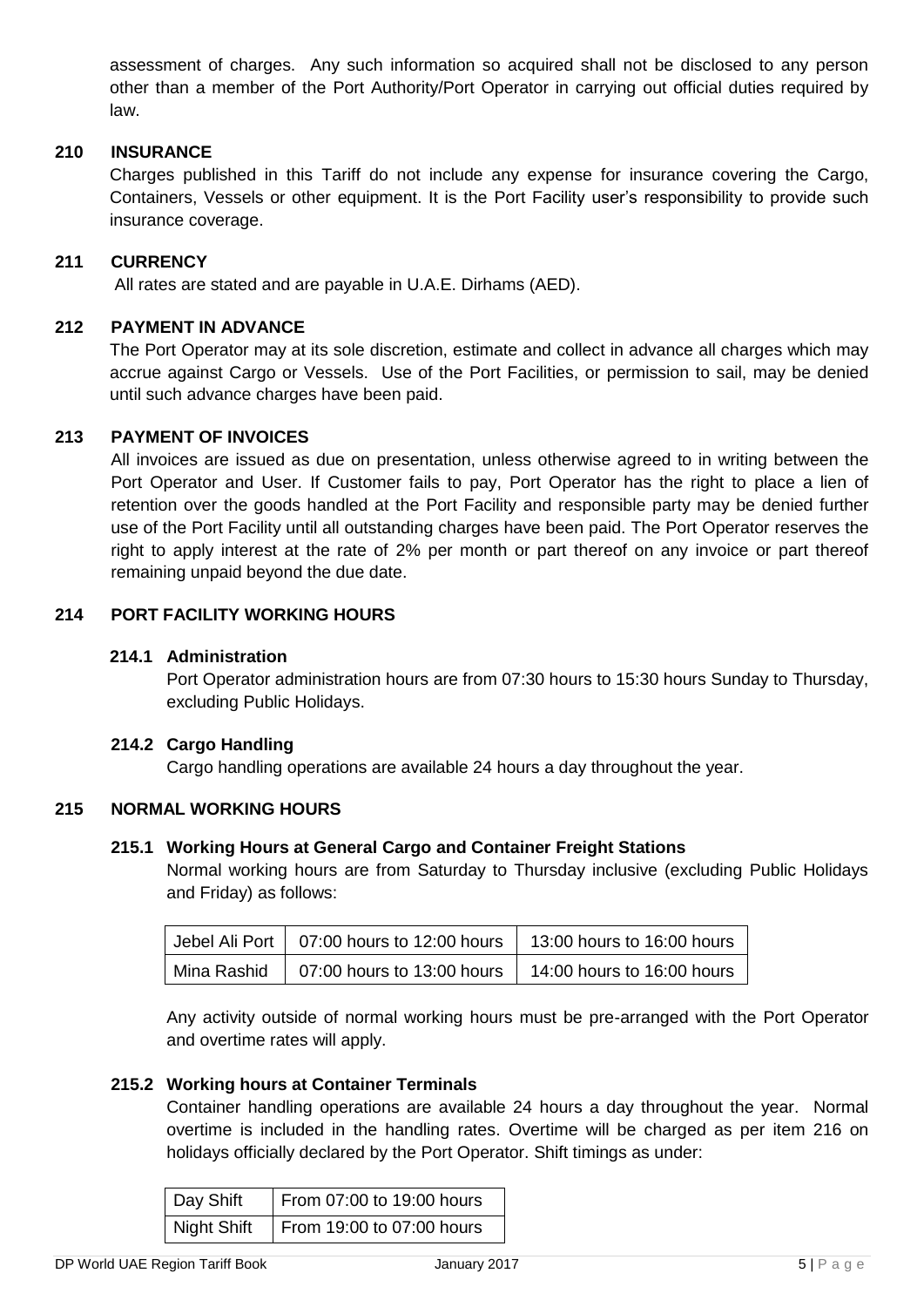# **216 OVERTIME HOURS**

Overtime will be charged for all hours worked outside normal working hours, at the discretion of the Port Operator.

## **216.1 Port Facilities (General Cargo & Container Freight Station) Saturday to Thursday**

 12:00 – 13:00 hours (Jebel Ali) 13:00 – 14:00 hours (Mina Rashid) 16:00 – 07:00 hours (Mina Rashid & Jebel Ali) AED 205 per Location per gang hour or part thereof (Shed/Open Area) **All Hours Worked On Friday**  AED 205 per Location per gang hour or part thereof (Shed/Open Area) **All Hours Worked On Public Holidays** AED 310 per Location per gang hour or part thereof (Shed/Open Area)

Above rates will apply on an hourly basis when overtime hours are continuous with normal working hours. (If not continuous, three hours minimum charge at the above rates will apply).

Note:

1) All requests for labour shall be submitted by 12:00 hours on the previous working day. 2) The Port Operator reserves the right to allocate gangs and decide extension of overtime to be worked on the Vessel. Overtime to be worked at Vessel's expense.

# **216.2 a) Vessels (Except Reefer)**

| Day                                 | <b>Port</b> | <b>Timings</b>        | <b>Charges in AED</b>                |
|-------------------------------------|-------------|-----------------------|--------------------------------------|
|                                     | Jebel Ali   | 12:00 - 13:00 hours   |                                      |
| Saturday to                         | Port        | 16:00 - 07:00 hours   | 205 per gang hour or part            |
| Thursday                            | Mina        | $13:00 - 14:00$ hours | thereof                              |
|                                     | Rashid      | 16:00 - 07:00 hours   |                                      |
| All Hours Worked On Friday          |             |                       | 205 per gang hour or part<br>thereof |
| All Hours Worked On Public Holidays |             |                       | 310 per gang hour or part<br>thereof |

#### **b) Reefer Vessels**

As in 216.1, regular overtime AED 205 per gang hour or part thereof, public holidays AED 510 per gang hour or part thereof.

#### **216.3 Container Cranes**

AED 310 per crane per hour during declared public holidays.

#### **216.4 Holy month of Ramadan**

The working hours during the holy month of Ramadan will change according to the discretion of the Port Operator.

#### **217 SAFETY**

Parties using Port facilities are required to conform to all of the current safety rules and regulations issued by the Port Operator, PCFC Port Authority - EHS or any local Authority.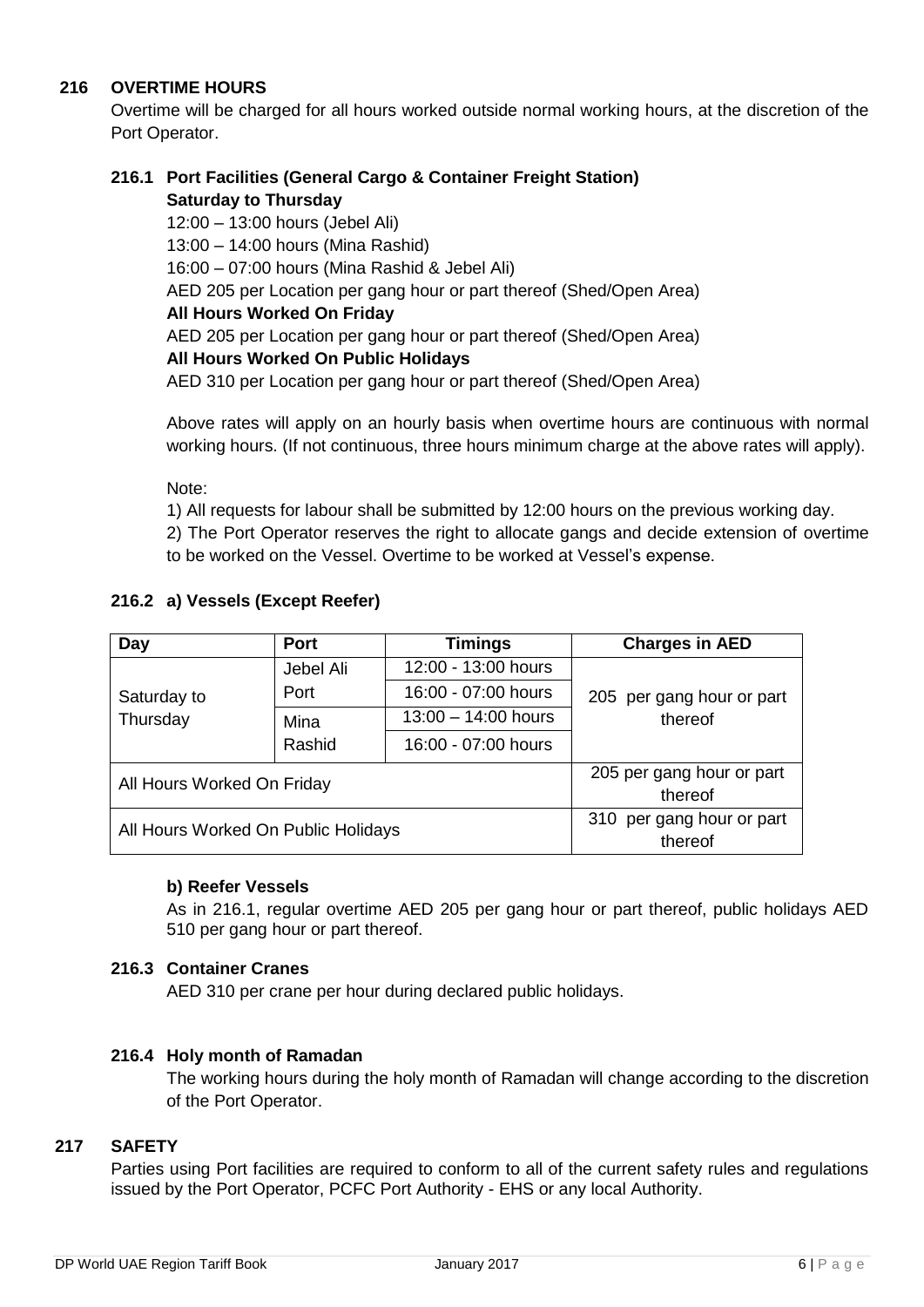## **218 NOTICE OF ARRIVAL**

Each Vessel Owner, Operator or Charterer expecting to dock a Vessel at the Port Facilities for the purpose of loading or discharging Cargo shall give the Port Operator 48 hours prior notice of the arrival of such Vessel and furnish such information as the Port Operator may require (see Item 219). Reconfirmation of the Vessel's arrival shall be made by the Vessel's Agent 24 hours prior to arrival and by the Vessel's Master when he is in VHF radio contact with the Port Signal Station on VHF Channel 16.

The ETA amendment cut off for all General Cargo vessels shall be as following.

| Vessels arriving from GCC ports       | 18 Hours prior previously submitted ETA |
|---------------------------------------|-----------------------------------------|
| Vessels arriving from all other ports | 12 Hours prior previously submitted ETA |

Any amendment after cut off time shall be charged at AED 40/- as per item 411. If the voyage / rotation cancelled after cut off then AED 200/- shall apply.

#### **219 DOCUMENTATION**

The following documents should be submitted to the Port Operator electronically at least 48 hours prior to the Vessel's arrival. Failure to do so may result in the withholding of Vessel's clearance to sail from the Port Facility until such time as they are made available. Late submission of each EDI file will be charged AED 715 per document.

## **219.1 Discharging Vessels**

Cargo Stowage Plan Complete Cargo Manifest (for all import and transhipment cargo / containers to be discharged) Hatch List/Discharge List Hazardous & Dangerous Cargo Declaration Passenger Manifest

#### **219.2 Loading Vessels**

 Customs Endorsed Export Declaration (for each shipment) Cargo Stowage Plan Cargo Loading List Hazardous & Dangerous Cargo Declaration Passenger Manifest

Note: For categories 219.1 & 219.2, in the absence of any hazardous or dangerous Cargo, a 'NIL' hazardous & dangerous Cargo declaration must be made.

#### **219.3 Cargo Handling Gear**

All Vessels not registered with an approved Society using their own gear for Cargo operations should deliver to the Port Operator, at least 48 hours prior to Vessel's arrival, the following information:

a) Type of Cargo handling gear;

b) Capacity of Cargo gear (swing boom/union purchase); and

c) Date of last quadrennial and annual inspection.

#### **220 CARGO HANDLING RIGHTS**

The Port Operator reserves the right to control and perform the loading, unloading and handling of all Cargo.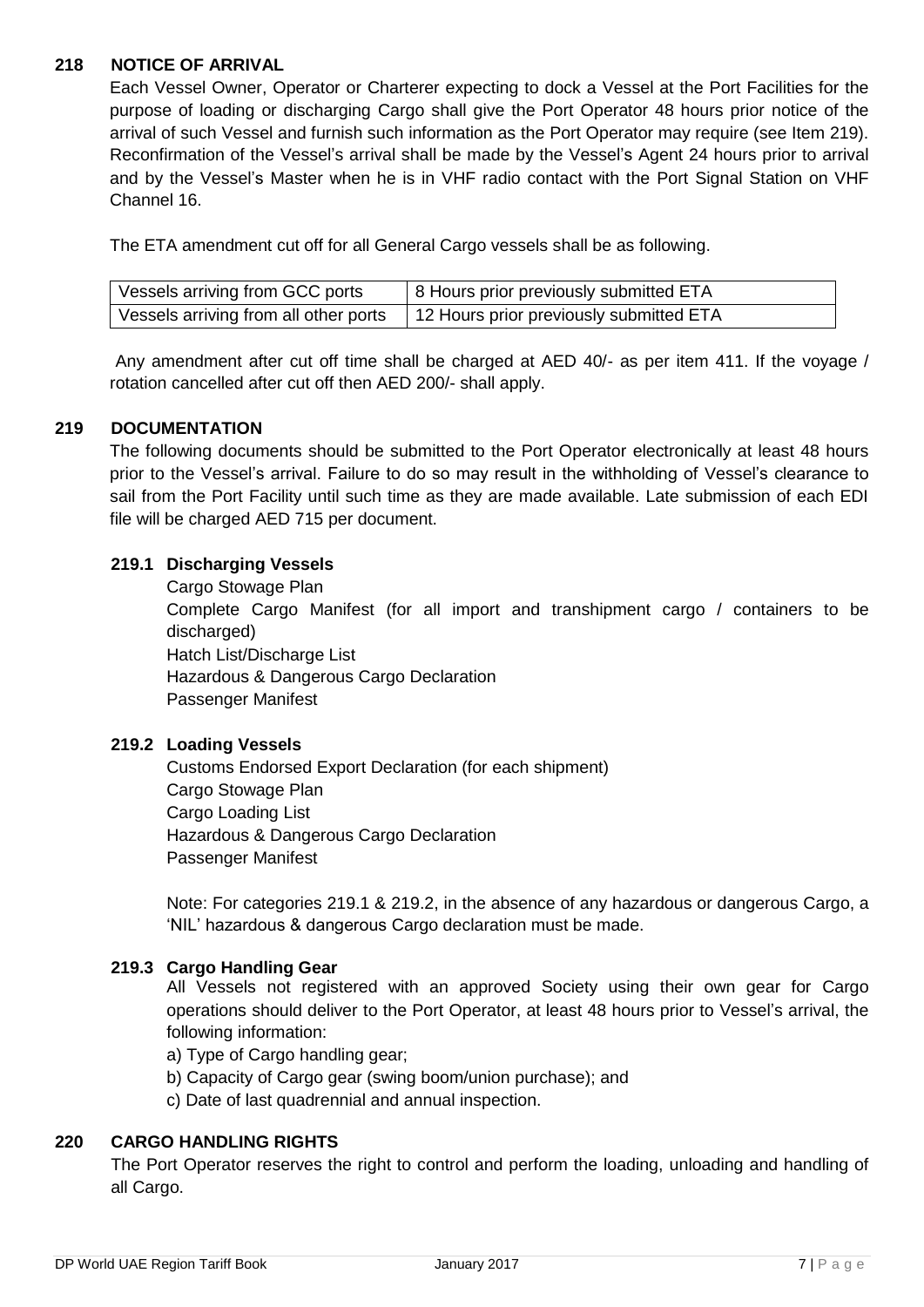## **221 CONTAINER - VESSEL BERTH ASSIGNMENT**

All Vessels loading or discharging Containers at the Port facilities shall load or discharge their Containers at the Container Terminal unless otherwise directed by the Port Operator. Containers handled outside of the Container Terminal will be subject to additional shifting charges in accordance with item 506

#### **222 VACATING A BERTH**

The Port Operator reserves the right to instruct a Vessel to vacate its allocated berth on completion of discharging or loading.

#### **223 DANGEROUS HAZARDOUS OR OBNOXIOUS CARGO**

Articles of a dangerous, hazardous or obnoxious nature will only be received at Port Facilities by advance arrangement with the Port Operator in conjunction with the Port Authority. The Port Operator and the Port Authority reserves the right to refuse or handle any Cargo or provide storage which in its judgment is likely to damage human health, other Cargo or property.

The handling of such goods will be governed by the code of practice on the management of dangerous goods in the Emirate of Dubai and the International Maritime Dangerous Goods Code published by the International Maritime Organization (IMO) as listed below:

Class: 1 - Explosives

- 2 Gases: compressed/liquefied/dissolved under pressure
- 3 Flammable liquids
- 4 Flammable solids/substances liable to spontaneous combustion
- 5 Oxidizing substances and organic peroxide
- 6 Poisonous and infectious substances
- 7 Radioactive substances
- 8 Corrosives
- 9 Miscellaneous dangerous substances

Note: The articles under IMDG Class 1 and 7 shall not be handled unless prior approval is obtained from concerned Government Authorities in UAE. These articles will be handled only on direct delivery/loading basis

#### **224 REMOVAL OF OBJECTIONABLE CARGO**

The Port Operator and the Port Authority reserves the right to move to another location and/or inspect any Cargo or Container, which in its judgment is likely to damage other Cargo or property, at the risk and expense of the Owner or Agent of the Cargo or Vessel.

#### **225 DISPOSITION OF UNCLAIMED CARGO/SALE BY PUBLIC AUCTION**

Goods remaining in the Port unclaimed for a period of more than:

- (a) Three months for General Cargo
- (b) Three months for Vehicles and other Road–Moving Equipment
- (c) One month for Hazardous Cargo
- (d) One month for Refrigerated Containerised Cargo
- (e) Three months for all other Containerised Cargo
- (g) Six months for Empty Containers

For which the respective Port Tariff and customs charges have not been paid, may be auctioned and sold by Dubai Customs and/or the Port Operator.

Note: For the Goods purchased from Public Auction, Port Handling and Storage Charges shall be collected from the Buyers as per Tariff item 401.16 and 404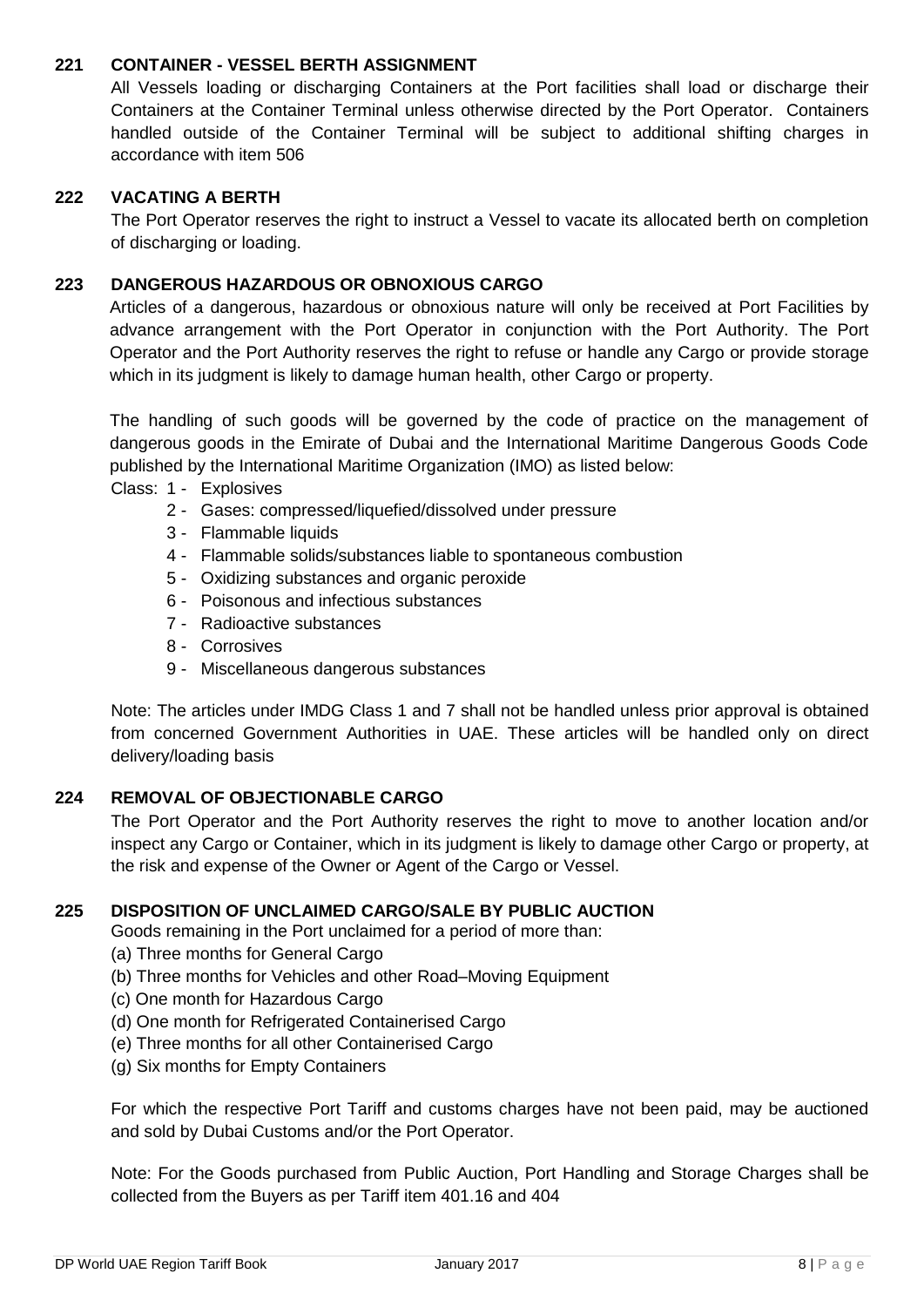## **226 GENERAL RESTRICTIONS AND LIMITATIONS**

Under the application of this Tariff, the Port Operator reserves the right to refuse to provide storage or handling of goods which have not been transported, nor intended to be transported by water to or from Dubai or to provide service beyond the reasonable capacity of the Port Facility or its equipment.

## **227 FRESH WATER**

Fresh water may be purchased from the Port Operator nominated Suppliers at the quayside subject to availability as per supplier's rates.

#### **228 PUBLIC HEALTH SERVICES**

Public health services, including garbage collection and pest control are provided by the Port Authority. Compulsory use of these services is required for all Users and Vessels in the Port Facilities. Refer to Appendix 1 for charges.

#### **229 PORT HANDLING**

Port Handling is a service charge for providing the Port Facility quays and its waters, other facilities and management and includes handling and movement of Cargo from the hook of the Vessel up to presentation to Consignee's transport and includes standard mechanical equipment and labour.

For lifts over 20 Tons or with unsuitable configuration for handling with standard equipment the Consignee or his Agent must provide suitable crane capacity. Port Facility cranes are available for hiring as required. (See Section G for rates).

#### **230 DIRECT DELIVERY**

Charges cover exports delivered directly to Vessel's hook, or imports of which delivery is taken directly from Vessel's hook by the consignee or his agent onto road transport or other mode arranged by him and which are received onto such transport as fast as the Vessel can deliver. Charges also cover bulk materials delivered directly into pipelines.

Prior approval of the Port Operator and the Vessel's Agent must be obtained in each case. If for any reason whatsoever goods for direct delivery are landed to the quay and/or removed to the transit sheds or warehouses or stacked in the open yard, full Port handling charges will be applied.

#### **231 PORT RECEIVING/RELEASING CHARGE (PRC)**

PRC is a service charge for providing Port Facility quays, gates and other facilities along with the management of Port Facility property. This charge will be applied against loaded and empty Containers, general (break-bulk) and bulk Cargo trailers entering or exiting Port Facility property which arrived from or released to other than Port Facilities and also which have stayed outside Port Facility custody for a period of more than 20 days. Exemption will apply to Containers or Cargo received for loading on Vessels via the Port Facility quays. However, no free time shall apply.

Containers arriving from or released from other than the Port Facilities for/from Jebel Ali Free zone shall not be exempted from PRC.

Containers may enter/leave Port Facility property either across the quay or through Port Facility gates.

Port handling will be charged as per Item 401 for General Cargo and Item 501 for Containers

#### **232 DOCUMENT PROCESSING CHARGE (DPC)**

A Document Processing Charge will be applicable to all types of Customs Bills and any other document that is processed by the Port Operator. See Section G, item 705 for rates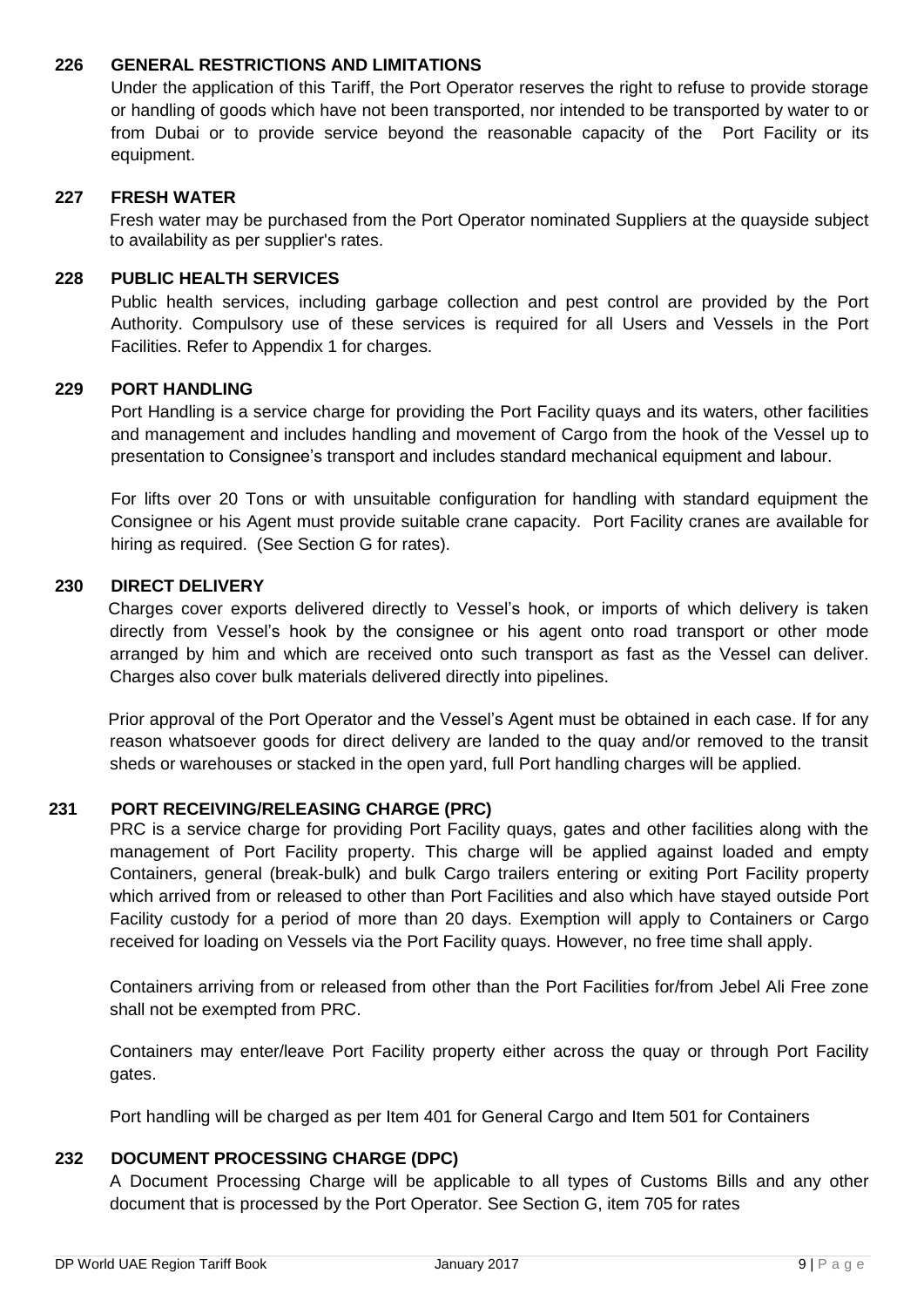## **232.1 Cargo Gate Pass**

Cargo Gate Pass is a document issued for Cargo and Containers to Enter/Exit Port and Free zone Gates.

## **233 PASSENGER HANDLING CHARGES (PHC)**

Passenger Handling Charges are applicable to all Cruise/Passenger ships, and Ferry services. See Section D, items 401.17 and 401.18 for rates.

PHC is applicable to each passenger joining or leaving the aforementioned ships, including passengers in transit who use Port Facility to go ashore and return.

# **234 RFID (Radio Frequency Identification) TAGS FOR CONTAINER TRUCKS ENTERING INTO PORT**

Any Truck entering the Port for delivery/receipt of Containers need to have RFID (Radio Frequency Identification) Tag fixed on it. The Tags shall be provided and installed by the Port Operator. See Section G item 704 for rates.

#### **235 DISCHARGING AND LOADING**

This shall include supplying Stevedoring Gangs, Winch-men, Signalmen and Foremen for the performance of handling Cargo on-board the Vessel as per Item No. 114.

## **236 ORDERING STEVEDORING GANGS**

The order shall be placed with General Cargo office at least 24 hours prior to the Vessel's arrival. For any order placed at short notice the Port Operator shall allocate gangs as per availability.

## **237 DETENTION OF STEVEDORING GANGS**

If Stevedoring Gangs are kept waiting after being ordered, awaiting the arrival of the Vessel commencement of work, opening or replacing hatch covers, shifting Cargo, cleaning holds, dunnaging or other reasons attributable to the Vessel; the cost of Labour at the rate of AED 300 per gang hour or part thereof shall be for the account of the Vessel.

**237.1.** If General Cargo Stevedoring operations are stopped due to whatsoever reasons, then the Gang Detention charges of AED 300 per gang hour for the balance number of hours in the shift shall apply.

**237.2** In case of any technical fault, which hampers vessel operations, Detention Charges will apply if the fault not rectified within 3 hours. Subsequent to that, the charge will be AED 600 per gang hour.

#### **238 PORT LABOUR**

If Port Labour is kept waiting after being ordered for quay/yard/warehouse/any other activity, the cost of Labour at a rate of AED 300 per gang hour, plus equipment and drivers etc., shall be on account of the Consignee or Vessel's Agent/ Operator.

#### **239 GANG ALLOTMENT**

The Port Operator is responsible for allotting gangs on board the Vessel at its own discretion. Agent or master is not allowed to switch gangs from one hatch to another unless prior consent from the Port Operator is obtained.

#### **240 FRESH WATER FOR LABOUR**

A supply of Potable water shall be made available by the ship or his agent to the labourers on board the Vessel free of cost. In summer season the water supplied shall be cold or with ice.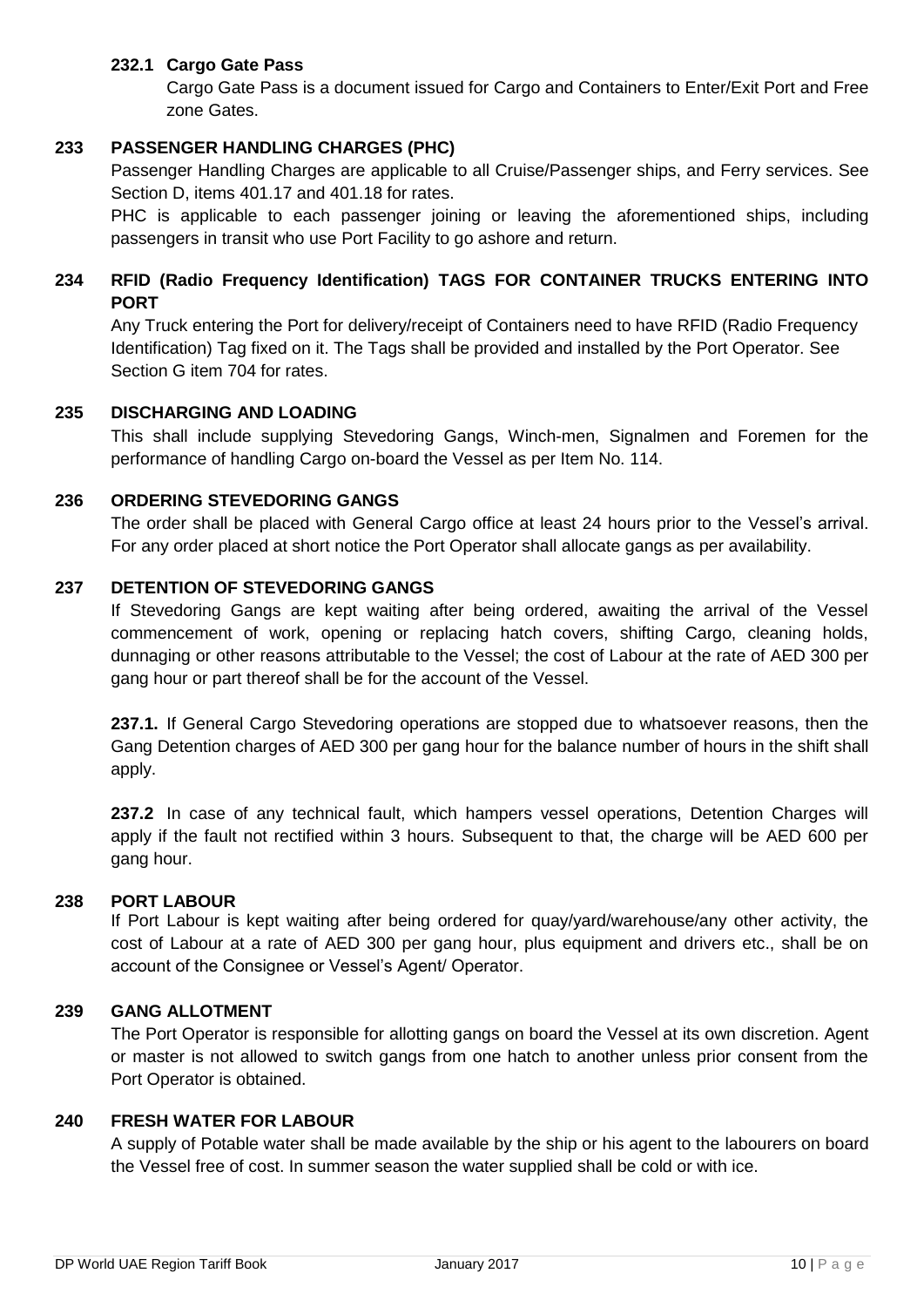## **241 SPECIALIZED CARGO GEAR**

The Port Operator will supply the normal Cargo gear needed to effect discharge/loading of Cargo at Tariff rates. However, in the instance of specialized Cargo gear required for discharge or loading of special Cargo or lifts, appropriate Cargo gear will be supplied by the Vessel or its representative. Any such Cargo gear must have up to date certification pertaining to the safety of the Cargo gear being provided.

If no such documentation is available the Port Operator reserves the right to reject such Cargo gear and shall, if possible, supply suitable Cargo gear at Vessel's/agent's cost.

## **242 LOADING/DISCHARGING REPORT**

The daily loading/discharging report must be provided by the agent to the Port Operator by no later than 08:00 hours each day. The said report should give details of Cargo loaded/discharged per hatch the previous day plus all other details affecting the working of the Vessel.

# **243 DELAY REPORT**

Any delay factors which shall be recorded by foreman on board the Vessel shall be certified by Agent and or Master of Vessel. Any dispute shall be resolved at the same time without delay. Refusal to sign does not invalidate the report.

## **244 DISCHARGING/LOADING AT ANCHORAGE**

In case discharging/loading is required at the anchorage, the safety, transportation of Labourers and cost of their meals shall remain the responsibility of the Agent.

#### **245 SAFETY PRECAUTIONS**

- **245.1** The Port Operator reserves the right to provide the safety gear and equipment as required. Cost or hire of such equipment shall be to the Vessel/agent's account.
- **245.2** Discharging Cargo over 2-3 Containers high or over other Cargo, stowed on deck is dangerous to workforce and can also cause damage to Cargo. Therefore, if such operation is called for, an extra signalman shall be employed to ensure safer working conditions where possible. If extra signalman could do little to improve the situation, alternative arrangements shall be made, either to shift or re-arrange the Cargo to a safer working level. Cost of the signalman and/or cost of the shifting operation shall be raised as appropriate.

#### **246 IMPORT BOATS HANDLING**

Consignees are required to pre-arrange for the delivery of cradles along with boats.

#### **247 GENERAL CARGO PACKAGES WITH NIL MARK**

Any package with NIL, Without marks or Wrong marks will not be discharged from the Vessel without agent's approval and shall warrant sorting charges as per Tariff item 408.

## **248 RO-RO VESSELS AT THE CONTAINER TERMINAL**

**248.1** All Containers will be charged as per the Container Tariff rates.

- **248.2** All General Cargo will be charged at the General Cargo rates. This is in addition to the stevedoring charges raised to the Vessel.
- **248.3** Where Port resources are utilized to effect delivery of inbound RO-RO items from point of rest, or receive to point of rest for outbound items, the Port Operator will apply 100% of the General Cargo Port Handling rate.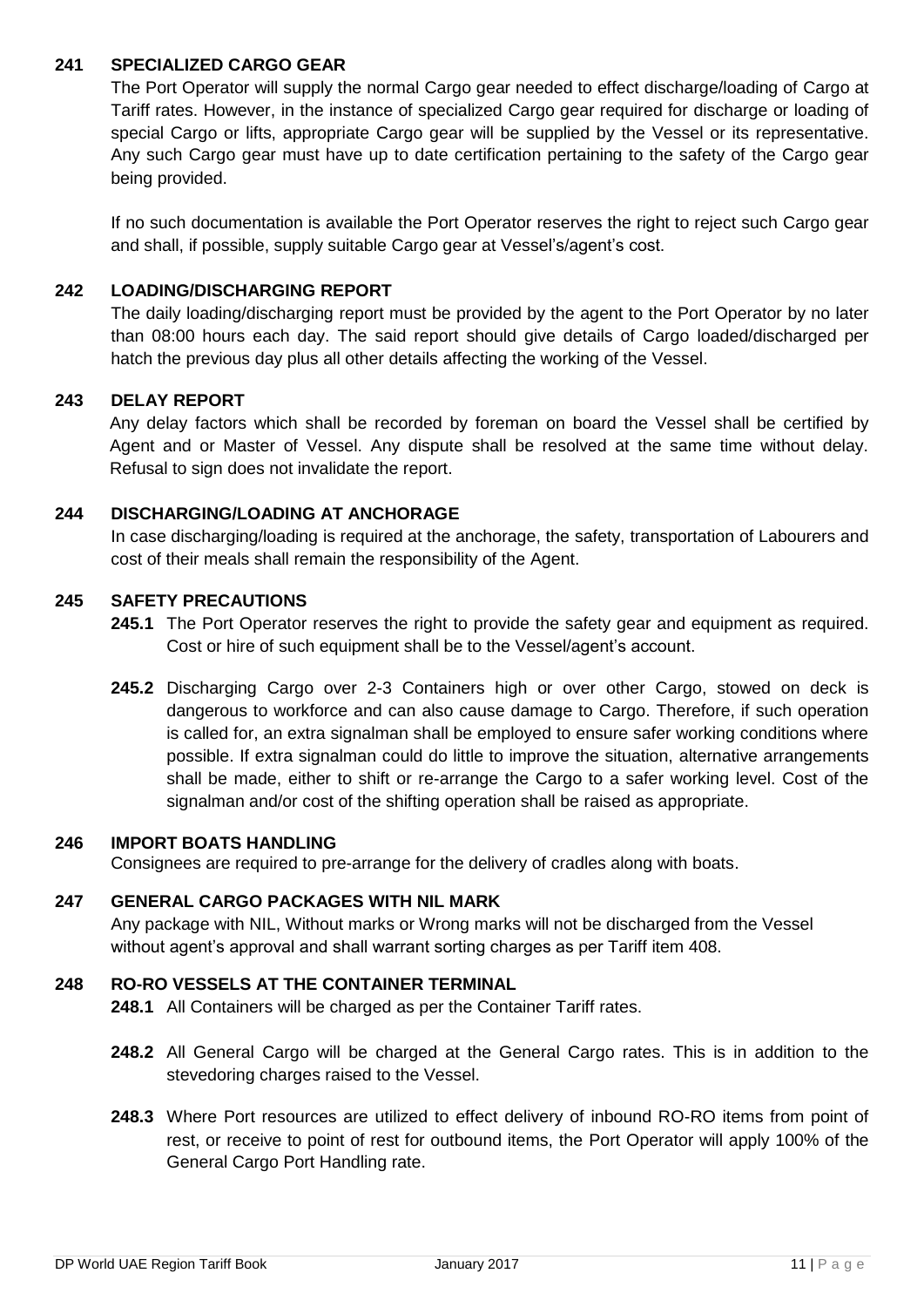## **248.4 Storage of RO-RO trailer, Mafi and flats**

RO-RO Trailers Mafi and Flats will be billed at the appropriate Container storage rate as set out in Item 511.

## **249 MINA RASHID – COASTAL BERTH OPERATION**

249.1 Vessels upto 70 meters LOA with maximum draft of 5 meters only shall be allowed to berth at Mina Rashid Coastal Berths**.**

- 249.2 Marine charges shall apply as per section C (Marine Related) of this Tariff.
- 249.3 All other charges shall apply in accordance with Mina Al Hamriya Tariff.

## **250 COMPANY REGISTRATION**

| 250.1 Ship Repair Companies      | AED 5,000/- per annum |
|----------------------------------|-----------------------|
| 250.2 Equipment Supply Companies | AED 5,000/- per annum |
| 250.3 Ship Chandler Companies    | AED 2,500/- per annum |
| 250.4 Ship Survey Companies      | AED 1,500/- per annum |

## **251 VESSEL AGENCY CHANGE**

Agency of a vessel can be changed during its stay in the port. Separate rotations should be created by both the agents in advance. Rotations shall be updated internally without sailing and re-berthing of the vessel. In such cases, port dues as per item 301 shall apply individually for each rotation.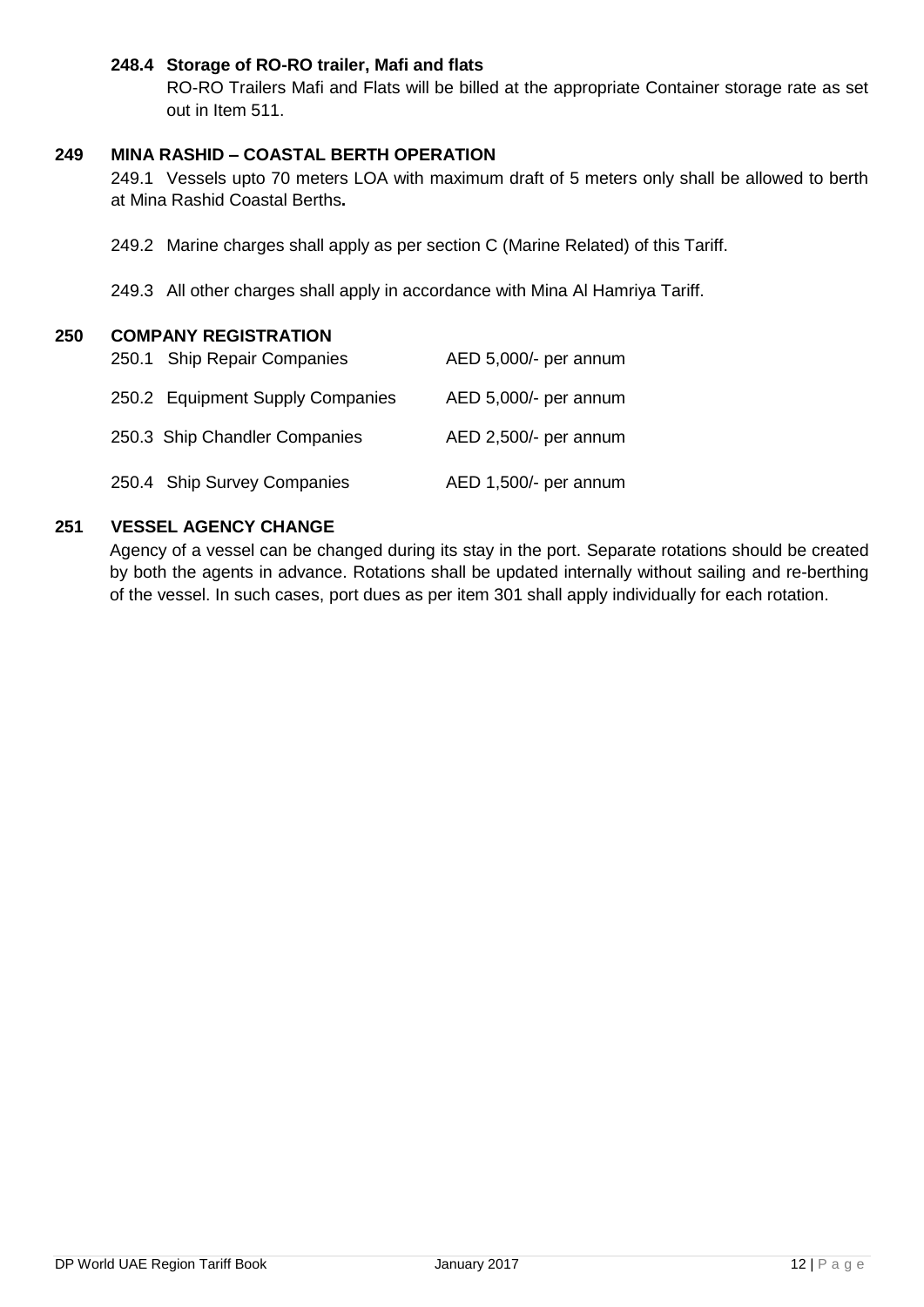## **301 PORT DUES**

Port Dues will be levied on all Vessels entering the Port Facility. All charges are based on Tonnage or Tons, and throughout this section shall mean Gross Registered Tons (GRT) or Gross Tons (GT). Where a Vessel has both GRT and GT the higher Tonnage shall apply. Where a Vessel has dual GRT, the higher Tonnage shall apply. Port dues are subject to a minimum charge of AED 160 and are as follows:

- **301.1** For operational purposes only any period not exceeding 3 days, AED 0.21 per Ton. Any vessel utilising the berth after completion of operations for whatsoever reason will be charged additional AED 400 per hour.
- **301.2** After 3 days for each day or part thereof, AED 0**.**11 per Ton.
- **301.3** Ships calling for reasons of weather or medical assistance Free upto 24 hours, thereafter AED 0**.**11 per Ton for each day or part thereof.
- **301.4** Navy Vessels only on courtesy calls and Vessels calling for water, bunkers, supplies, crew changes or orders or lay by/repair after or before Cargo/Container operation only - AED 0.11 per ton for each day or part thereof, for a maximum of 7 days. For increased port stays special rates may be negotiated with the Port Operator.
- **301.5** Vessels in distress or disabled will only be accepted with the approval of the Harbour Master.
- **301.6** If, on completion of Vessel's initial operation, a Vessel opts to remain in the Port awaiting orders, item 301.4 will apply.
- **301.7** For Vessels other than tankers making consecutive multiple calls at both Jebel Ali and Mina Rashid for the purpose of handling Cargo, Port Dues will be assessed as if the Vessel is making only one continuous Port Facility stay, provided the Agent notifies both ports, prior to the Vessel's departure from the first Port. This will also apply to vessels shifting in between terminals at Jebel Ali as well as Mina Rashid.

#### **302 TUG AND BARGE OPERATION**

Normal Port Dues (Item 301) and berthing/un-berthing charges (Item 307) will apply, based on the total GRT or GT whichever is the greater of tug and barge combined, or Deadweight if GRT/GT is not available.

When tug & barge come, for Container/Cargo operation, and sail together, then berthing/un-berthing and Port dues will be charged on the combined GRT of the tug & barges as per normal Tariff 301.1 & 307.

If one tug is used for berthing in the barge and another tug used for sailing out the barge, then the charges for the tug & barge will be made separately. Barge will be charged as per Tariff 301.1 and the tug will be charged as per Tariff item 301.4.

In other instances when a tug tow in a barge or Vessel for lay by/repair, Tariff 301.6 will be applied.

If a supply boat/barge comes to load Cargo / lay by for Free zone companies, then they will be charged as per Tariff item 310.

If in the opinion of the Harbour Master additional marine services are required, they will be billed separately.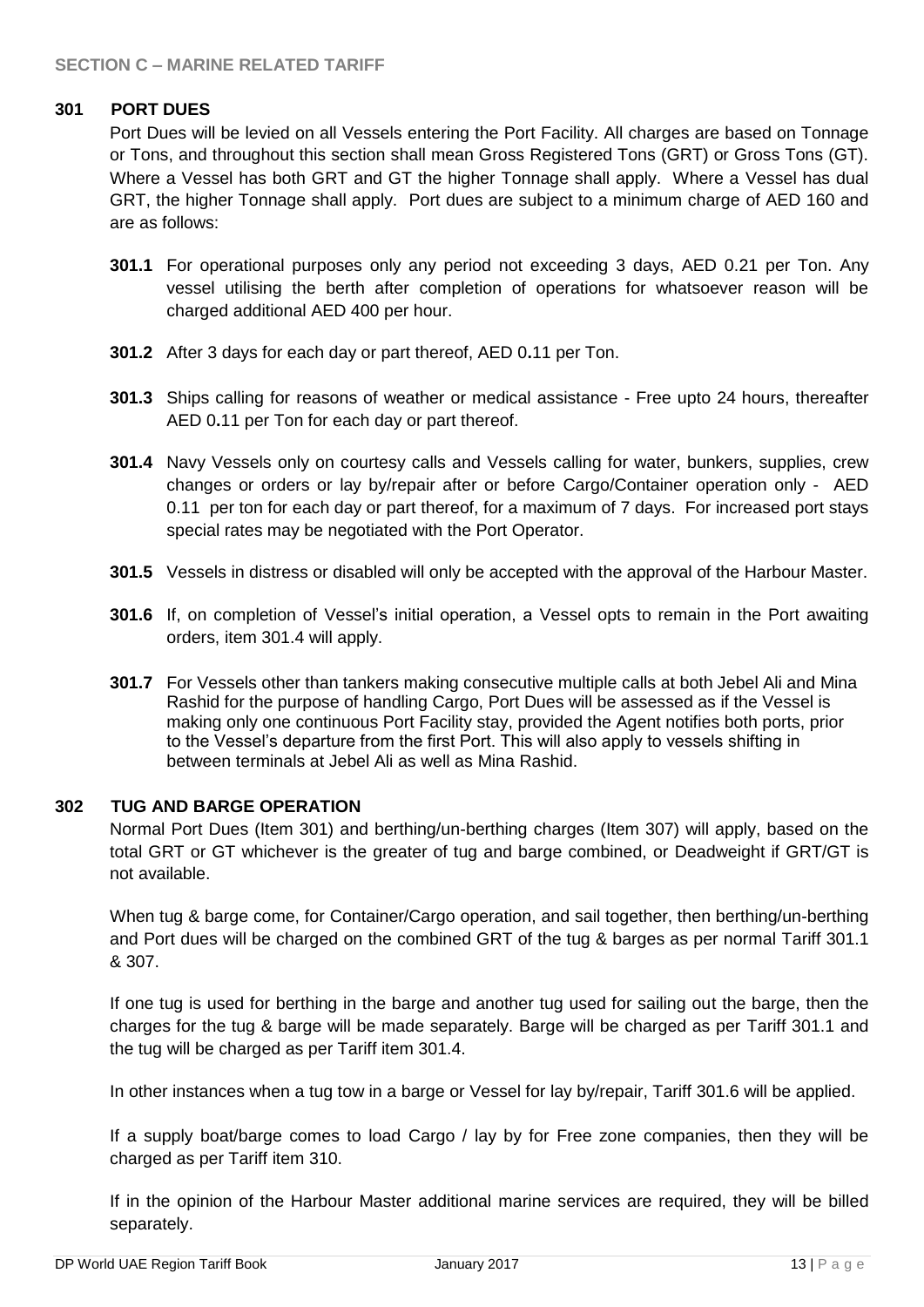# **303.1 Tugs**

All Vessels other than country craft entering or leaving the Port Facility are obliged to accept the services of a tug or tugs at the discretion of the Harbour Master.

- a) Normal Towage Charges AED 2,000 per tug per hour or part thereof (one hour Minimum will be charged). This is inclusive of ropes.
- b) Vessels without power, defective steering, etc., will be charged double the above rate.
- c) Tug Detention/Standing by AED 1,740 per tug per hour or part thereof.
- d) For use other than berthing or un-berthing, rates will be provided upon application to the Harbour Master.
- e) Attending to Vessels in distress shall be at the Port Operator's discretion at a minimum charge of AED 10,500 per tug per hour or part thereof.

#### **303.2 Pilot Launches**

- a) Per hour or part thereof AED 600
- b) When used for purposes other than transporting Pilots to and from Vessels, the rates are as follows:

| Mina Rashid $ $ AED 1,000 per hour or part thereof    |
|-------------------------------------------------------|
| Jebel Ali Port $ $ AED 1,600 per hour or part thereof |

#### **303.3 Mooring Launches**

a) When used for running extra moorings - AED 200 per hour or part thereof.

b) When used for purposes other than running Vessel's lines, rate will be AED 1,000 per hour or part thereof.

#### **304 ROPES**

Furnishing additional ropes for use in towing - AED 415 per rope.

#### **305 PILOTAGE**

All Vessels, other than exempted Vessels as listed below, navigating whether by entry, leaving or shifting within the Port shall be under the charge of a pilot.

In all cases, the Harbour Master may insist on the use of a pilot in the interests of Port safety, in which case the appropriate Tariff charges will apply.

- a) Pleasure Craft.
- b) Vessels of less than 300 Tons.
- c) Country Craft

d) Tugs and Supply Boats

## **306 PILOTAGE CHARGES**

#### **306.1 Pilotage Charges are as follows:**

| <b>Vessel Capacity</b> | <b>Pilotage Charges in AED</b> |  |
|------------------------|--------------------------------|--|
| Upto 2,500 Tons        | 320                            |  |
| 2,501 to 5,000 Tons    | 550                            |  |
| 5,001 to 10,000 Tons   | 750                            |  |
| 10,001to 20,000 Tons   | 1,050                          |  |
| 20,001 to 40,000 Tons  | 1,500                          |  |
| 40,001 to 80,000 Tons  | 2,200                          |  |
| 80,001 to 120,000 Tons | 2,600                          |  |
| over 120,000 Tons      | 3,900                          |  |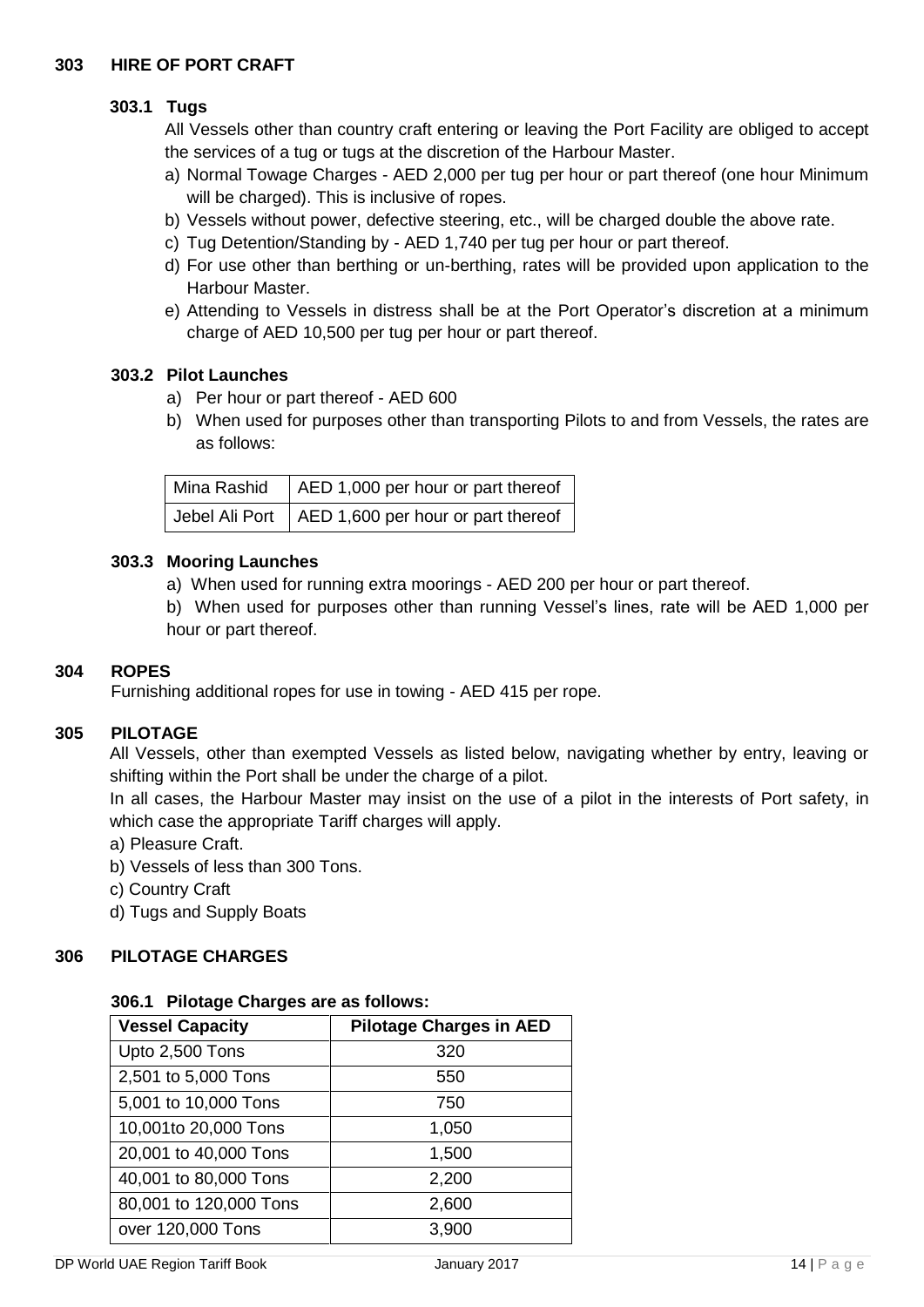- **306.2** If a pilot is kept waiting through any fault of the Vessel or Vessel's agent, then there will be a charge of AED 900 per hour or part thereof. If a pilot launch is also detained, there will be an additional hire charge of AED 600 per hour or part thereof.
- **306.3** Pilotage charges in 306.1 will apply for shifting Vessels within the Port Facility.

## **306.4 Special Pilotage Charges**

Vessels without power, with defective steering, or other damage- double the above rates.

#### **306.5 Pilotage Exemption Certificate**

On application, after making 12 calls at the Port Facility during the preceding year, a certificate may be issued at the Harbour Master's sole discretion to the Master of a specific Vessel after satisfying the relevant Authority of his competence. The charge will be AED 3,700 per annum. The certificate will only be renewed if the holder has made a minimum of twelve calls at the Port Facility, during the period of the certificate's validity.

## **307 BERTHING/ UN-BERTHING CHARGES**

#### **307.1 Berthing/Un-Berthing Charges are as follows:**

All Vessels including exempted Vessels shall be charged for berthing at the Port Facility, as follows:

| <b>Vessel Capacity</b> | <b>Charges in AED</b> |
|------------------------|-----------------------|
| Upto 2,500 Tons        | 330                   |
| 2,501 to 5,000 Tons    | 420                   |
| 5,001 to 10,000 Tons   | 515                   |
| 10,001 to 20,000 Tons  | 750                   |
| 20,001 to 40,000 Tons  | 1,050                 |
| 40,001 to 80,000 Tons  | 1,450                 |
| 80,001 to 120,000 Tons | 1,850                 |
| over 120,000 Tons      | 2.500                 |

The above includes the availability of the services of the Harbour Master or his representative, mooring launches and mooring gang. The charge will double for Vessels berthing or un-berthing on Friday and public holidays, Vessels without power, with defective steering or other damage.

#### **307.2 Warping Charges**

If Warping to an Adjacent Berth at Vessels or Agents request the following rates will apply

| <b>Vessel Capacity</b> | <b>Charges in AED</b> |
|------------------------|-----------------------|
| Upto 2,500 Tons        | 330                   |
| 2,501 to 5,000 Tons    | 420                   |
| 5,001 to 10,000 Tons   | 515                   |
| 10,001 to 20,000 Tons  | 750                   |
| 20,001 to 40,000 Tons  | 1,050                 |
| 40,001 to 80,000 Tons  | 1,450                 |
| 80,001 to 120,000 Tons | 1,850                 |
| over 120,000 Tons      | 2,500                 |

If a mooring gang is kept waiting through any fault of the Vessel or Vessel's agent, a stand-by charge of AED 600 per hour or part thereof may be applied.

The charge will double for Vessels warping to an adjacent berth on Friday and public holidays.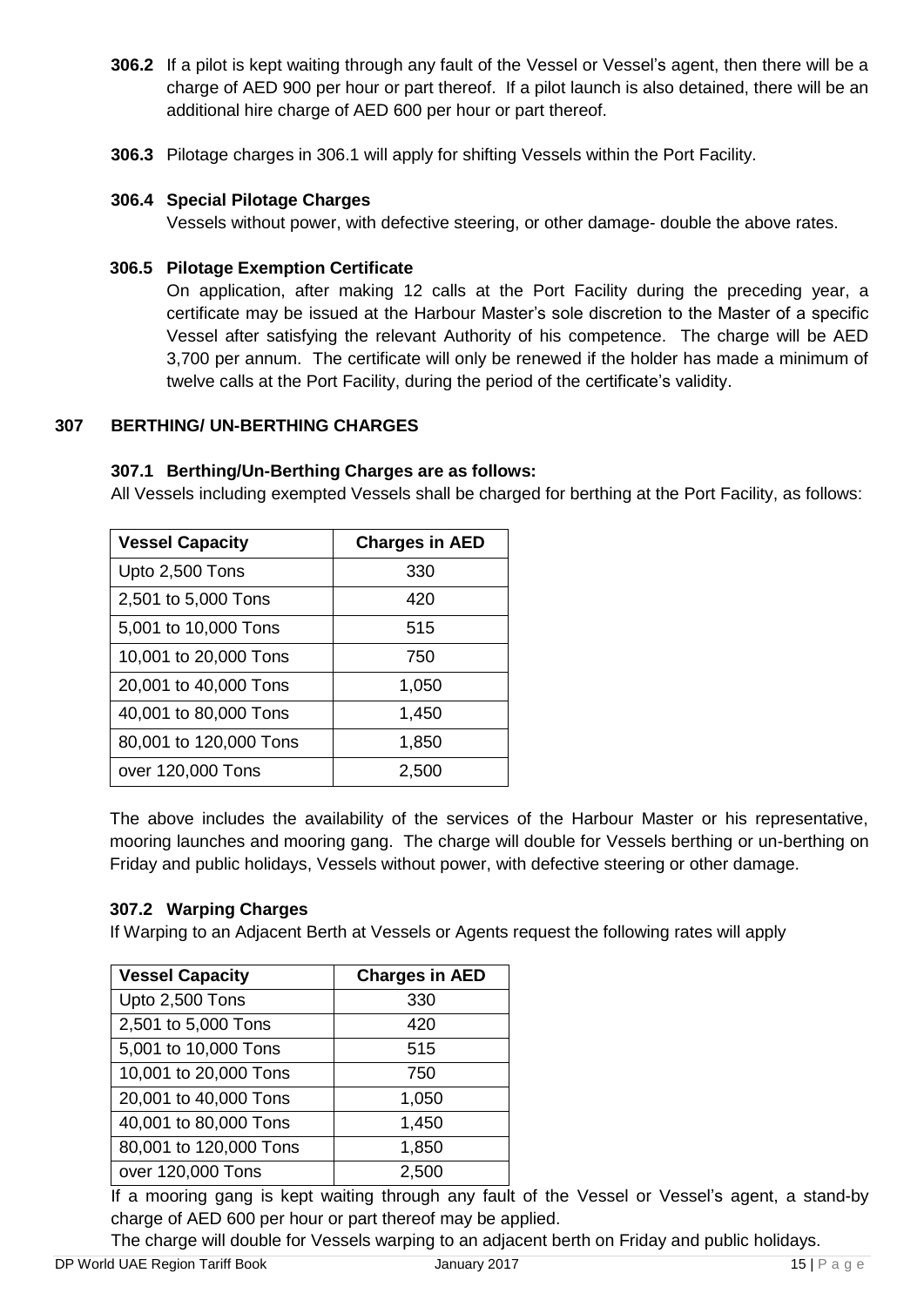#### **308 PORT CHARGES FOR TANKERS, GAS CARRIERS AND OTHER VESSELS CALLING TO LOAD AND/OR DISCHARGE HYDROCARBON OR LIQUID PRODUCTS IN BULK**

- **308.1** The Port charge per Vessel per 48 hour period or part thereof is levied for Port services, as hereinafter itemized. The charge will be AED 2.02 per Gross Ton.
	- a) The services of a pilot and pilot launch for the inward transit of the channel from sea and berthing.
	- b) The services of a pilot and pilot launch for un-berthing from the berth for the outward Transit of the channel to sea or to another berth.
	- c) Two Port tugs and mooring launches and gangs for the operations described in (a) and (b) above. Where additional tugs are utilized they shall be charged at the rate under Item 303.1.
	- d) The availability of all other Port facilities such as navigable channels, tidal, meteorological and navigational data.
	- e) The availability of Port Facility emergency and oil pollution equipment.
	- f) The first 48 hour period will commence at the time of first line on the jetty. The total visit time will end when the last line is let go.
- **308.2** The charge for any tanker or gas carrier of less than 2,000 GRT which enters and berths at a jetty or berth will be "Minimum Fixed Charge" of AED 3900.
- **308.3** Item 301 307 and item 801.1 will not be applied to Vessels covered by item 308.
- **308.4** If on completion of 48 hours Cargo operations, the Vessel opts to remain in the Port Facility to continue operation, Tariff charges as per item 308 will apply at a pro-rata rate of 6 hour period and part thereof.

After the first 48 hours and before completion of any consecutive next 48 hours, if a tanker is required to shift berth for operation, then cost of such shift will be considered as included in the Port charges. However, the charge for any extra move will be raised as per Tariff.

# **309 CHARGES FOR COUNTRY CRAFTS/DHOWS/SUPPLY BOATS**

- **309.1** Port dues for Country Crafts & Dhows: AED 172 per day
- **309.2** Berthing / Un-berthing Up to 2,500 Tons: AED 260
- **309.3** Port dues for free running supply boats: AED 172 per day per boat For monthly charges, Port dues for free running supply boats will be as follows

| LOA (in meters) | Charged in AED - per month per boat            |
|-----------------|------------------------------------------------|
| Upto 30 m       | 3,640                                          |
| $31m - 50m$     | 4,680                                          |
| $51m - 60m$     | 5.720                                          |
| Over 60 m       | Tariff item 301.1 and 301.2 will be applicable |

Note:

The Vessel agent should inform Marine prior to 1st call to avail monthly charges. Berth availability subject to marine approval.

#### **309.4 Bunker Supply vessels**

If the port stay is upto 12 hours then port dues shall be charged at AED 300/- per hour. If the port stay exceeds 12 hours then lay by charges shall apply as per item 310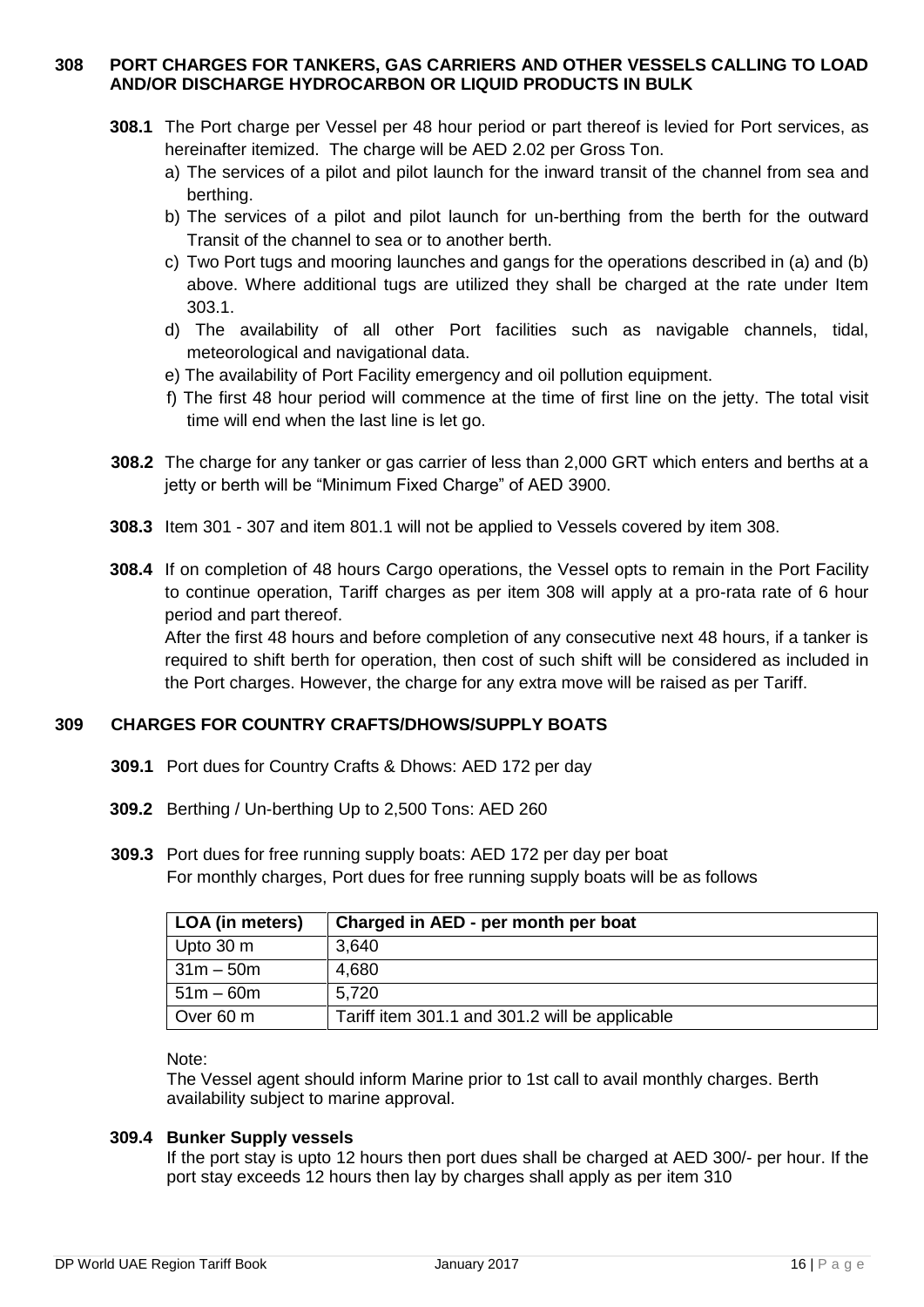# **310 LAY BY**

Repair and Lay-up vessels, Port Dues

| Length           | Charges per day or part thereof in AED                    |  |
|------------------|-----------------------------------------------------------|--|
| Length up to 50m | 170                                                       |  |
| Over 51m to 65m  | 340                                                       |  |
| Over 66m to 80m  | 500                                                       |  |
| Over 81m         | Rates shall be based on DWT (please refer to below table) |  |

For small Crafts, Tugs and Barges

| <b>Dead weight Tonnage</b> | Port Dues Per Day or part thereof AED |
|----------------------------|---------------------------------------|
| 1,000 to 29,999            | 2,530                                 |
| 30,000 to 89,999           | 4.925                                 |
| $\vert$ 90,000 and above   | 10,105                                |

Oil rig will be charged at AED 26 /day / meter quay length occupied or LOA - whichever is greater.

Note:

 1) If agreed lay-by period for repairing Vessels has expired, any excess stay will be charged at double the rates mentioned above.

2) The Quay Area utilized for keeping Vessel parts, equipment or any other Cargo during the lay by period shall be charged at the rate of AED 25 per sq. meter per day

# **311 MISCELLANEOUS MARINE CHARGES**

|       | Category                        | <b>Charges in AED</b>                    |
|-------|---------------------------------|------------------------------------------|
| 311.1 | Fender Charges (Yokohama)       | 550 per fender per day or part thereof   |
| 311.2 | <b>Divers</b>                   | 660 per diver per hour or part thereof   |
| 311.3 | Gang way charge                 | 990 per day or part thereof              |
| 311.4 | Oil pollution control equipment | 1,340 per day or part thereof (Oil boom) |
| 311.5 | Skimmer charge                  | 660 per hour or part thereof             |
| 311.6 | Harbour Master/or his deputy    | 350 per hour or part thereof             |
| 311.7 | <b>Mooring Supervisor</b>       | 70 per hour or part thereof              |
| 311.8 | Mooring Labour                  | 40 per hour or part thereof              |
| 311.9 | <b>Bollard Pull Test</b>        | 3,000 per test or part thereof           |

## **312 SHIFTING OF VESSELS WITHIN JEBEL ALI TERMINALS**

**312.1** Vessels from 2,501 to 12,000 Tons: AED 6,620

# **312.2** Vessels from 12,001 to 25,000 Tons AED 9,935 Note: The Vessels less than 2,500 and over 25,000 Tons will not be considered as shifting. Hence normal Tariff shall apply.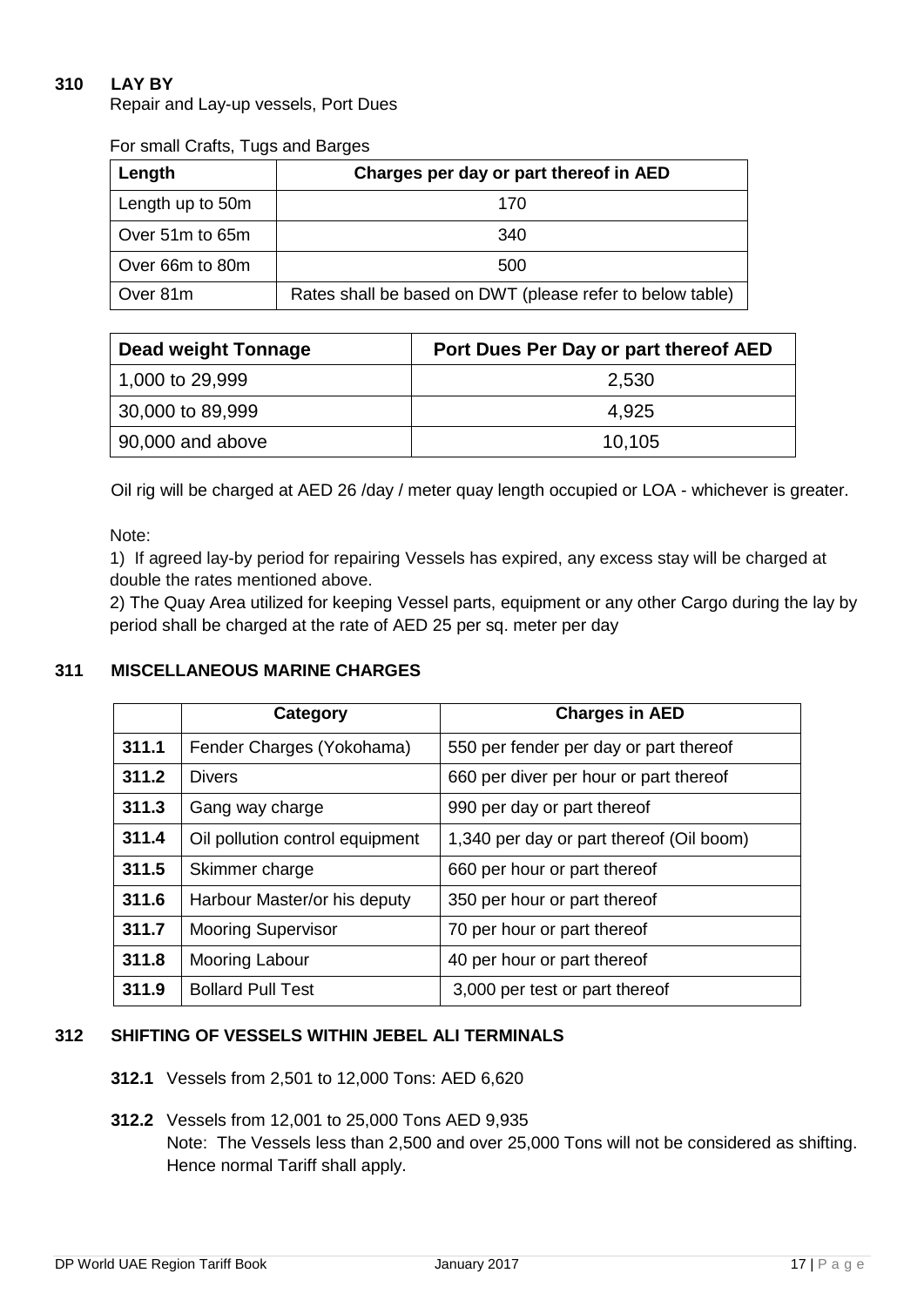## **401 PORT HANDLING**

Charges are per Freight Ton unless otherwise specified

|        | Category                                                                                   | <b>Received to Port</b><br><b>Facility-AED</b> | <b>Direct Delivery-</b><br><b>AED</b> |
|--------|--------------------------------------------------------------------------------------------|------------------------------------------------|---------------------------------------|
| 401.1  | Aluminium and other non-ferrous metals                                                     | 19                                             | 14                                    |
| 401.2  | Bagged Cargo (Except Wheat bran                                                            | 19                                             | 14                                    |
|        | <b>Bulk Materials - Solids</b>                                                             |                                                |                                       |
| 401.3  | a) Less than 10,000 DWT Tons                                                               | N/A                                            | $\overline{7}$                        |
|        | b) 10,000 DWT Tons or more                                                                 | N/A                                            | 6                                     |
|        | Bulk Materials - Liquids (Rates per Tonne per year)                                        |                                                |                                       |
|        | a) $0 - 1,000,000$ tons                                                                    | N/A                                            | $\overline{4}$                        |
|        | b) 1,000,001 to 2,000,000 tons                                                             | N/A                                            | 3.50                                  |
| 401.4  | c) Over 2,000,000Tons                                                                      |                                                |                                       |
|        | Note: slab b & c are applicable only on<br>incremental volume within same calendar<br>year | N/A                                            | 3                                     |
|        | Chilled and Frozen Cargo (Rates per DWT Tonne)                                             |                                                |                                       |
|        | a) Cold Store $(-26 C to +12 C)$                                                           |                                                |                                       |
|        | Inward Ex sea                                                                              | 24                                             | 19                                    |
| 401.5  | Outward Ex cold store to sea                                                               | 14                                             | N/A                                   |
|        | Inward Ex road                                                                             | 31                                             | N/A                                   |
|        | Outward Ex cold store to road                                                              | 31                                             | N/A                                   |
|        | b) Cool Store $(+10 C to + 20 C)$                                                          |                                                |                                       |
|        | Inward / Outward Ex road                                                                   | 13                                             | N/A                                   |
| 401.6  | General Cargo NOS. (Not Otherwise<br>Specified)                                            | 23                                             | 16                                    |
| 401.7  | Any unit, 20 Freight Tons or over                                                          | 28                                             | 19                                    |
| 401.8  | Iron & Steel                                                                               | 26                                             | 16                                    |
| 401.9  | Livestock - Per head                                                                       | N/A                                            | 5                                     |
|        | <b>Scrap Metal</b>                                                                         |                                                |                                       |
|        | a) Less than 1,000 Tons                                                                    | N/A                                            | 16                                    |
| 401.10 | b) 1,000 Tons and over                                                                     | N/A                                            | 10                                    |
|        | Note: Both the above rates exclude the cost of clearing up residue on completion of        |                                                |                                       |
|        | operations which will be to the account of shipper/consignee/agents.                       |                                                |                                       |
| 401.11 | <b>Plastic Raw Material</b>                                                                | 18                                             | 14                                    |
| 401.12 | <b>Plywood Bundles</b>                                                                     | 21                                             | 16                                    |
| 401.13 | Timber - Whitewood/Hardwood                                                                | 17                                             | 14                                    |
| 401.14 | Waste Paper Bales (Per DWT Tonne)                                                          | 26                                             | 17                                    |
| 401.15 | Wheat Bran (Per DWT Tonne)                                                                 | 34                                             | 21                                    |
| 401.16 | Auctioned Cargo (Cargo purchased from<br>public auction)                                   | 23                                             | N/A                                   |

Note:

1. The above charges **DO NOT** include stevedoring charges.

- 2. A minimum Port handling charge of AED 70 per Bill of Entry will be charged.
- 3. For hazardous Cargo handled in General Cargo, Cold and Cool Stores 50% extra will be charged as surcharge in addition to Port handling charges.
- 4. Auctioned Cargo handling charge do not include Heavy Lift and RO-RO. Heavy Lifts and RO-RO will be charged as per Tariff 401.7 and Tariff 601 respectively.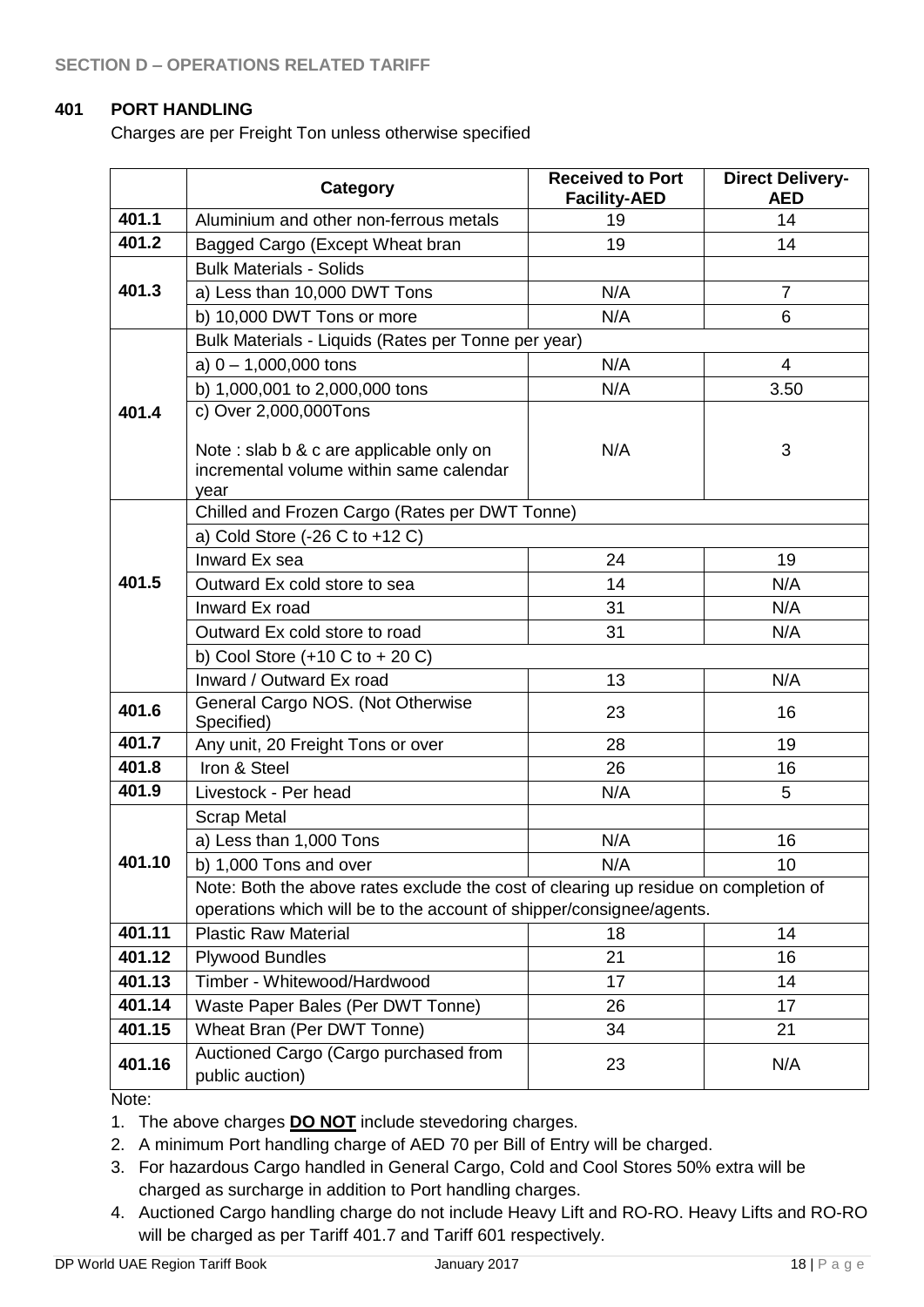|        | <b>Passenger Handling</b>             | Per person<br><b>Charges in AED</b> |
|--------|---------------------------------------|-------------------------------------|
| 401.17 | Embarking and Disembarking - Ferry    | 50                                  |
|        | <b>Services</b>                       |                                     |
| 401.18 | Embarking and Disembarking -          |                                     |
|        | Homeporting Cruise Ship Calls:        |                                     |
|        | a) 0 - 40,000 Passengers              | 45                                  |
|        | b) 40,001 - 70,000 Passengers         | 40                                  |
|        | c) 70,001 - 100,000 Passengers        | 35                                  |
|        | d) 100,001 - 200,000 Passengers       | 30                                  |
|        | e) 200,001 & above Passengers         | 25                                  |
| 401.19 | Embarking and Disembarking - Non      |                                     |
|        | <b>Homeporting Cruise Ship Calls:</b> |                                     |
|        | a) $0 - 1000$                         | 60                                  |
|        | b) $1,001 - 3,000$                    | 55                                  |
|        | c) 3001 & above                       | 50                                  |

#### **Note:**

- 1. Total Passengers handled per call : total of passengers disembarked, embarked, shore excursions at Mina Rashid Cruise Terminal, Dubai.
- 2. Passengers handled in a season for each Cruise Line : total passenger count from September to June.
- 3. Billing for Passenger handling charge for Homeporting Cruise ships will be as per 401.18 (a). If the Cruise Liner qualifies as per the subsequent slabs mentioned, the rebate will be payable at the end of the season.
- 4. Billing for Passenger handling charge for non-Homeporting Cruise ships will be as per 401.19 (a). If the Cruise Liner qualifies as per the subsequent slabs mentioned, the rebate will be payable at the end of the season.
- 5. Passenger handling charge for maiden Call is waived.

#### **402 TRANSHIPMENT HANDLING CHARGES**

- **402.1** Transhipment Cargo that complies with the definition under Item 119 shall be charged at the appropriate single "Received to Port Facility Rate" under Item 401.
- **402.2** Where the on-carrying Vessel is berthed at a berth other than that at which the transhipment Cargo was landed, then any additional costs involved in moving the Cargo will be paid in addition to those under 401.

#### **403 WAY-LEAVE**

Goods transhipped direct from Vessel to Vessel double banked at the Port will be charged a wayleave rate of AED 11 per Freight Ton.

Note: The approval of the Port Operator must be obtained in advance for goods transhipped direct from Vessel to Vessel.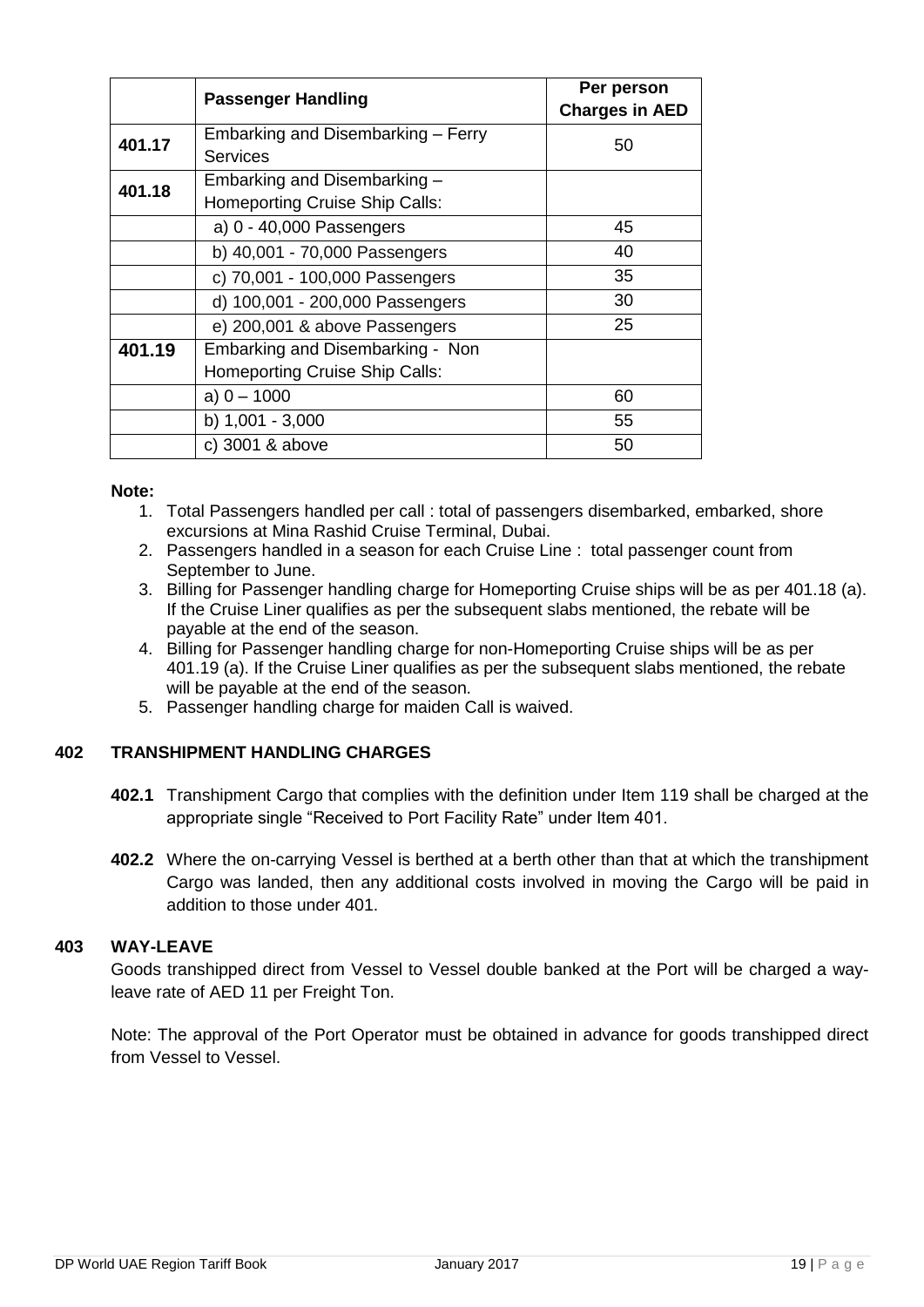## **404 STORAGE CHARGES**

Rates apply per Freight Tonne.

#### **404.1 Import/Export - Covered**

| <b>Days</b>   | <b>Charges in AED</b> |
|---------------|-----------------------|
| First 10 days | Free                  |
| Thereafter    | AED 11 per day        |

#### **404.2 Import/Export - Open**

| Days          | <b>Charges in AED</b> |
|---------------|-----------------------|
| First 20 days | Free                  |
| Thereafter    | AED 6 per day         |

Note : For a minimum of 7,000 freight tonne imported by a consignee on a single vessel voyage (rotation), 30 days free open storage shall apply.

#### **404.3 Transhipment - Covered**

| Days          | <b>Charges in AED</b> |
|---------------|-----------------------|
| First 15 days | Free                  |
| Next 20 days  | AED 5.50 per 5 days   |
| Thereafter    | AED 8 per 5 days      |

#### **404.4 Transhipment - Open**

| Days          | <b>Charges in AED</b> |
|---------------|-----------------------|
| First 30 days | Free                  |
| Next 20 days  | AED 5.50 per 5 days   |
| ∣ Thereafter  | AED 8 per 5 days      |

#### **404.5 Cold/Cool Storage – (Subject to availability)**

|    | <b>Facility</b>     | <b>Charges in AED</b>     |
|----|---------------------|---------------------------|
| a) | Cool Storage        | 5 per Freight Ton per day |
|    | <b>Cold Storage</b> | 6 per Metric Ton per day  |

Note**:** 

- 1. A minimum storage charge of AED 35 per Bill of Entry will be charged
- 2. Cargo stored in the Port but not handled over the quay will not be entitled to any free storage period.
- 3. Long Term Storage rates are available upon request

#### **405 CARS AND/OR LORRIES OVER STOWING INBOUND CARGO**

Permission from the Port Operator must be obtained to land such vehicles. The following handling charges will be made on each car or lorry which has to be landed ashore to permit discharge of inbound Cargo.

**405.1** Shore Handling/Storage per car - AED 45 per day or part thereof.

**405.2** Shore Handling/Storage per lorry - AED 85 per day or part thereof. The above rates do not include stevedoring charges.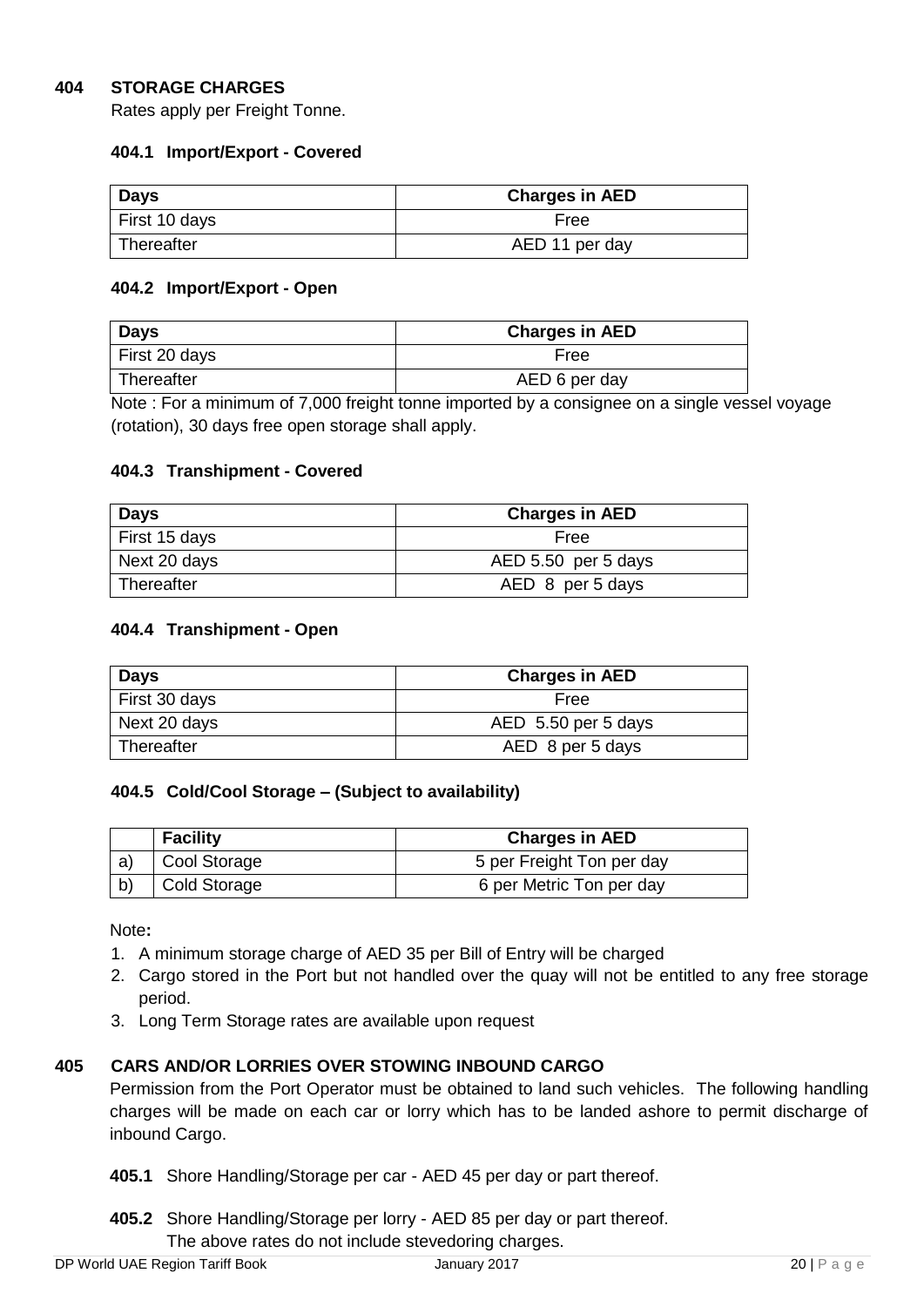#### **406 OVERCARRIED AND MISLANDED CARGO**

The rates under Item 401 will apply.

#### **407 WEIGHING/MEASURING/INSPECTION**

- **407.1** Measuring bags, packages or articles AED 2.00 per CBM will apply (minimum charge will be AED 100).
- **407.2** Inspecting un-manifested/excess landed Cargo or repacking of Cargo a charge of AED 45 per package will be raised.
- **407.3** Weighing General Cargo while entering or leaving the Port Facility, and furnishing weighbridge ticket - AED 85 per ticket.

#### **408 SORTING TO BILL OF LADING - SUBMARKS, NUMBERS OR SIZES**

Goods are required to be landed according to Bill of Lading. Where cargo is landed with NIL mark, without marks or wrong marks and require to be sorted in order to meet delivery requirements, a charge of AED 21 per freight ton will be applied against that Portion of the goods requiring sorting.

#### **409 DAMAGED OR DEFECTIVE GOODS**

Damaged or defective goods which are likely to deteriorate must be cleared from the Port Facility within 30 days of the date of discharge. The Port Operator will not assume any responsibility for further loss or damage. Any goods not cleared in accordance with the above may be removed by the Port Operator at Owner's and or Agent's risk and expense.

#### **410 MISDECLARATION OF CARGO WEIGHTS**

The Port Operator will not permit its equipment be used in any way to lift, move or transport a Cargo unit weighing in excess to the safe working load.

Should the Port Operator's equipment be used in handling an overweight Cargo unit, the party or parties causing such unauthorized use shall be held liable for all losses, claims, demands and suits for damages including death and personal injury, legal and court expenses, directly or indirectly resulting from such unauthorized use .

Misdeclared Cargo units tendered to the Port Operator will be rejected and a fine of AED 1,300 per unit will be charged.

#### **411 ADMINISTRATIVE CHARGES**

Data amendment at Agent's/User's request AED 40 per document.

#### **412 DISTRESSED CARGO**

Cargo that has been subjected to fire, water, shifting or other influences that will cause the Cargo to be handled in other than the normal efficient manner, will be subject to special rates.

#### **413 TARPAULIN HIRE (TO COVER CARGO)**

At the request of the User, a Tarpaulin may be hired at a rate of AED 300 per Tarpaulin, (40ft x 40ft) 30 days or part thereof. The rate is inclusive of fitting and removing.

#### **414 STAGING AREA CHARGES**

The quay area utilized for keeping Vessel parts, 3rd party Equipment ( including crane mobilisation area), or any other cargo to facilitate the load/ discharge operation of the vessel, which is outside the scope of a normal operation, shall be charged at the rate of AED 25 per sq. meter per day.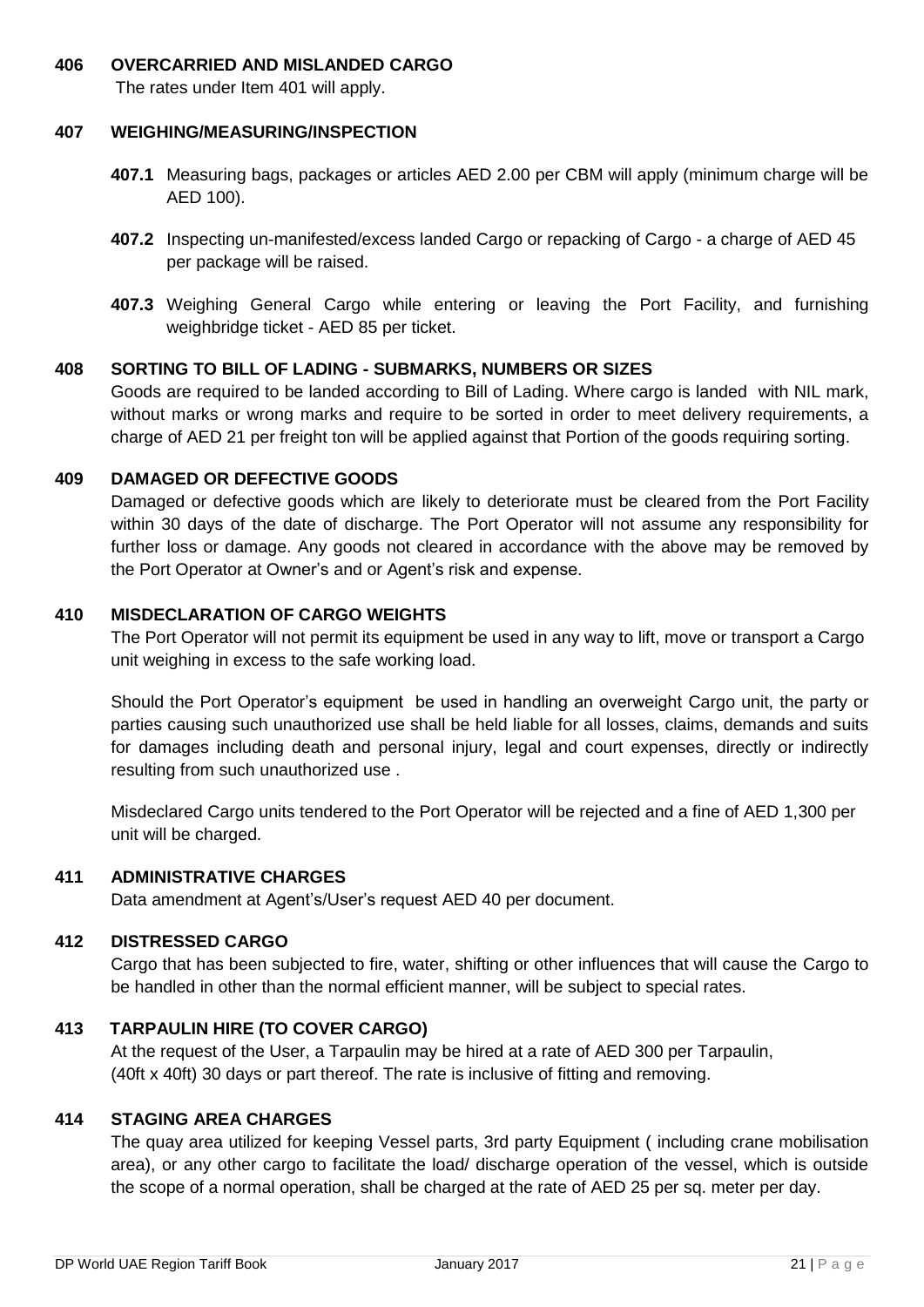## **501 LOADING / DISCHARGING OF CONTAINERS**

|       | Up to 20'- Charges in AED | Over 20'- Charges in AED |
|-------|---------------------------|--------------------------|
| Full  |                           | 670                      |
| Empty | 260                       | 355                      |

Note:

The above rates are chargeable per move. Rates are inclusive of all overtime with the exception of declared public holidays. (See item 216.3)

#### **502 HAZARDOUS CONTAINERS**

**502.1** Containers loaded with hazardous Cargo will be charged an extra of 50% on the applicable THC.

Note: Above will apply on Laden Transhipments but not applicable to import LCL destined to Port CFS (except Classes 1 and 7).

**502.2** Other charges and fines for hazardous Cargo violations and leaking Containers may be levied at the discretion of the Port authority. Please see Appendix 1 – Related third party Tariff for more information.

#### **503 CONDITIONS AND SERVICES**

The above rates (Items 501) are based on the following conditions and services:

- **503.1** That the Vessel is constructed in a manner that permits the Port Operator to load and discharge Containers by the use of a gantry type Container crane.
- **503.2** That the loading or discharging is not delayed or interrupted by Cargo not ready for handling.
- **503.3** That reporting and documentation is in accordance with existing rules and regulations.
- **503.4** Restows will not count towards Volume commitments
- **503.5** Direct delivery is not allowed except under special circumstances, with the prior approval of the Port Operator.
- **503.6** Discharging one Container move from stowed position in Vessel to point of rest in marshalling yard.
- **503.7** Loading one Container move from point of rest in marshalling yard to stowed position in Vessel.
- **503.8** Transhipment one move from stowed position in Vessel to point of rest in marshalling yard **OR** one move from point of rest in marshalling yard to position in Vessel.
- **503.9** Lashing and unlashing, provided that all lashings are of the quick release type and are supplied by the Vessel and excessive under deck lashing is not required. For extra lashing of Containers or any other Cargo, charge for extra gang as per item 703.3 shall apply.
- **503.10** Cranage, tractors, grounding and stacking equipment and labour as required.

**503.11** Free storage as per item 511 shall apply for containers handled over quay.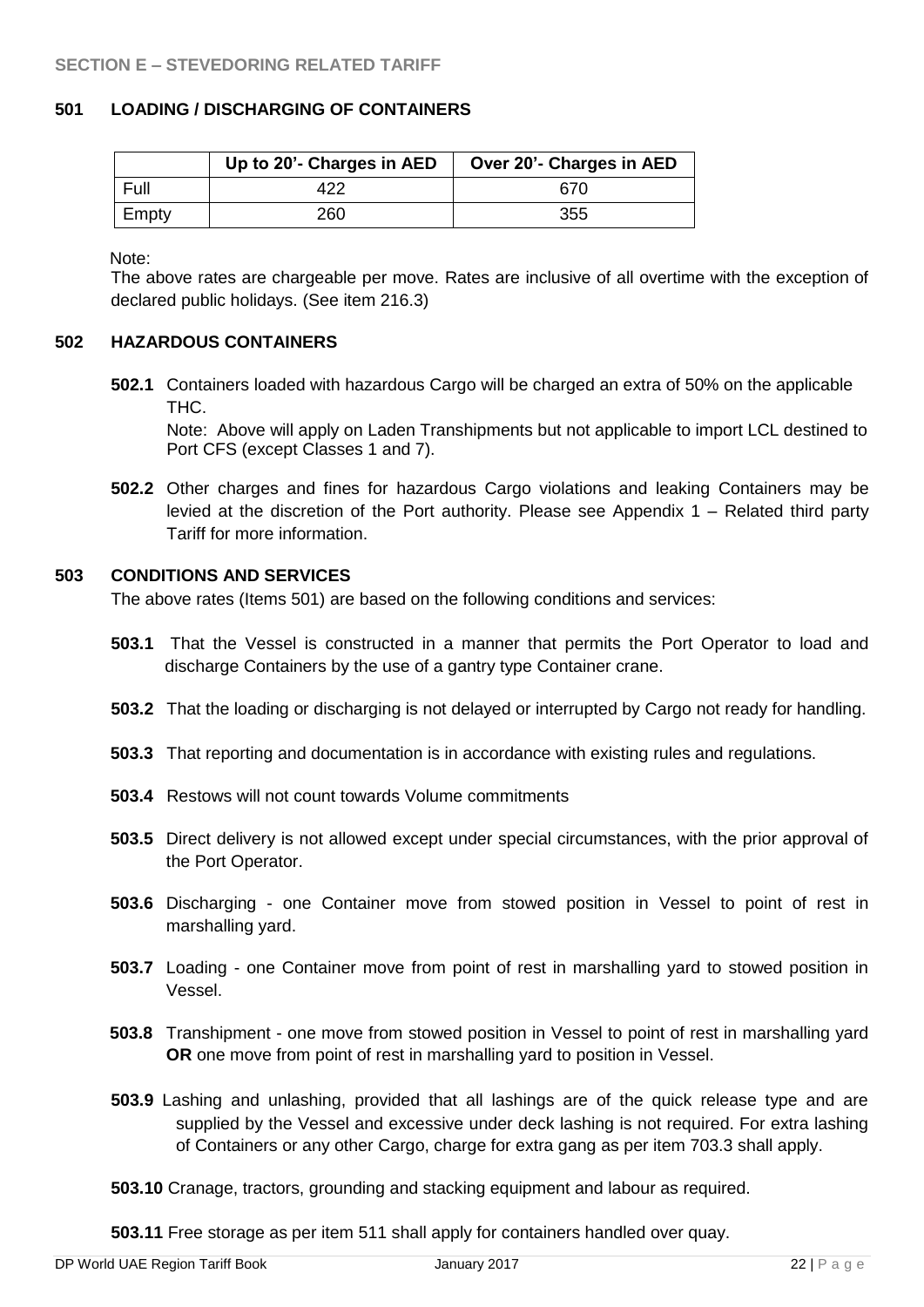## **504 RE-STOWS (Any Size)**

| <b>Move</b>         | <b>Standard Rate (AED)</b> |
|---------------------|----------------------------|
| <b>Within Hatch</b> | 148                        |
| Via Quay            | 245                        |

Restows will not count toward volume commitments

# **505 OTHER EQUIPMENT**

Pontoons, hatch covers, stacking frames, Gear boxes and lashing bins will be charged at rates shown in Item 504, via the quay, but will not count towards volume commitments.

#### **506 SHIFTING OF CONTAINERS**

|       | <b>Locations</b>                                                                       | <b>Charges per</b><br>20'- in AED | <b>Charges per</b><br>40' in AED |
|-------|----------------------------------------------------------------------------------------|-----------------------------------|----------------------------------|
| 506.1 | Within a Container Terminal, Weigh Bridge<br>and Repair Facilities located within Port | 175                               | 225                              |
|       | (Includes grounding)                                                                   |                                   |                                  |
|       | <b>Container Terminal to Container Freight</b>                                         |                                   |                                  |
|       | Station.                                                                               |                                   |                                  |
| 506.2 | Note:                                                                                  | 260                               | 320                              |
|       | 1) Charges are round trip including                                                    |                                   |                                  |
|       | grounding.                                                                             |                                   |                                  |
|       | 2) Shifts will apply to all LCL Containers.                                            |                                   |                                  |
|       | Container Terminal to General Cargo and all                                            |                                   |                                  |
|       | other locations outside terminal                                                       |                                   |                                  |
| 506.3 | Note:                                                                                  |                                   |                                  |
|       | This rate does not include any charge for                                              |                                   |                                  |
|       | grounding and/or move from ground to trailer<br>that may be incurred. Grounding charge | 330                               | 440                              |
|       | shall be at AED155 per unit except Non -                                               |                                   |                                  |
|       | operational areas where the rate will be AED                                           |                                   |                                  |
|       | 400/- for the first container. All subsequent                                          |                                   |                                  |
|       | containers will be charged at AED 155/- per                                            |                                   |                                  |
|       | container provided job executed same time                                              |                                   |                                  |
|       | Inter Terminal Transfer (ITT): between                                                 |                                   |                                  |
| 506.4 | Container Terminals at Jebel Ali. Charges                                              | 155                               | 255                              |
|       | inclusive of loading, offloading and trucking                                          |                                   |                                  |

#### **507 TRUCK LOADING/ UNLOADING CHARGE (TLUC)**

Truck loading and unloading applies to all Containers, regardless of size, that are delivered and received the Port facility Terminal gates.

| <b>Service</b> | <b>Charges in AED</b> |
|----------------|-----------------------|
| Loading        | 157                   |
| Unloading      | 157                   |

Note: 1) Rates are charged per Container move from point of rest in marshalling yard to the truck and vice versa

Note 2) TLUC shall also apply to the containers refused by customers due to any reason and need to be grounded in yard.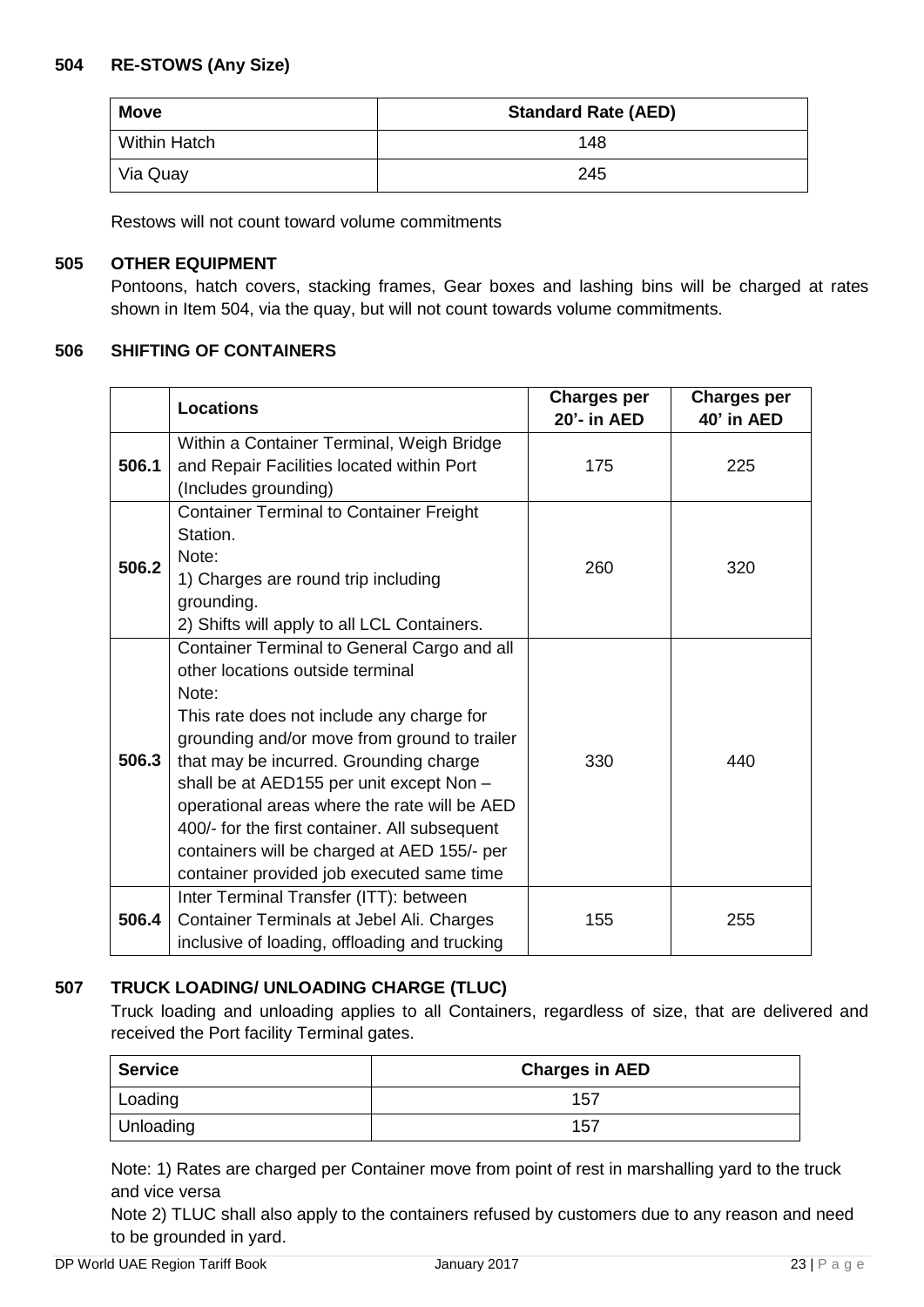## **508 USE OF SPECIAL EQUIPMENT**

The use of "emergency gear" (wires or chains) for each lift during Container handling operations will be charged at the rate of AED 625 per lift per Container in addition to the appropriate Container handling rate.

## **509 WEIGHING OF CONTAINERS**

Weighing Containers while entering or leaving Port Facility on transport not belonging to Port Operator and for furnishing weighbridge ticket - AED 65 per Container per ticket.

As per SOLAS requirements 'Verified Gross Mass (VGM)' to be provided for all full containers prior loading.

#### **510 CONTAINERS LOADED IN EXCESS OF RATED CAPACITY**

The rates, rules, regulations and charges published in this Tariff are not applicable to standard Containers loaded in excess of their capacity. The Port Operator will not permit its Container cranes or its mechanical equipment to be used in any way to lift, move or transport a Container which is loaded in excess of the Container's rated capacity. Should the Port Operator's equipment or crane be used to lift, move or transport a Container which is loaded in excess of the Container's rated capacity, the party or parties causing such unauthorized use shall be held liable for all losses, claims, demands and suits for damages, including death and personal injury, and including legal and court expenses, directly or indirectly resulting from such unauthorized use.

Containers tendered to the Port Operator with weight exceeding the Container's rated capacity will be rejected and a fine of AED 1,300 per Container will be charged. The Port Operator may strip these overweight Containers or may return them to the Shipping Line or his Agent for their further return to the shipper. This is at the discretion of the Port Operator.

## **511 CONTAINER STORAGE RATES**

| <b>Import</b>     | Up to $20'$ -<br><b>Charges in AED</b> | Over 20'- Charges<br>in AED | OOG - Up to 20'-<br><b>Charges in AED</b> | <b>OOG - Over 20'-</b><br><b>Charges in AED</b> |
|-------------------|----------------------------------------|-----------------------------|-------------------------------------------|-------------------------------------------------|
| First 10 days     | Free                                   | Free                        | Free                                      | Free                                            |
| Next 5 days       | 82                                     | 164                         | 246                                       | 492                                             |
| <b>Thereafter</b> | 153                                    | 306                         | 459                                       | 918                                             |

#### **511.1 Import Full Containers**

Note:

- 1. Above rates apply per day
- 2. For a minimum of 30 Containers imported by the consignee on a single Bill of Lading or on the same Vessel - voyage (Rotation) Free storage would be allowed for the first 14 days. Thereafter, the Tariff will apply.
- 3. For a minimum of 100 Containers imported by the consignee on a single Bill of Lading or on the same Vessel - voyage (Rotation) Free storage would be allowed for the first 20 days. Thereafter, the Tariff will apply.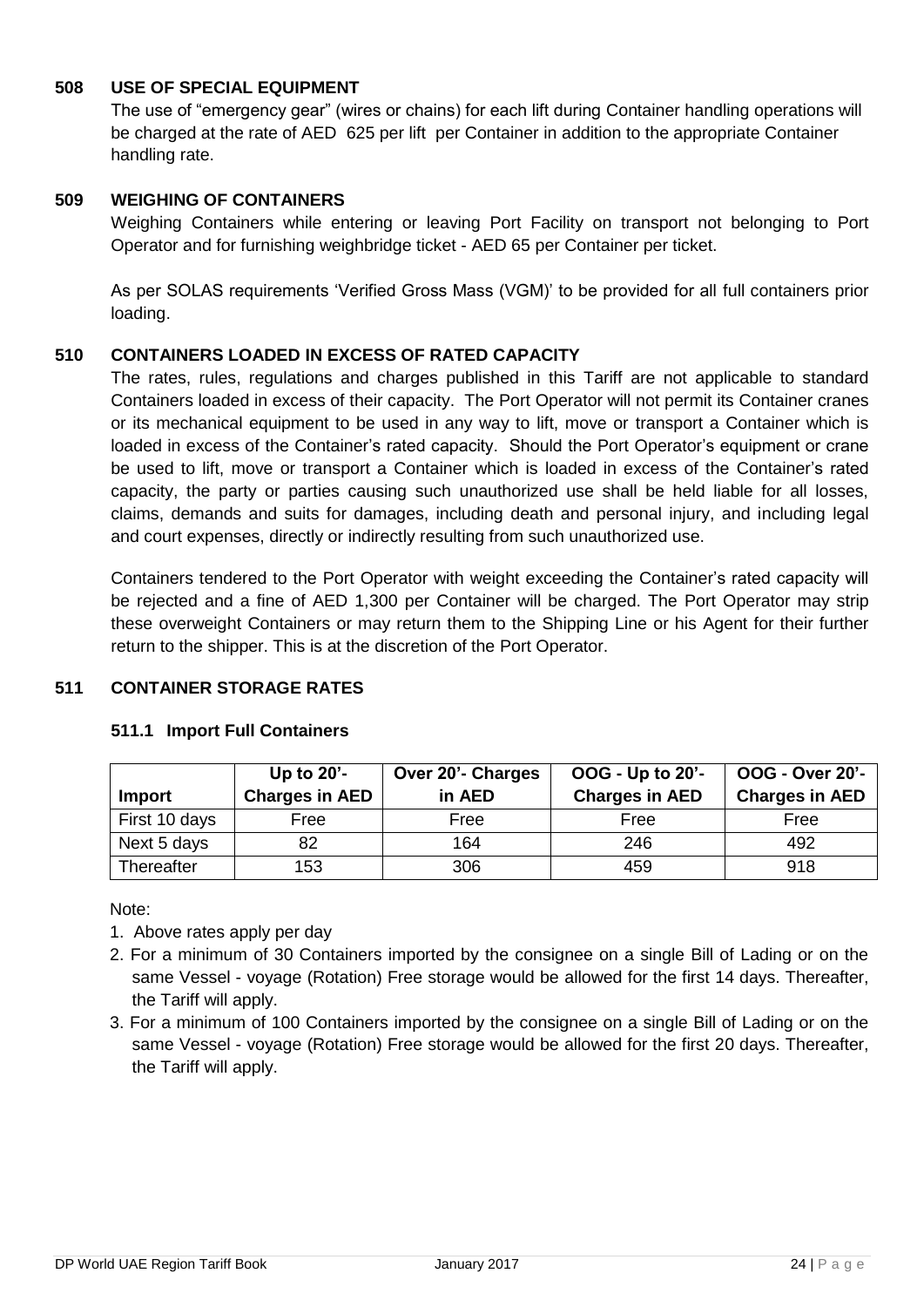## **511.2 Export Full Containers**

|               | Up to 20'- Charges | <b>Over 20'-</b>      | OOG - Up to 20'-      | OOG - Over 20'-       |
|---------------|--------------------|-----------------------|-----------------------|-----------------------|
| <b>Export</b> | in AED             | <b>Charges in AED</b> | <b>Charges in AED</b> | <b>Charges in AED</b> |
| First 10 days | Free               | Free                  | Free                  | Free                  |
| Next 20 days  | 31                 | 62                    | 93                    | 186                   |
| Next 30 days  | 41                 | 82                    | 123                   | 246                   |
| Thereafter    | 82                 | 164                   | 246                   | 492                   |

Note: Above rates apply per day

#### **511.3 Transhipment & Empty Containers**

|                   | Up to $20'$ -         | <b>Over 20'-</b>      | OOG - Up to 20'-      | <b>OOG - Over 20'-</b> |
|-------------------|-----------------------|-----------------------|-----------------------|------------------------|
|                   | <b>Charges in AED</b> | <b>Charges in AED</b> | <b>Charges in AED</b> | <b>Charges in AED</b>  |
| First 10 days     | Free                  | Free                  | Free                  | Free                   |
| Next 90 days      | 12                    | 24                    | 36                    |                        |
| <b>Thereafter</b> | 24                    | 48                    | 72                    | 144                    |

Note: Above rates apply per day.

**511.4** If port trailer is used for storage of container / breakbulk AED 300/- per day will be applicable for trailer hire in addition to the storage.

#### **511.5 Leaking Containers**

Any Container found leaking shall be shifted to "Leaking Container Area "(LCA) at customer's cost where it will be under the supervision of 'Health Safety & Environment'. After inspection, if necessary, HAZMAT operation shall be carried as per PCFC "Environment Health and Safety – EHS" regulations and Tariff. Leaking container causing environmental pollution will be charged with cost of entire clean up and waste disposal.

For the period containers stored in 'Leaking Container Area (LCA)' following storage charges shall apply:

|               | Up to 20' - Charges in AED | Over 20'- Charges in AED |
|---------------|----------------------------|--------------------------|
| First 10 days | 500                        | 500                      |
| Thereafter    | 1.000                      | 1,000                    |

# **512 STUFFING OR UNSTUFFING AT CONTAINER FREIGHT STATION (CFS)**

- **512.1** LCL/FCL Containers un-stuffed at Port Facility AED 375 per TEU.
- **512.2** For LCL Containers un-stuffed at Port Facility, if not advised prior to Vessel's arrival, change of designation charge as per item 521.1a will apply in addition to unstuffing charges.

Note: The above rates do not cover shifting charge

**512.3** In addition to the above charges, goods received or delivered from Port CFS will incur a minimum Port handling charge of AED 70 per Bill of Entry. Goods handled in excess of that will be charged at a rate as mentioned below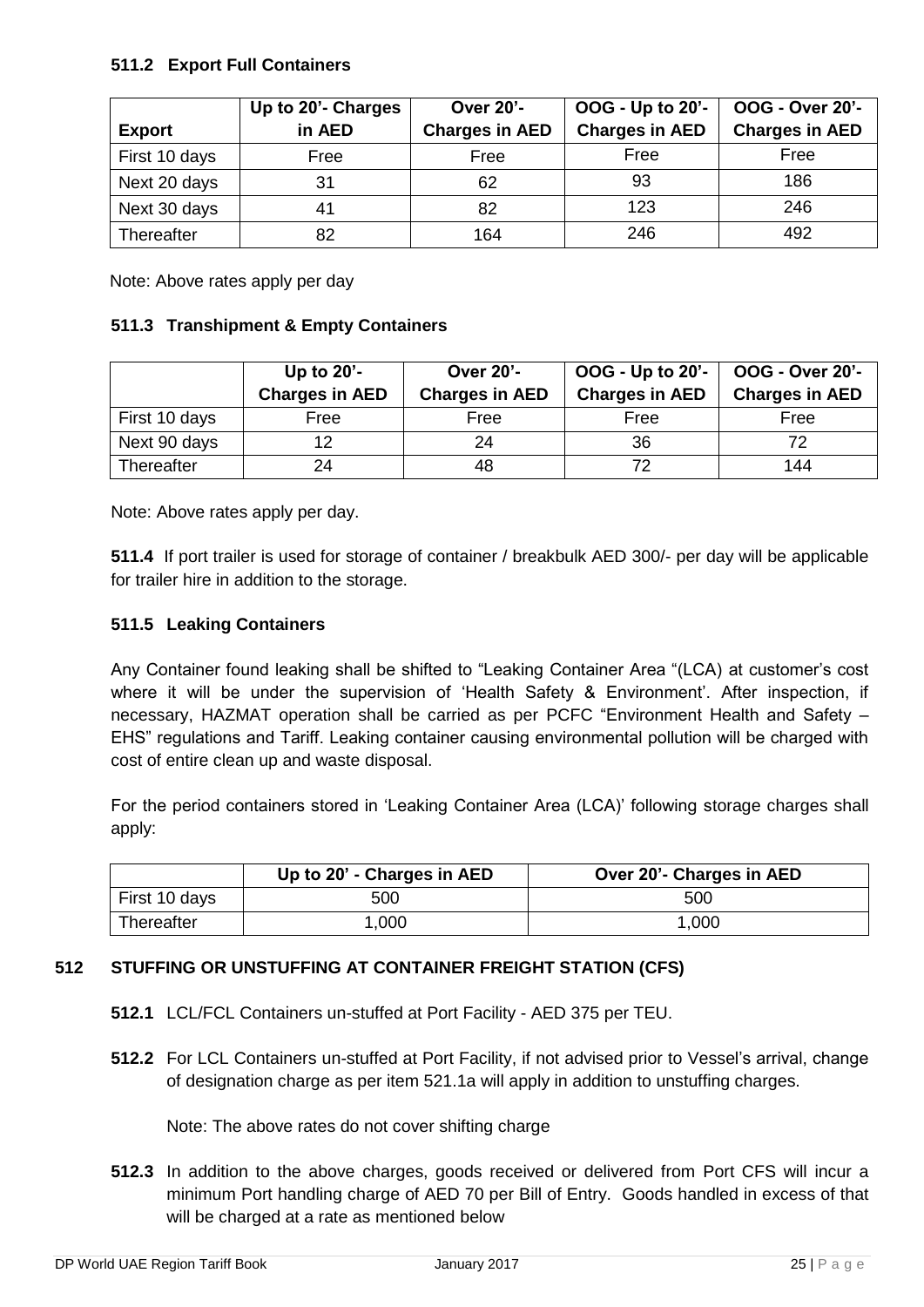|              | <b>Cargo Type</b>                  | <b>Charges in AED per Freight Ton</b>     |
|--------------|------------------------------------|-------------------------------------------|
| a)           | For transhipment / export Cargo    | 24                                        |
| $\mathsf{b}$ | For import Cargo                   | 26                                        |
|              |                                    | 50% extra will be charged as surcharge in |
| C)           | For hazardous Cargo handled in CFS | addition to Port handling charges         |

**512.4** Unstuffing directly from Container to Consignee's Truck

| Up to 20'- Charges in AED | Over 20'- Charges in AED |
|---------------------------|--------------------------|
| 375                       | 750                      |

**512.5** When Containers are unstuffed or stuffed at private CFS facilities, the following surcharge will apply.

| Up to 20'- Charges in AED | Over 20'- Charges in AED |  |
|---------------------------|--------------------------|--|
| 50                        | 90                       |  |

# **512.6** Partial stuffing or unstuffing

| <b>Cargo Volume (CBM)</b> | 20'- Charges in AED      | 40'- Charges in AED |
|---------------------------|--------------------------|---------------------|
| Up to 3 CBM               | 140                      | 140                 |
| Up to 10 CBM              | 205                      | 205                 |
| More than 10 CBM          | 375                      | 375                 |
| More than 20 CBM          | $\overline{\phantom{0}}$ | 750                 |

Note:

a. For stuffing / unstuffing vehicles with personal effects, in the same Container, in addition to the above rates, item 514 will also apply.

- b. Administration charge for cancellation of CFS Container job AED 60 per document.
- c. Where additional equipment or labour is required, charges will be raised accordingly.
- d. In case of overweight/damaged/leaking/loose scrap Containers, additional charges will be applied for extra manpower & equipment (if used)
- e. When any operation is carried out other than in CFS area a 50% surcharge will be added on actual charges

## **513 Storage at CFS**

#### **513.1 Import/Export – Covered**

| <b>Period</b> | <b>Charges in AED</b> |
|---------------|-----------------------|
| First 5 days  | Free                  |
| Next 10 days  | 5 per 5 days          |
| Next 10 days  | 5.50 per 5 days       |
| Thereafter    | 8 per 5 days          |

## **513.2 Import/Export – Open**

| <b>Period</b> | <b>Charges in AED</b> |
|---------------|-----------------------|
| First 10 days | Free                  |
| Next 15 days  | 5 per 5 days          |
| Next 15 days  | 5.50 per 5 days       |
| Thereafter    | 8 per 5 days          |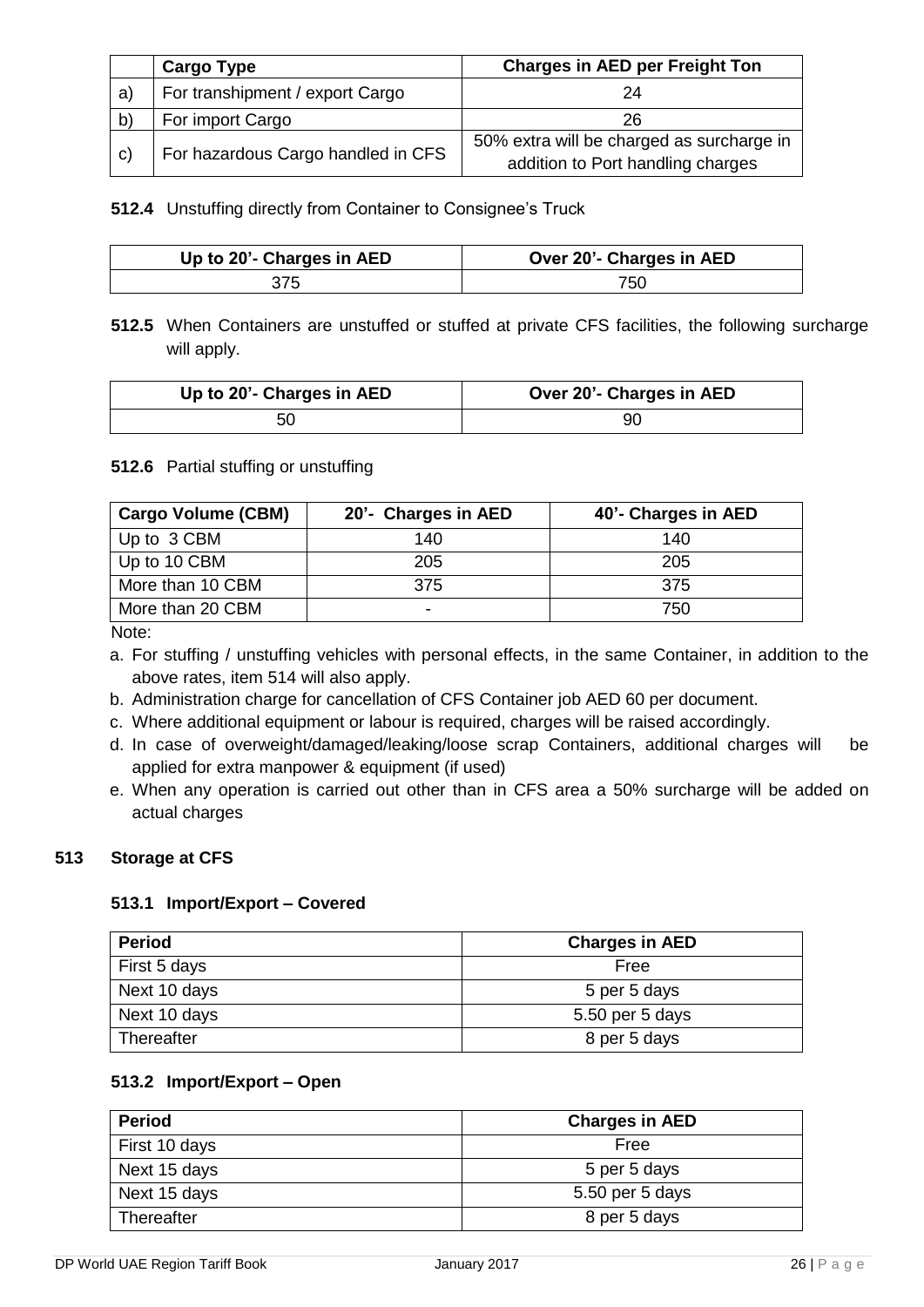# **513.3 Transhipment – Covered**

| <b>Period</b> | <b>Charges in AED</b> |
|---------------|-----------------------|
| First 15 days | Free                  |
| Next 20 days  | 5.50 per 5 days       |
| Thereafter    | 8 per 5 days          |

## **513.4 Transhipment – Open**

| <b>Period</b> | <b>Charges in AED</b> |
|---------------|-----------------------|
| First 30 days | Free                  |
| Next 20 days  | 5.50 per 5 days       |
| Thereafter    | 8 per 5 days          |

Note: LCL Cargo unstuffed from Containers handled over the Port Operator's quay receive free storage as per above.

# **514 STUFFING OR UNSTUFFING VEHICLES AT CONTAINER FREIGHT STATION (CFS)**

- **514.1** Stuffing of vehicles into Containers including normal blocking and bracing will be charged at a rate of AED 250 per vehicle. Additional lashing will be charged at cost.
- **514.2** Unstuffing of vehicles from Containers inclusive of unlashing unblocking will be charged at a rate of AED 250 per vehicle.
- **514.3** For a Container which in addition to the vehicle has other Cargo to handle, then in addition to item 514.1 or 514.2, item 512.6 will also apply.
- **514.4** For a Bus (more than 14 seats) and any other long vehicle in a dry Container will be charged at a rate of AED 550 (charges includes normal blocking & lashing charges).

Note: The above rates do not include the shifting charge and only apply for standard vehicles that can be shipped in closed Containers.

# **514.5 CFS MISCELLANEOUS SERVICES**

| <b>Service</b>                                     | <b>Charge in AED</b> |
|----------------------------------------------------|----------------------|
| <b>Container Outer Inspection &amp; Monitoring</b> | 50 per Container     |
| Extender Fitting on F/Rack Container               | 260 per Container    |
| Re-arranging import cargo                          | 26 per freight Ton   |
| Re-arranging export cargo                          | 24 per freight Ton   |
| Vehicle Lashing on special stand                   | 715 per stand        |
| Palletization at CFS - with material               | 80 per pallet.       |
| Palletization at CFS - without material            | 45 per pallet        |
| Inspection of lashing                              | 55 per Container     |
| Door opening and closing for inspection            | 140 per container    |

# **514.6 LASHING OF CARGO IN CONTAINERS**

|    | <b>Lashing of Cargo in Containers</b>                      | 20'-Charges in AED | 40'- Charges in AED |
|----|------------------------------------------------------------|--------------------|---------------------|
| a  | Lashing of Cargo in Dry Container                          | 120                | 150                 |
| b' | Lashing of Cargo in flats & flat rack<br><b>Containers</b> | 145                | 200                 |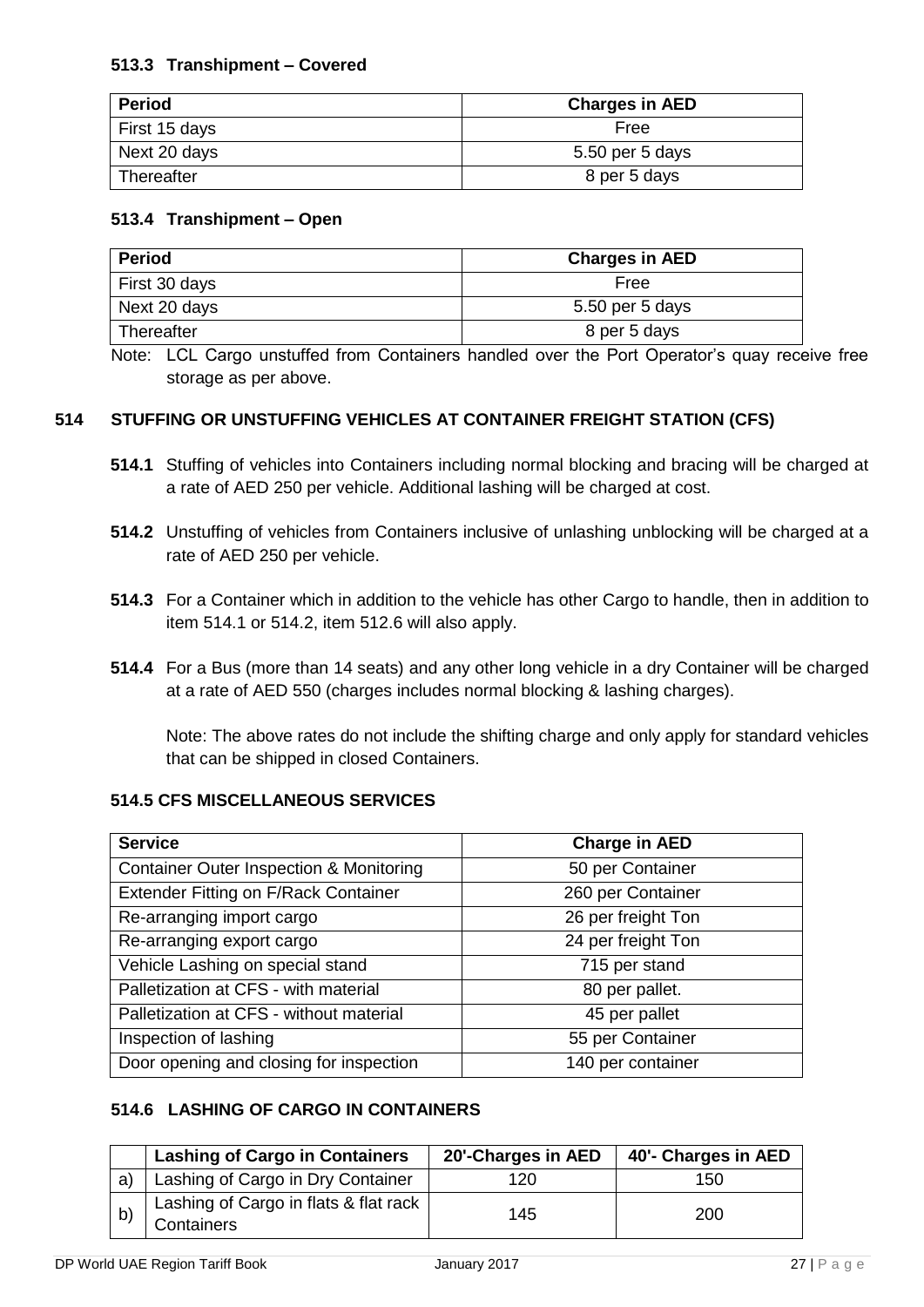## **515 MONITORING OF REFRIGERATED CONTAINERS**

For monitoring of refrigerated Containers - AED 155 per 24 hours or part thereof will apply. This charge is in addition to the applicable THC and the storage.

Note: This charge covers extra work such as plug/unplug and monitoring of the temperature. No maintenance will be performed on malfunctioning reefers. The Port Operator will notify the Cargo's agent and report malfunctions as soon as discovered. The Port Operator will not assume responsibility for power failure. The Port Operator will perform reefer repairs to machinery on request at an additional cost.

## **516 DELAYS TO CRANE**

After the first 30 (thirty) minutes - AED 1,500 (charge per hour or part thereof) will apply.

## **517 CANCELLATION / POSTPONEMENT OF BERTHING**

When it is desired to cancel or postpone berthing, advance notice of 24 (twenty-four) hours shall be given to the Port Operator, otherwise the Port Operator reserves the right to invoke Item 516 against the master, Vessel's owner or agent.

## **518 CLEANING CONTAINERS**

|       | <b>Service</b>                                                                                         | $20^{\circ}$<br><b>Charges in AED</b> | 40'<br><b>Charges in AED</b> |
|-------|--------------------------------------------------------------------------------------------------------|---------------------------------------|------------------------------|
| 518.1 | Cleaning                                                                                               | 80                                    | 115                          |
| 518.2 | Removal of Placards per<br>Container / Applying of placards<br>per Container / Cost of each<br>placard | 45                                    | 45                           |

#### **519 KNOCKING DOWN FLAT RACKS**

Knocking down flat racks per unit AED 70

Note: All empty flat racks delivered to Port should be in "knocked down" position. Else Port Operator shall knock down prior to receiving and raise the charges to consignee / agent.

#### **520 FITTING AND OR REMOVING TARPAULINS**

|       | 20'- Charges in AED | 40"- Charges in AED |
|-------|---------------------|---------------------|
| 520.1 |                     | 240                 |

#### **521 ADMINISTRATIVE CHARGES AND THEIR OPERATIONAL REQUIREMENT**

|                                                 | <b>Administrative Service</b>                                                    | <b>Charges in AED</b> |
|-------------------------------------------------|----------------------------------------------------------------------------------|-----------------------|
| 521.1                                           | a) Change of designation Import to Export,<br>Transhipment & Empty or vice versa | 80 per container      |
|                                                 | b) Mis-declaration or change in Port of Discharge                                | 80 per container      |
| 521.2<br>Shut outs at shipside or already moved |                                                                                  | 185 per container     |
| 521.3<br>Interchange between Lines              |                                                                                  | 115 per container     |
| 521.4                                           | Computer data amendment at Agents request                                        | 40 per amendment      |
| 521.5                                           | <b>Empty Container monitoring (Delivery order</b><br>validity)                   | 16 per container      |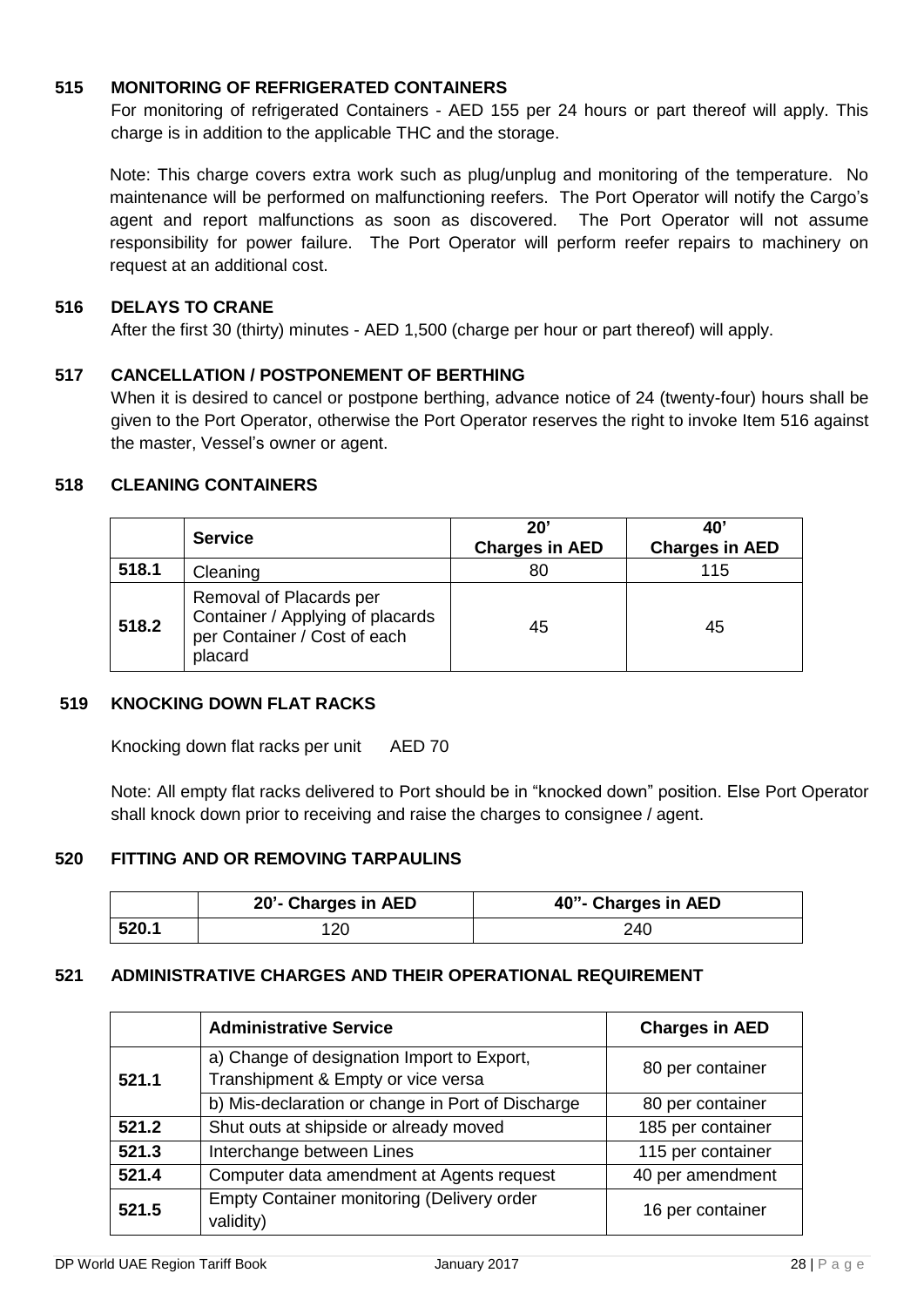|                                     | <b>Administrative Service</b>                           | <b>Charges in AED</b>    |  |
|-------------------------------------|---------------------------------------------------------|--------------------------|--|
| 521.6                               | Administration of seals                                 | 16 per seal              |  |
|                                     | <b>Outbound Carrier Transhipment</b>                    |                          |  |
|                                     | a) Non - declaration of outward carrier                 | 80 per container         |  |
| 521.7                               | b) Change in outward carrier                            |                          |  |
|                                     | (If full list is transferred from one Vessel to the     | 80 per container         |  |
|                                     | other AED 80 shall apply on the entire list             |                          |  |
|                                     | irrespective of the number of Containers)               |                          |  |
|                                     | <b>Outbound Carrier Export</b>                          |                          |  |
|                                     | a) Non or Mis-declaration of outward carrier            | 80 per container         |  |
| 521.8                               | b) Change in outward carrier                            |                          |  |
|                                     | (If full list is transferred from one Vessel to the     | 80 per container         |  |
|                                     | other AED 80 shall apply on the entire list             |                          |  |
|                                     | irrespective of the number of Containers)               |                          |  |
|                                     | Include Containers in load list after cut off time of   | Additional handling will |  |
| 521.9                               | the Vessel                                              | be charged as per item   |  |
|                                     |                                                         | 501                      |  |
| 521.10                              | Include containers in discharge list after cut off time | 40 per container         |  |
|                                     | of the vessel                                           |                          |  |
| 521.11<br><b>Photograph Charges</b> |                                                         | 25 per photograph        |  |
| 521.12                              | Discharge out of list container                         | 40 per container         |  |
| 521.13                              | Discharge / Load lists / BAPLIE files deletion          | 100 per file             |  |
|                                     | before cut off time                                     |                          |  |
| 521.14                              | DP World container seals                                | 20 per seal              |  |

# **522 UNDELIVERED CONTAINERS – AUCTION / DISPOSAL**

Containers containing goods destined for public auction/disposal as per section B item 225 will only be released after all shifting and unstuffing charges as per items 506, 512 and storage charges (calculated at AED 27 per day per Container from end of free storage period) have been received by the Port Operator. If container found leaking and stored in leaking area then storage shall be calculated at AED 100/- per day per container.

These charges shall be raised to the respective shipping line's account. Bundling

# **523 BUNDLING / UNBUNDLING OF EMPTY FLATS / FLAT RACKS / SHIP's EMPTY MAFI**

|                                                    | 20'- Charges in<br><b>AED</b> | 40'- Charges in<br>AED |
|----------------------------------------------------|-------------------------------|------------------------|
| Two empty flats/flat racks / mafis lashing in one  |                               |                        |
| unit                                               | 565                           | 795                    |
| Three empty flats/flat racks / mafis lashing in    |                               |                        |
| one                                                | 625                           | 850                    |
| Four empty flats/flat racks / mafis lashing in one |                               |                        |
| unit                                               | 680                           | 960                    |

Note: For all units loaded as bundles, THC will be charged per unit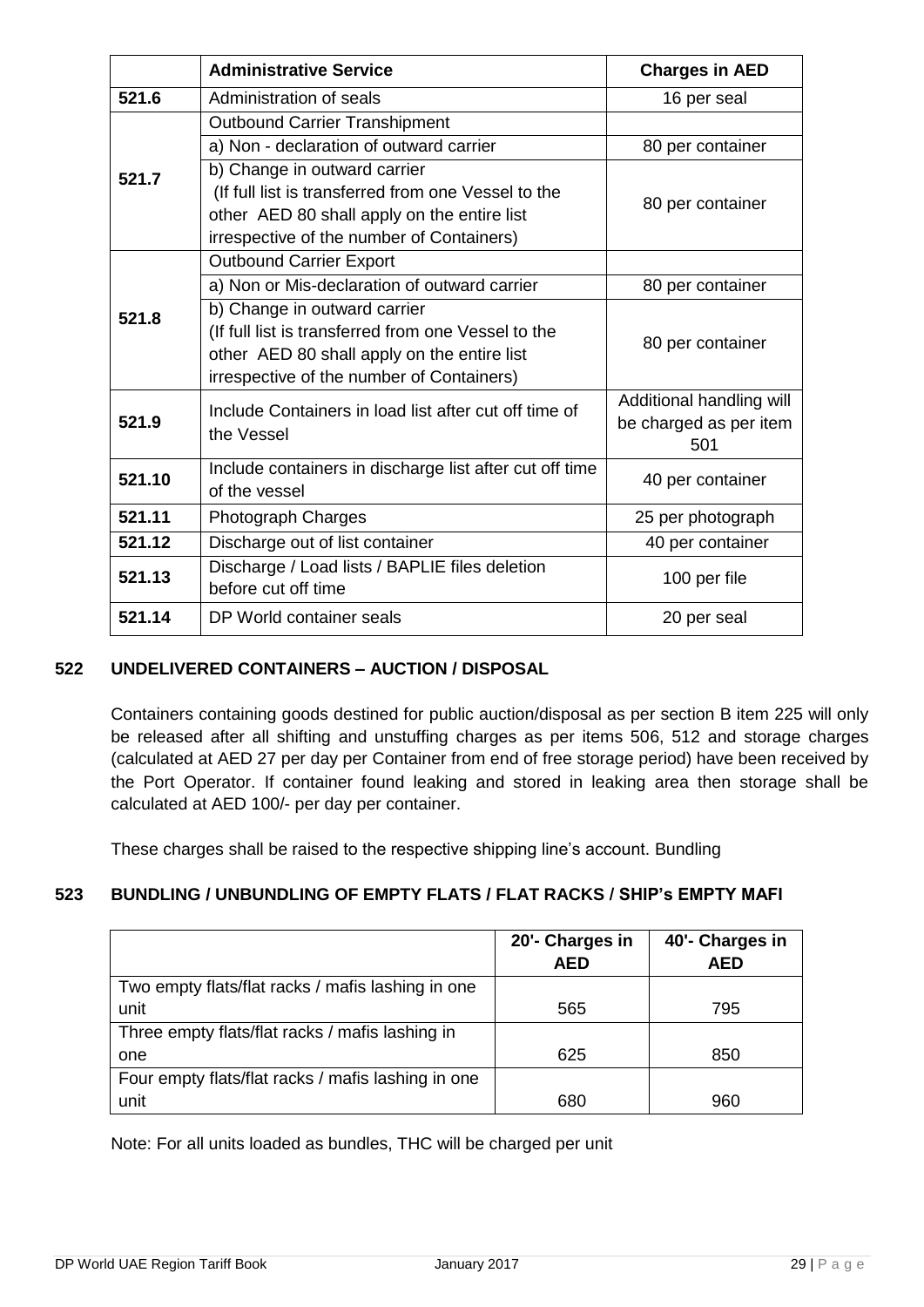## **524 CONTAINER MAINTENANCE CHARGES**

|             |                                                                                                                                                                                      | Up to 20' Container-  | Over 20' Container-   |
|-------------|--------------------------------------------------------------------------------------------------------------------------------------------------------------------------------------|-----------------------|-----------------------|
|             |                                                                                                                                                                                      | <b>Charges in AED</b> | <b>Charges in AED</b> |
| a)          | Labour hourly rates for reefer<br>Container repair or any other<br>iob<br>Note: If a technician needs to<br>attend a complaint on board a<br>minimum of two hours will be<br>charged | 110 per man hour      | 110 per man hour      |
| b)          | High pressure water wash                                                                                                                                                             | 100 per Container     | 150 per Container     |
| c)          | Steam cleaning                                                                                                                                                                       | 125 per Container     | 175 per Container     |
| d)          | Chemical cleaning                                                                                                                                                                    | 175 per Container     | 250 per Container     |
| e)          | Pre-Trip inspection and<br>washing                                                                                                                                                   | 290 per Container     | 325 per Container     |
| $\mathbf f$ | Pre-Trip inspection failed after<br>shifting                                                                                                                                         | 145 per Container     | 165 per Container     |
| g           | To clean refrigeration units and<br>condenser with high pressure<br>water wash                                                                                                       | 50 per unit           | 50 per unit           |
| h)          | Reefer Data Download/Upload                                                                                                                                                          | 105 per Container     | 105 per Container     |
| i)          | Genset Hook-up/Unhook                                                                                                                                                                | 105 per Container     | 105 per Container     |
| j)          | Changing reefer settings :<br>temperature, fresh air<br>ventilation, etc.                                                                                                            | 55 per call out       | 55 per call out       |
| k)          | Reefer repair estimation<br>Note: If reefer repaired by DP<br>World then estimation charges<br>not applicable                                                                        | 220/- per estimate    | 220/- per estimate    |
| $\vert$     | Halide flame test (including<br>photograph charges)                                                                                                                                  | 100/- per Container   | 100/- per Container   |

Note:

- a) Any other services provided will be charged as per the Port Operator's Tariff.
- b) For all above services shifting charges applicable as per 506.1

# **525 CANCELLATION OF LABOUR GANGS**

Cancellation of order shall be submitted in writing to General Cargo Office of respective terminal.

- **525.1** If Port labour and stevedoring gangs are cancelled after ordering, a cancellation fee of AED 200 per gang shall be applied
- **525.2** If Port labour and stevedoring gangs are cancelled after reporting/operation starting time, in addition to the cancellation charge of AED 400 per gang, a charge as per Item No. 237 shall also apply. Overtime will be charged in addition if applicable.
- **525.3** When order is revised a charge of AED 200 per revision shall be applied, thereafter every subsequent revision will be charged at AED 250.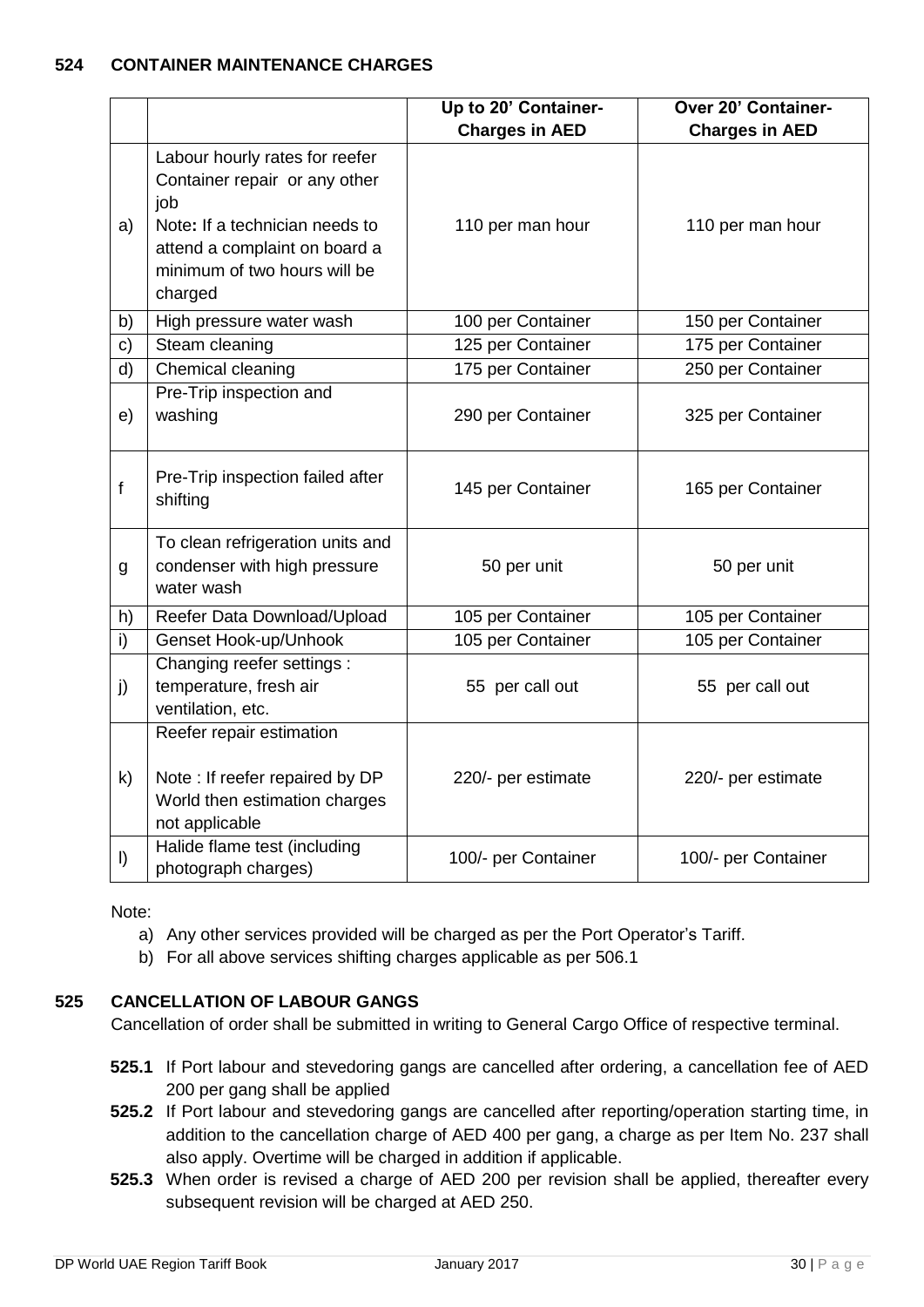## **526 OPENING AND CLOSING OF HATCHES.**

Opening and closing of hatches is the responsibility of the Vessel. If the Port Operator carries out the operation, charges will be at AED 375 per hatch. Upper Twin Deck and Lower Twin Deck to be counted as separate operations. All productivity time lost during these operations will be charged as per item 237.

## **527 TRANSHIPMENT CARGO**

Cargo transhipped including ship to ship via quay or double banking will be charged at AED 16 per ton for discharge, and AED 16 per Ton for loading, except bagged Cargo which will be at the normal Tariff rate.

## **528 SHIFTING CARGO ONBOARD (RE-STOW)**

- **528.1** Shifting Cargo on board within hatch shall be charged at normal Tariff rate. No Port handling charge shall be raised.
- **528.2** Shifting Cargo on board from one hatch to another hatch without landing on quay shall be charged at normal Tariff rate plus 50%. No Port handling charge shall be raised.
- **528.3** Shifting Cargo on board from one hatch to another hatch via quay shall be charged as per Item 527. Port handling charge shall be collected as per item 403.

Note: In case the tonnage of shifted Cargo is not available, then the physical measurement will be taken and the charges shall be as per Item No 407.

#### **529 RIGGING DERRICKS**

Ship crew is responsible for rigging derricks, opening and closing hatches or any other gear. Time lost during such operation, shall be charged as per item 237.

## **530 CARGO SORTING / IMPROPER STOWAGE SURCHARGE**

- **530.1** The Cargo shall be discharged on 'as is where-is basis'. In case Cargo sorting is required on board the Vessel, AED 41 per Ton will be applicable. Said charges will be applied to complete tonnage of mark involved (As per manifest/Bill of Lading) and not to the amount of tonnage sorted.
- **530.2** In case, DP World receives vessels with improper stowage/dumped cargo, whereby additional manpower and resources are deployed to ensure safe working conditions to discharge the cargo, an additional surcharge of AED 20 per Freight Ton will be applicable.

# **531 LOCKER / DEEP TANK AND CABIN CARGO.**

Any Cargo discharged/loaded from/to lockers, deep tanks, Vessels accommodation or any other space not recognized as a genuine Cargo hatch then a surcharge of AED 9 per Ton will apply in addition to the normal Tariff rate.

Said surcharge shall also apply in regard to Cargo loaded/discharged from hatch tunnels, alleyways, long ends or deep wings. The decision of whether or not a hatch has long ends or wings will be at the Port Operator's discretion.

## **532 TIMBER - PLYWOOD**

|       | Packaging             | <b>Charges in AED</b>  |
|-------|-----------------------|------------------------|
| 532.1 | In Bundles and Crates | AED 18 per Freight Ton |
| 532.2 | Loose                 | AED 21 per Freight Ton |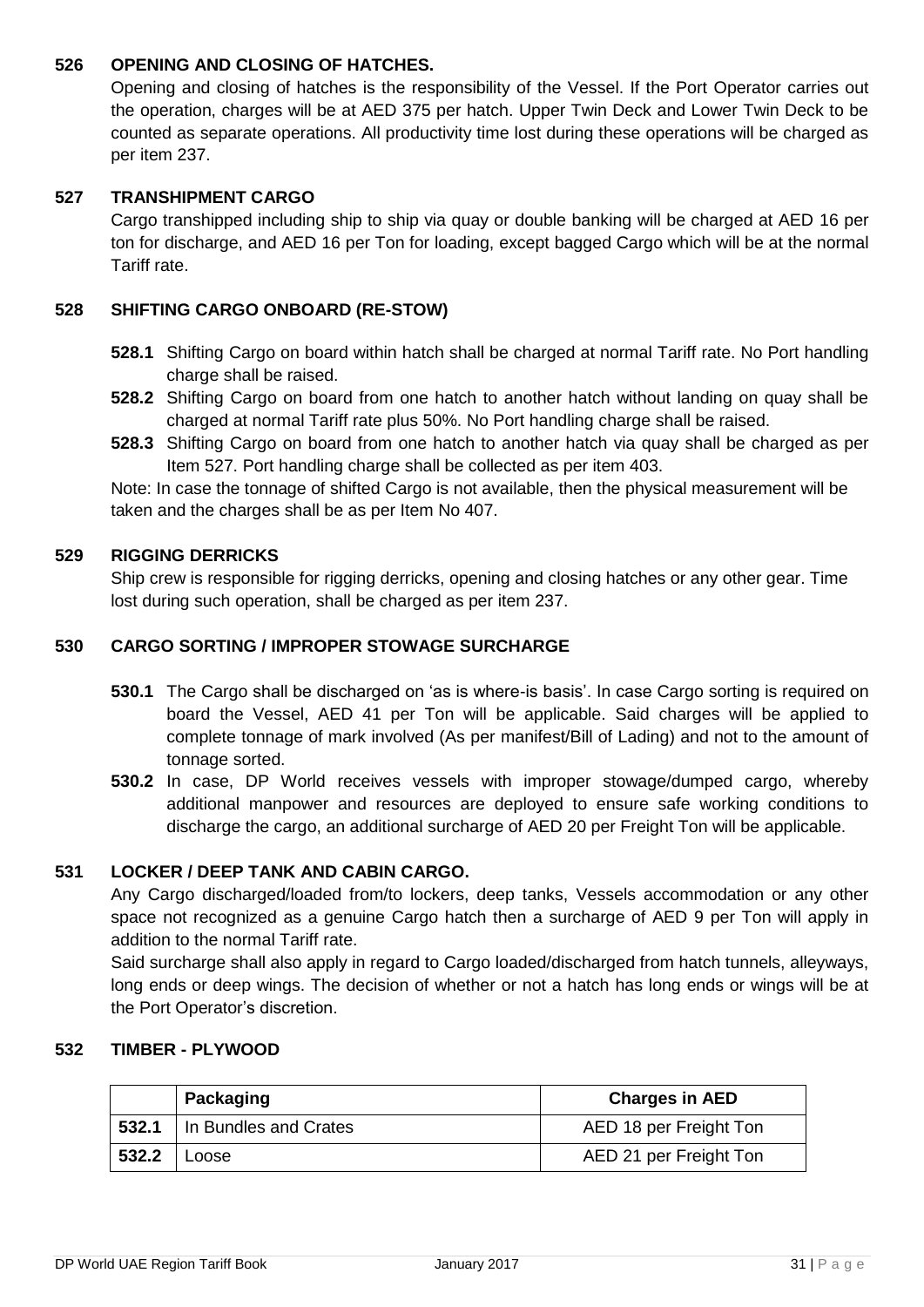#### **533 BAGGED CARGO**

|       | Packaging                                                                   | <b>Charges in AED</b>                                 |  |
|-------|-----------------------------------------------------------------------------|-------------------------------------------------------|--|
| 533.1 | Bran, Soya bean meal, Animal Feed and<br>Bags weighing less than 25 kg each | 22 per Metric Tonne. Weighing<br>less than 25 kg each |  |
| 533.2 | Cement, Brytes, Mud, Asbestos & all other<br>Cargo (Jumbo Bags)             | 21 per Metric Tonne.                                  |  |
| 533.3 | Any other Bagged Cargo (Except<br>hazardous)                                | 19 per Metric Tonne.                                  |  |

## **534 HEAVY LIFT / AWKWARD LIFTS**

|       |                                                          | <b>Charges in AED</b> |
|-------|----------------------------------------------------------|-----------------------|
|       | 534.1   Each unit 20 freight tons or more                | 16 per Freight Ton    |
| 534.2 | Porta cabin / boats each unit 20 freight tons or<br>more | 16 per Freight Ton    |

Note: It is the agent's responsibility to provide suitable equipment or to bear the cost of shifting the heavy lift/awkward lift from under hook to the storage area.

#### **535 DANGEROUS CARGO**

|                               | <b>Charges in AED</b> |
|-------------------------------|-----------------------|
| 535.1   In Bags               | 41 per Metric Tonne   |
| 535.2   In Plastic Containers | 41 per Freight Ton    |
| 535.3   Any other packing     | 29 per Freight Ton    |

#### **536 SCRAP**

|       |                              | <b>Charges in AED</b> |
|-------|------------------------------|-----------------------|
|       | 536.1 Steel, Iron and Copper | 41 per Metric Tonne   |
| 536.2 | Aluminium                    | 41 per Freight Tonne  |

## **537 LIVE ANIMAL**

|                                       | <b>Charges in AED</b> |
|---------------------------------------|-----------------------|
| 537.1   Cow, Buffalo, Horse and Camel | 12 per head           |
| 537.2 Goat and Sheep                  | 4 per head            |

#### **538 STEEL**

|       |                                                     | <b>Charges in AED</b> |
|-------|-----------------------------------------------------|-----------------------|
| 538.1 | Steel Coils / Billets                               | 17 per Metric Tonne   |
| 538.2 | Steel Products (Angles, Plates, Flat Bars,<br>etc.) | 19 per Freight Ton    |

# **539 GENERAL CARGO**

**539.1** Not otherwise specified AED 18 per Freight Ton.

**539.2** Palletizing Cargo **AED 4 per Freight Ton.** 

(Pallets remain the property of the Port Operator).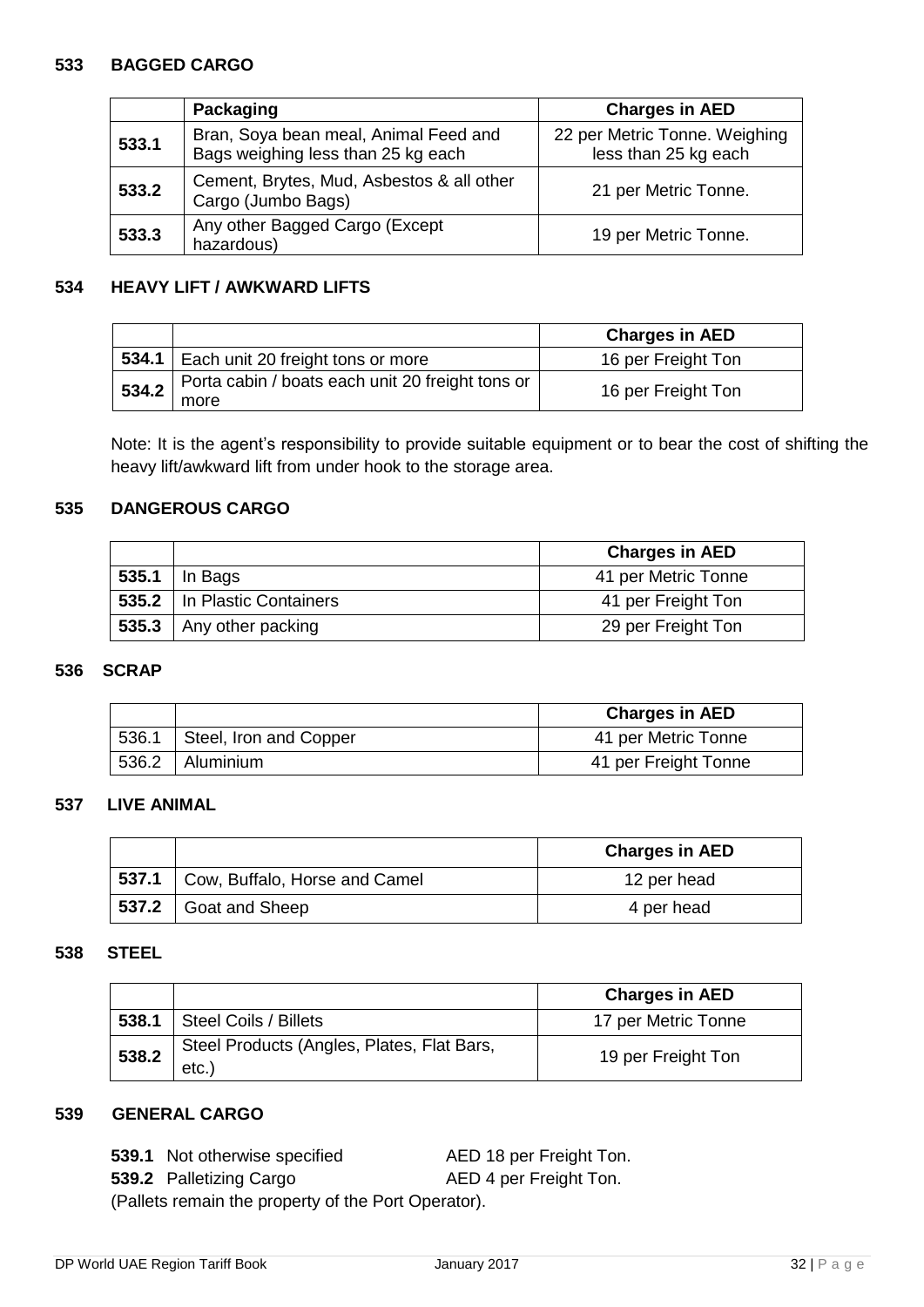# **540 RO-RO**

To load or discharge self-propelled wheeled and tracked unit(s) from quay side to Vessel or vice versa.

# **540.1 Self Propelled Unit**

|              |                                   | <b>Charges in AED</b> |
|--------------|-----------------------------------|-----------------------|
| a)           | Upto 3 metric Tons                | 55 per Unit           |
| b)           | Above 3 and upto 10 metric Tons   | 70 per Unit           |
| $\mathsf{C}$ | Above 10 and up to 50 metric Tons | 170 per Unit          |
| $\mathsf{d}$ | Above 50 and up to 70 metric Tons | 680 per Unit          |
| e)           | Above 70 metric Tons (on empty)   | 16 per Metric Tonne   |

# **540.2 Tracked Unit - (Including Ships Empty mafi)**

|    |                                  | <b>Charges in AED</b>         |
|----|----------------------------------|-------------------------------|
| a) | Up to 5 metric Tons              | 50 per Unit                   |
| b) | Above 5 and up to 50 metric Tons | 100 per Unit                  |
| C) | Above 50 metric Tons             | At Port Operator's Discretion |

**540.3** Shifting of RORO units within the ship or via quay AED 140 per unit

Note:

- 1. Any Cargo loaded/discharged by any method other than RO-RO, rates under Item No. 534 & 539 shall apply.
- 2. Any Cargo loaded on vehicles will be charged individually at appropriate Stevedoring rates.
- 3. Mafi discharged or loaded on top of each other, should be charged separately

# **541 BULK**

# **541.1 Crushed (Powdered)**

|              |                                                 | <b>Charges in AED</b> |  |
|--------------|-------------------------------------------------|-----------------------|--|
|              | With mechanical grab and mechanical shovel in   | 8 per Metric Tonne    |  |
| а            | hatch.                                          |                       |  |
| $\mathsf{b}$ | With bucket and mechanical shovel in the hatch. | 8 per Metric Tonne    |  |
|              | With bucket and hand shovel or any other gears  | 19 per Metric Tonne   |  |
| C)           | to be used manually                             |                       |  |

# **541.2 Uncrushed (Stones)**

|              |                                                                  | <b>Charges in AED</b> |
|--------------|------------------------------------------------------------------|-----------------------|
| a            | With mechanical grab and mechanical shovel in<br>hatch.          | 10 per Metric Tonne   |
| $\mathsf{b}$ | With bucket and mechanical shovel in the hatch.                  | 16 per Metric Tonne   |
| $\mathbf{C}$ | With bucket and spade shovel or any other gears<br>used manually | 21 per Metric Tonne   |

# **541.3 Grains, Cement, etc.**

a) If Discharged by Suction system N/A

b) By any other method rate under Item No. 541.1 a) & b) shall apply.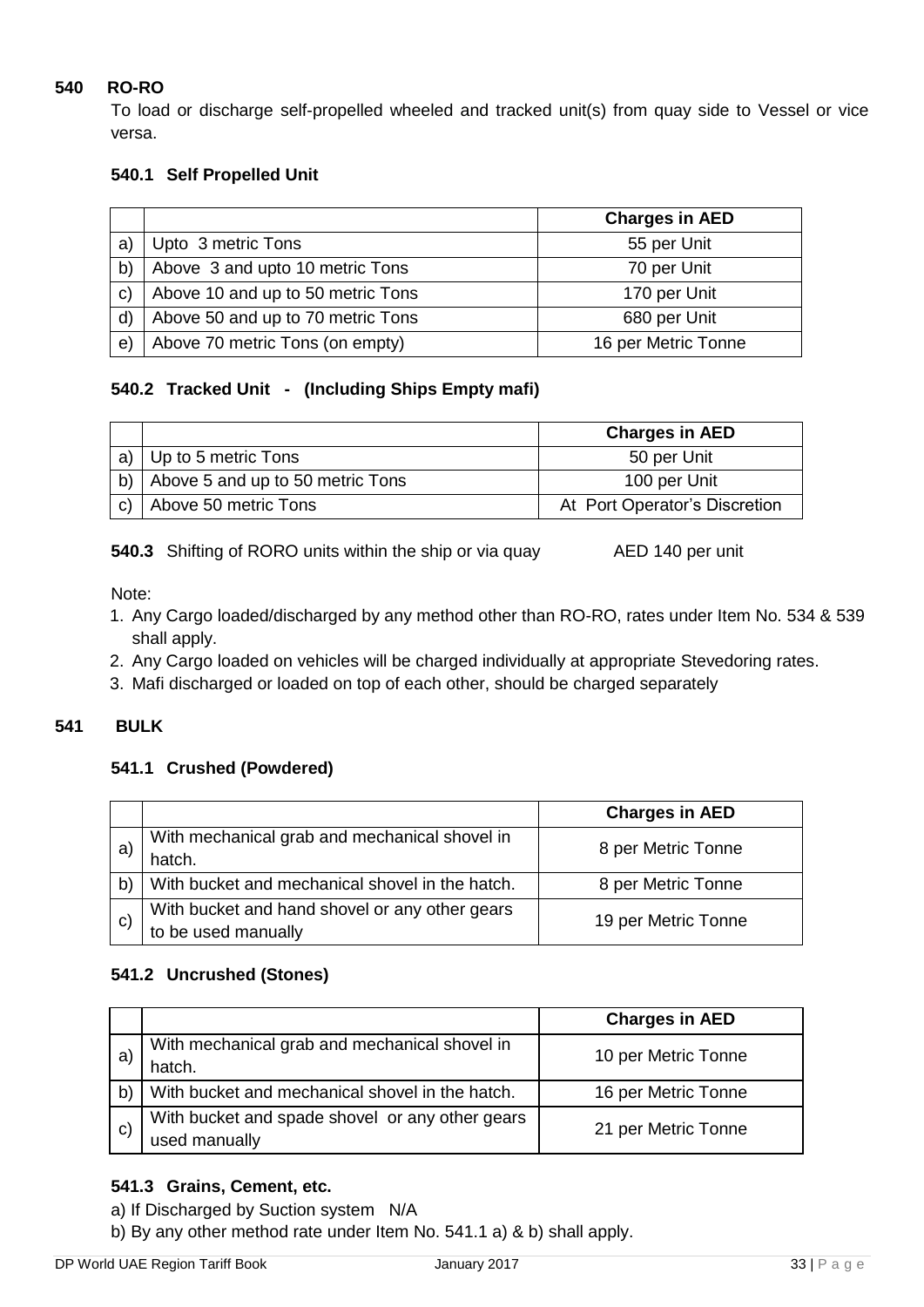# **541.4 Bulk Liquid through Pipelines** N/A

Note: If the Vessel is not a Bulk Carrier (i.e. Vessel with Twin Deck) additional AED 2.50 per Ton will apply.

## **542 REEFER**

Chilled / Reefer Cargo AED 34.00 per Metric Ton.

## **543 DISTRESSED CARGO**

Cargo that has been subjected to fire, water, shifting or other influences that will cause the Cargo to be handled in other than the normal efficient manner, shall be subject to special rates.

## **544 INTERNAL SHIFTING WITHIN GENERAL CARGO TERMINAL**

|                                                                                                                                           | <b>Trailer - Charges in AED</b><br>per trip | 3 Ton pickup - Charges<br>in AED per trip |
|-------------------------------------------------------------------------------------------------------------------------------------------|---------------------------------------------|-------------------------------------------|
| Internal Shifting of cargo from<br>one berth / quay to another<br>(including equipment and<br>manpower involved in shifting<br>operation) | 715                                         | 215                                       |

## **545 HANDLING SHIP SPARES**

For discharging and loading ships spares from/to vessel following charges shall apply

- a) Trucking charges AED 300/- per trip
- b) Handling charges as per tariff item 512.3 (a)
- **c)** Storage charges as per tariff item 513.3

# **546 INCLUSION OF CARGO IN LOAD LIST AFTER CUT-OFF TIME**

Any cargo included in load list after cut off time of the Vessel will be subject to double stevedoring. Acceptance of cargo will be at sole discretion of General Cargo Operations Management

For all cargo included in the load list, Customs declarations must be processed and applicable charges must be settled prior vessel cut off time. However, cargo can be brought in prior vessel completion. Failing which the cargo shall be shut out from loading and deletion charges AED 40/ per export booking shall apply as per Tariff item 411.

#### **547 GAS FREE CERTIFICATION SURVEY**

If 'Gas Free Certification' survey is required for any General Cargo vessel carrying timber, DP World can provide same at a charge of AED 350/- per visit of the surveyor.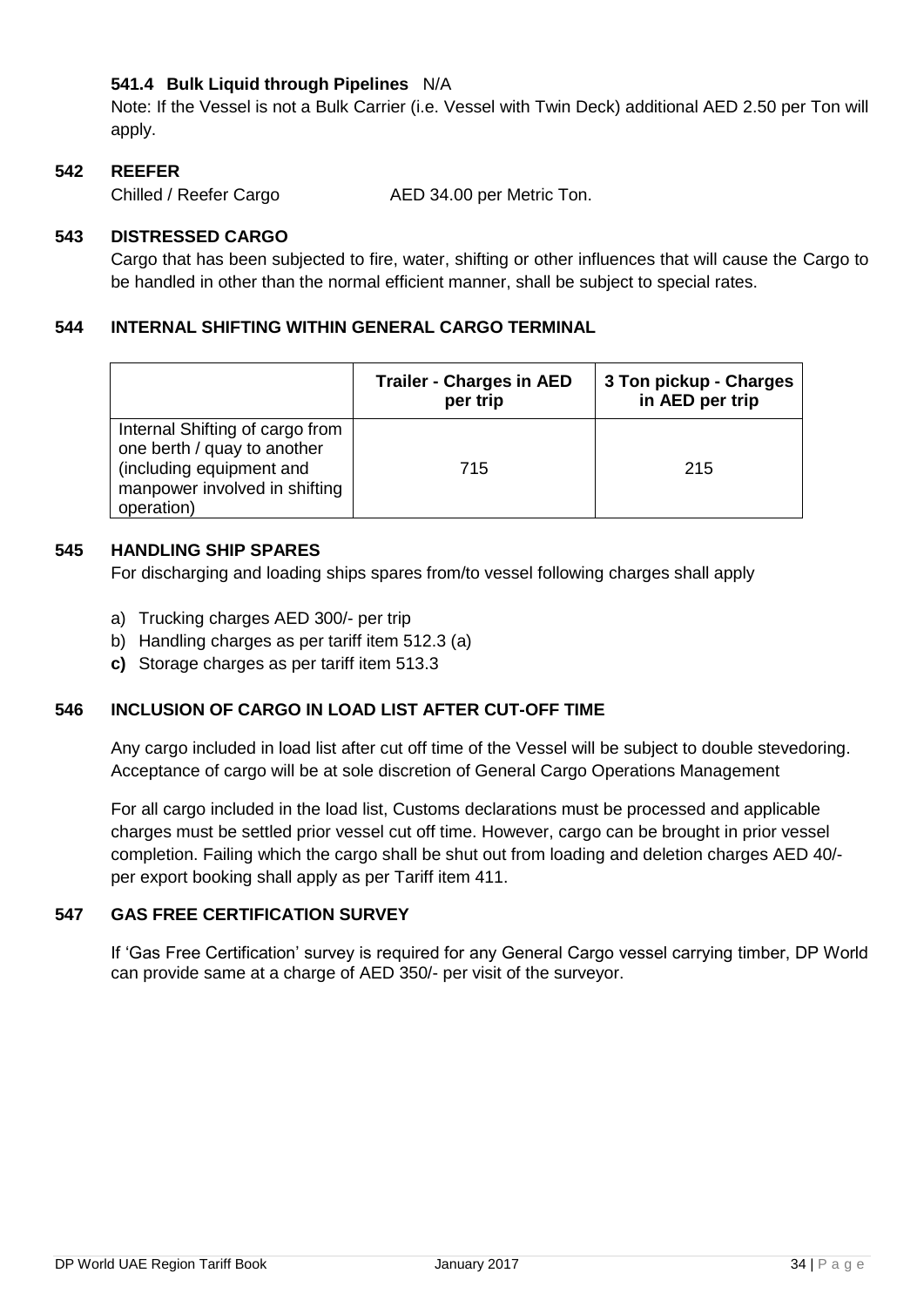#### **601 LOADING / DISCHARGING OF VEHICLES- PORT HANDLING**

|       | <b>Load / Discharge Vehicles</b>                     | <b>Rates per Unit- in AED</b> |
|-------|------------------------------------------------------|-------------------------------|
| 601.1 | Up to and including 1.5 metric Tons                  | 205                           |
|       | 601.2   Over 1.5 and up to 5 metric Tons             | 290                           |
| 601.3 | Over 5 and up to 15 metric Tons                      | 495                           |
| 601.4 | Over 15 metric Tons                                  | 495 Plus 9 per Freight Ton.   |
| 601.5 | a) Road Trailers with tractor (up to 15 metric Tons) | 790                           |
|       | b) Road Trailers without tractor                     | 500                           |
| 601.6 | All tracked vehicles - minimum charges               | 540                           |

Note:

- a) Trailer and/or vehicles loaded on top of other units shall be charged as individual units.
- b) General Cargo loaded on any unit shall be charged at appropriate General Cargo rate. The trailer shall be charged as per item 601.5
- c) For trailers without tractor, towing charges as per item 605.1 shall apply in addition to handling charges.

#### **602 TRANSHIPMENT VEHICLES**

**602.1** Transhipment vehicles/RORO Units will be charged at 150% of the above rate in Item 601.

**602.2** Where the on-carrying Vessel is berthed at a berth other than that at which the transhipment Cargo was landed, then any additional costs for moving the Cargo will be paid in addition to those under 602.1 above, at the discretion of the Port Operator.

#### **CONDITIONS:**

The above rates do not include stevedoring charges and are based on the following conditions and services:

- a) All motorized units are to be capable of starting and being driven off the Vessel under their own power to the final point of rest in the marshalling yard,
- b) All wheeled units shall have sufficient air in their tyres to be safely driven off the Vessel. The Port Operator will not be responsible for damaged tyres for those units which are removed or shifted with flat or under-inflated tyres
- c) Above rates cover movement of vehicle from ship-side to a point of rest in the marshalling yard for import units and vice versa for export units, and from ship-side to marshalling yard and back to ship-side for transhipment units.

## **603 STORAGE CHARGES – VEHICLES**

## **603.1 Import/ Export**

First 10 days free storage for all import and export vehicles

|              | <b>Storage</b>                      | <b>Charges in AED per</b><br>Day from Day 11 - 15 | <b>Charges in AED per</b><br>Day from Day 16<br>onwards |
|--------------|-------------------------------------|---------------------------------------------------|---------------------------------------------------------|
| a)           | Up to and including 1.5 metric Tons | 25                                                | 62                                                      |
| $\mathbf{b}$ | Over 1.5 and up to 5 metric Tons    | 32                                                | 62                                                      |
| C)           | Over 5 and up to 15 metric Tons     | 37                                                | 62                                                      |
| $\mathbf{d}$ | Over 15 metric Tons                 |                                                   | 62                                                      |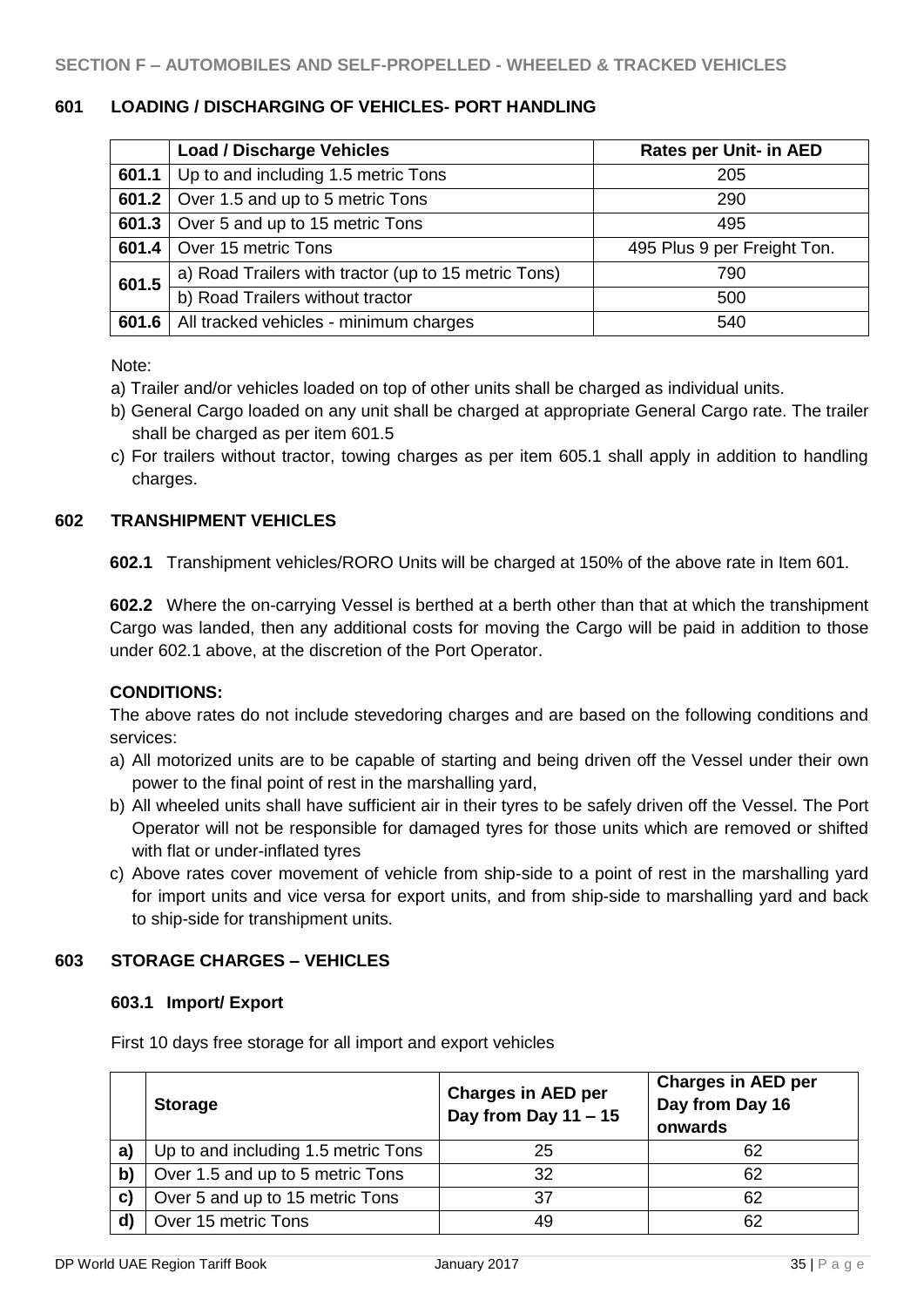# **603.2 Transhipment**

First 15 days free: storage for all transhipment vehicles

|              | <b>Storage</b>                      | <b>Charges in AED</b> |
|--------------|-------------------------------------|-----------------------|
| a            | Up to and including 1.5 metric Tons |                       |
| $\mathbf{b}$ | Over 1.5 and up to 5 metric Tons    | 28                    |
| $\mathbf{c}$ | Over 5 and up to 15 metric Tons     | 34                    |
|              | Over 15 metric Tons                 | 45                    |

# **604 STARTING IMMOBILE PLANT**

|       | <b>Service</b>                                      | <b>Charges in AED</b>           |  |
|-------|-----------------------------------------------------|---------------------------------|--|
| 604.1 | For each call out and start of first machine due to | 155 per hour or part thereof    |  |
|       | <b>Mechanical Defect</b>                            |                                 |  |
| 604.2 | For each call out and start of first machine due to | 60 per unit                     |  |
|       | <b>Battery Deficiency</b>                           |                                 |  |
| 604.3 | Where work other than simple starting is            | Labour, Material & Fuel will be |  |
|       | required                                            | charged at cost plus 10%        |  |

# **605 TOWING OF RORO CARGO**

|       | <b>Service</b>                                                   | <b>Charges in AED</b> |
|-------|------------------------------------------------------------------|-----------------------|
| 605.1 | Towing or special rigging for discharge or load of<br>RORO Cargo | 370 per unit          |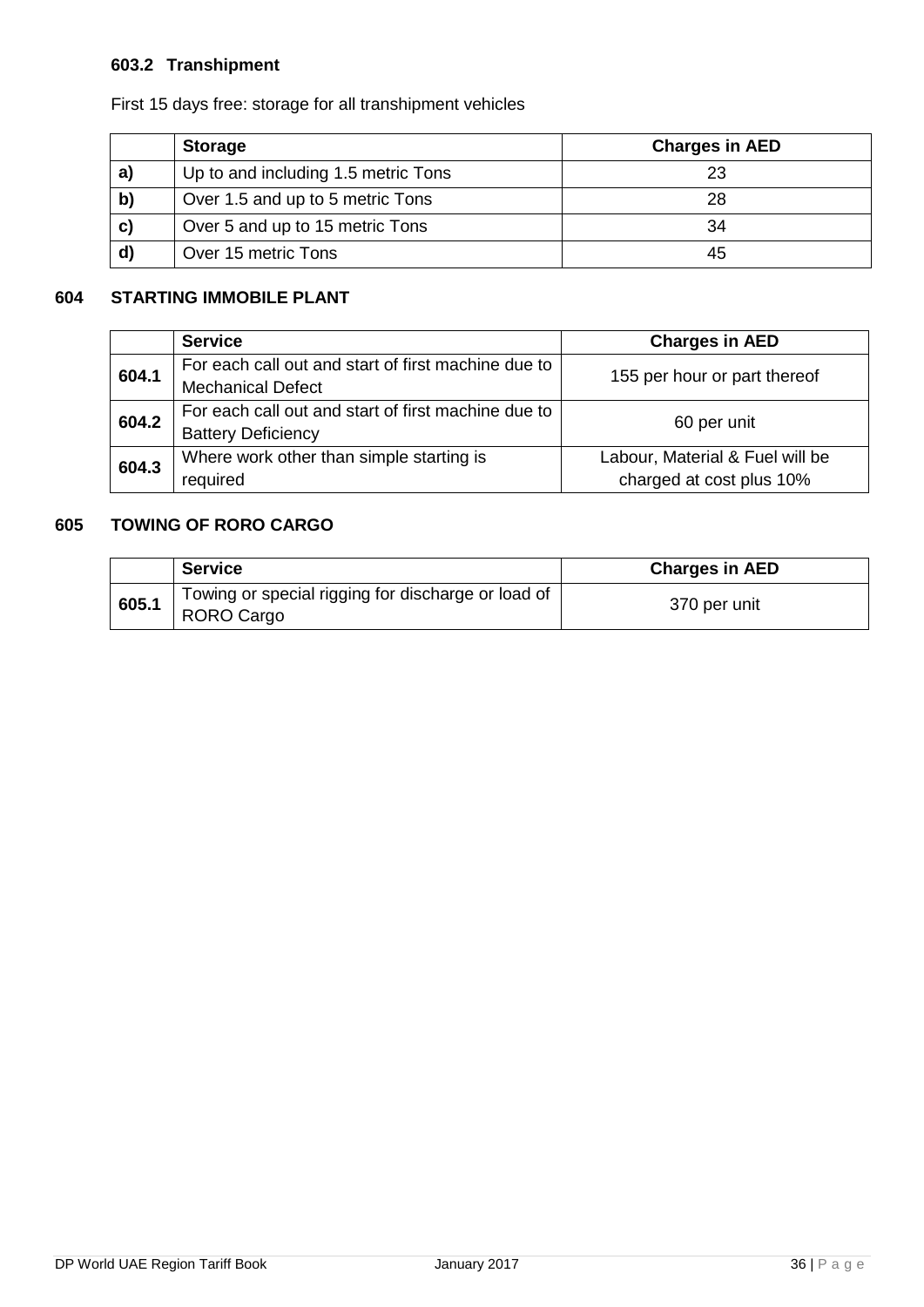#### **701 EQUIPMENT HIRE RATES**

#### **701.1 Container Gantry Cranes**

|              | <b>Container Gantry Crane</b>                                   | Per hour or part thereof-<br><b>Charges in AED</b> |
|--------------|-----------------------------------------------------------------|----------------------------------------------------|
| a)           | Container Crane (for non-Cargo use)                             | 1,700                                              |
|              | <b>Container Crane General Cargo lifts with spreader</b>        |                                                    |
|              | $0 - 15$ Tons                                                   | 1,700                                              |
| b)           | 16 - 24 Tons                                                    | 2,500                                              |
|              | $25 - 34$ Tons                                                  | 3,350                                              |
|              | 35 - 41 Tons                                                    | 4,100                                              |
|              | 42 Tons and above                                               | 4,500                                              |
|              | <b>Container Crane General Cargo lifts with heavy lift beam</b> |                                                    |
|              | $0 - 15$ Tons                                                   | 2,200                                              |
| $\mathbf{c}$ | 16 - 24 Tons                                                    | 3,000                                              |
|              | 25 - 34 Tons                                                    | 3,800                                              |
|              | 35 - 41 Tons                                                    | 4,600                                              |
|              | 42 Tons and above                                               | 5,450                                              |

#### **701.2 Mobile Cranes**

|              | <b>Mobile Cranes</b>                             | Per hour or part thereof<br><b>Charges in AED</b> |
|--------------|--------------------------------------------------|---------------------------------------------------|
| a)           | $0 - 25$ Tons                                    | 300                                               |
| b)           | 26 - 40 Tons                                     | 575                                               |
| $\mathbf{c}$ | 41 - 60 Tons                                     | 750                                               |
| d)           | Mobile Harbour Crane Heavy lift - up to 80 Tons  | 2,200                                             |
| $\Theta$ )   | Mobile Harbour Crane Heavy lift - up to 100 Tons | 2,500                                             |
| f)           | Truck Mounted Crane up to 100 Tons               | 1,100                                             |
| g)           | Any mobile crane above 100 Tons                  | Rates shall be quoted upon request                |
| e)           | Man lift                                         | 300                                               |

Customers requiring mobile cranes for any operation should book 24 hours in advance. The amendments or cancellation should be informed 8 hours prior to the booked time. 3 Hours crane hire charges shall apply for the amendment or cancellation received less than 8 hours.

The appointment of mobile harbour cranes is subject to the availability and weights/distances to be lifted. The Port Operator reserves the right to assign the most suitable crane, in the Port Operator's opinion, for the work that is to be performed.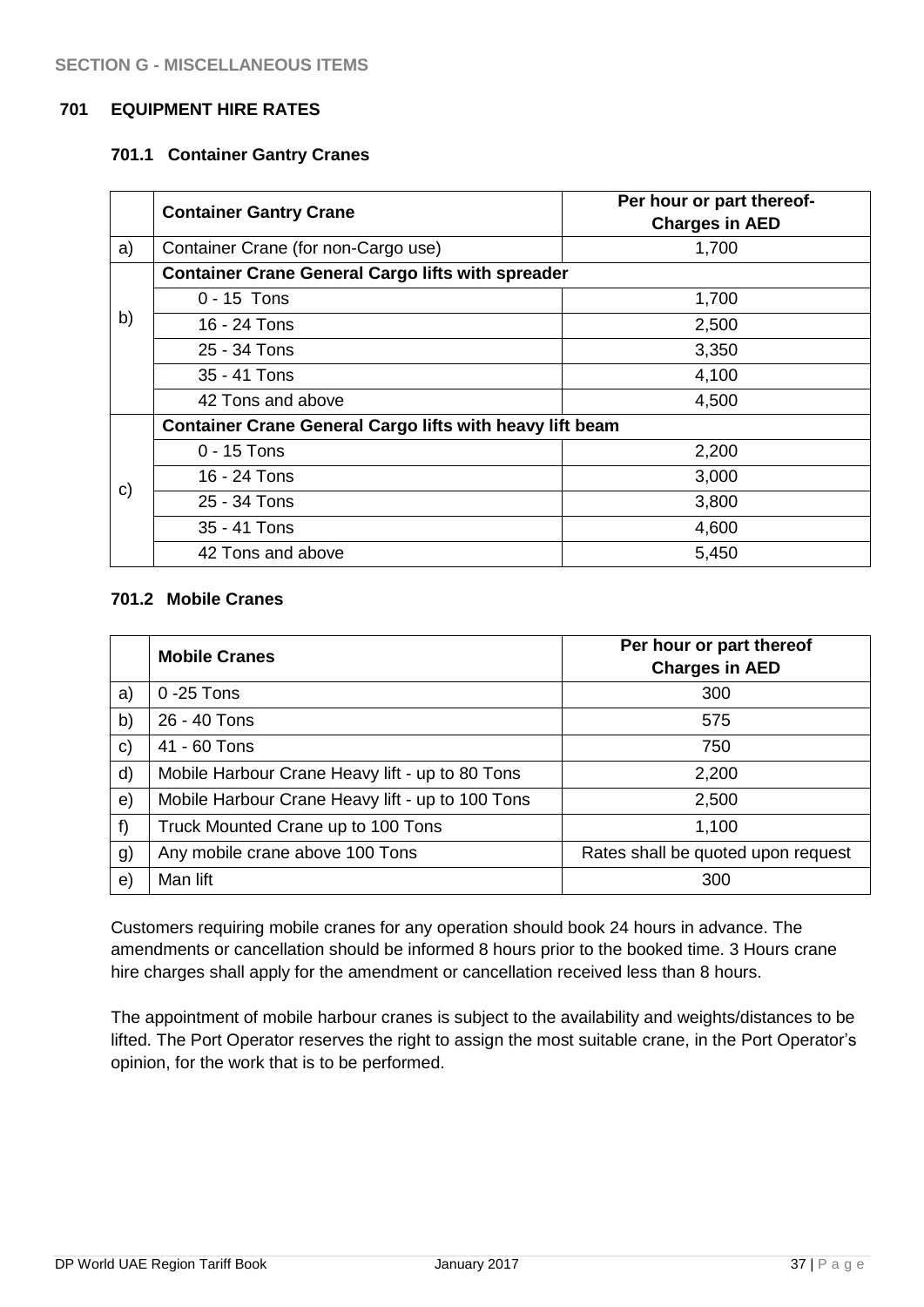## **701.3 Forklifts**

|              | <b>Forklifts</b>                                         | Per hour or part thereof<br><b>Charges in AED</b> |
|--------------|----------------------------------------------------------|---------------------------------------------------|
| a)           | 2 - 5 Tons                                               | 170                                               |
| b)           | 6 - 12 Tons                                              | 340                                               |
| $\mathsf{C}$ | 13 - 25 Tons                                             | 420                                               |
| $\mathsf{d}$ | Over 25 Tons                                             | 570                                               |
| e)           | Forklift attachments other than Standard forklift blades | 100                                               |

## **701.4 Other Equipment**

|              | <b>Other Equipment</b> | Per hour or part thereof<br><b>Charges in AED</b> |
|--------------|------------------------|---------------------------------------------------|
| a            | <b>Bobcat</b>          | 175                                               |
| $\mathsf{b}$ | Pay-Loader             | 250                                               |
| $\mathbf{C}$ | Hopper                 | $1,000$ per day                                   |
| $\mathsf{d}$ | Deflector              | 210 per day                                       |
| e)           | <b>Test weights</b>    | 75 per Ton per day                                |

# **701.5 Top Lift Container Handlers** AED 675

# **701.6 Terminal Trailers/Tractors**

|    | <b>Terminal Trailers/Tractors</b>              | Per hour or part thereof-<br><b>Charges in AED</b> |
|----|------------------------------------------------|----------------------------------------------------|
| a) | <b>Terminal Trailer</b>                        | 60                                                 |
| b) | <b>Terminal Tractor</b>                        | 420                                                |
| C) | Tractor for Ro/Ro operation                    | 575                                                |
|    | HAZMAT Trailer (If used outside port premises) | 60                                                 |

Note: Tractor hired for MT or FULL discharge/loading operation of Mafi to be charged as per tariff item 701.6 c

#### **701.7 Miscellaneous Lifting Equipment**

Rates are available upon request.

Note: All above equipment rates are inclusive of driver and fuel but do not include insurance which is the responsibility of the party hiring the equipment. During overtime period, driver/operator overtime rate @ AED 85 per hour or part thereof will apply.

## **702 Gear Hire**

|    | Gear                   | Charges per 24 hours or part thereof (AED) |
|----|------------------------|--------------------------------------------|
| a) | Nylon/Rope Slings, Net | 50                                         |
| b) | <b>Wire Slings</b>     |                                            |
|    | $2.5$ Ton              | 75                                         |
|    | 4.5 Ton                | 95                                         |
|    | 6.0 Ton                | 120                                        |
|    | 10.0 Ton               | 150                                        |
|    | Over 10.0 Ton          | 235                                        |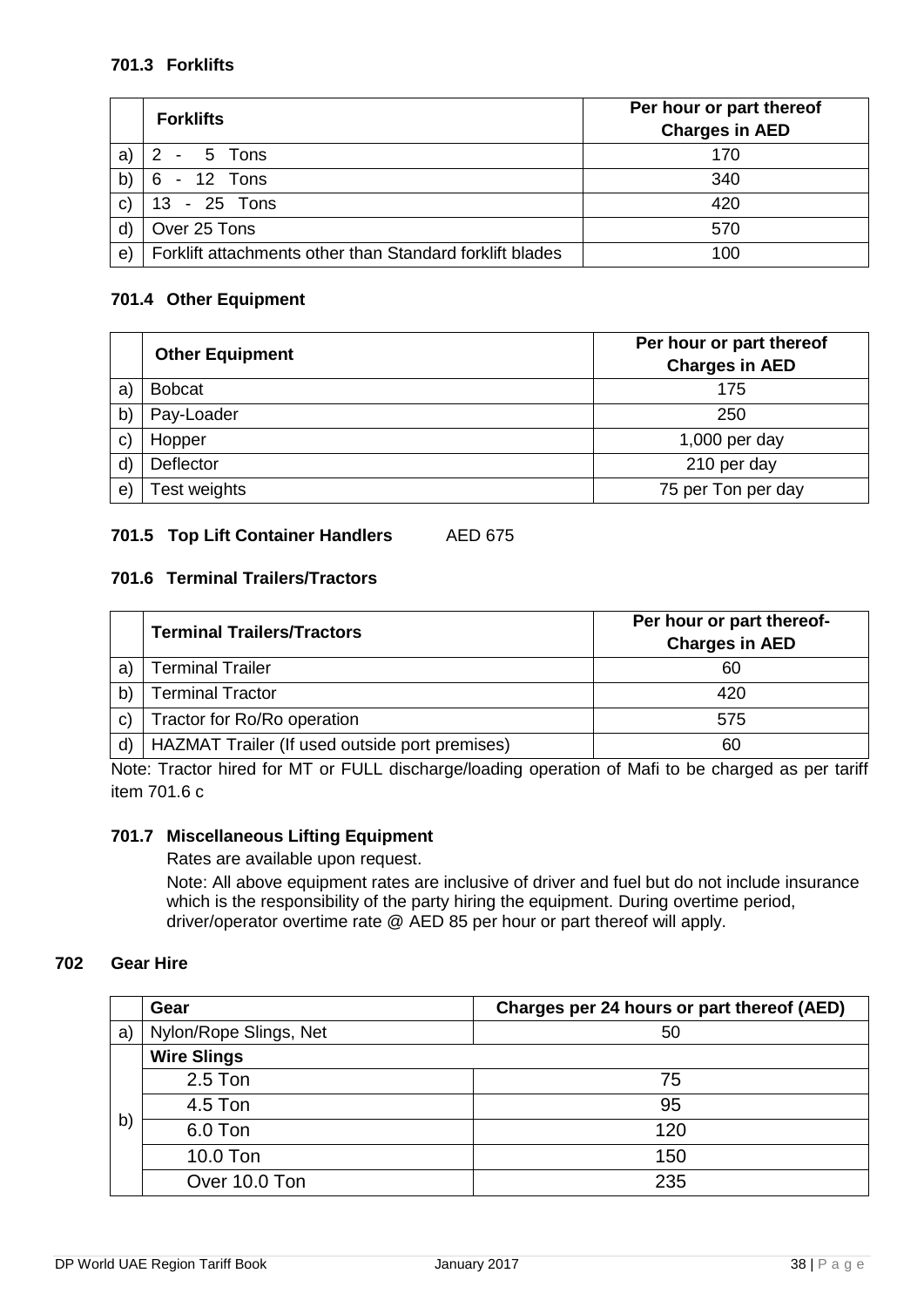|              | Gear                              | Charges per 24 hours or part thereof (AED) |
|--------------|-----------------------------------|--------------------------------------------|
|              | <b>Chain Slings</b>               |                                            |
| c)           | Single                            | 235                                        |
|              | Double/Quadruple                  | 310                                        |
| d)           | <b>Nylon Webbing Slings</b>       | 150                                        |
|              | <b>Vehicle Slings</b>             |                                            |
|              | $2.0$ Ton                         | 380                                        |
| e)           | 12.0 Ton                          | 910                                        |
|              | Over 12.0 Ton                     | 1,125                                      |
| f)           | Pipe Hooks (Steel/ Aluminium)     | 120                                        |
| g)           | Pallet Bars - Assembly            | 120                                        |
| h)           | Plate Clamps - Set                | 315                                        |
| i)           | Drum Hooks - Assembly             | 150                                        |
| j)           | Can Hooks / Bale Hooks - set      | 150                                        |
| $\mathsf{k}$ | C Hooks - set                     | 455                                        |
|              | <b>Shackles</b>                   |                                            |
|              | Upto 5.0 Ton                      | 10                                         |
| I)           | Upto 10.0 Ton                     | 16                                         |
|              | Upto 20.0 Ton                     | 60                                         |
|              | Over 20.0 Ton                     | 75                                         |
| m)           | <b>Dock Plates</b>                | 75                                         |
| n)           | Steel Plates - Large              | 75                                         |
| O)           | H/L Spreader Beam - 22 Ton        | 150                                        |
|              | <b>Container Spreader</b>         |                                            |
| p)           | 20' Container Spreader            | 455                                        |
|              | 40' Container Spreader            | 530                                        |
| q)           | <b>Grabs (Clam Shell Buckets)</b> | 1,500                                      |
| r)           | Spreader Bar - 28 Ton             | 150                                        |
| s)           | Spreader Bar – 35 Ton             | 310                                        |
| t)           | <b>Pallet Tray</b>                | 200                                        |
| u)           | <b>Flying Fork</b>                | 120                                        |
| V)           | Chain Hook                        | 455                                        |
| w)           | Cargo Net                         | 95                                         |
| X)           | Dunnage (per bundle)              | 340                                        |
| y)           | <b>Empty Packets</b>              | 15                                         |
| z)           | Face Mask (per box)               | 80                                         |

#### **CONDITIONS for Gear Hire**

The Port Operator will supply gear subject to availability. Hire rates are per 24 hours or part thereof. The cost of gear lost, or repaired, damaged or replaced while on hire will be collected from the hirer.

"Hire Requisition" must be signed daily by the hirer or his representative. Refusal to sign does not invalidate the "Hire Requisition" and charges will be made as per Tariff.

Should an agent opt for a fixed gear hire rate, then a flat rate of AED 3.00 per Ton may be applied at the discretion of the Port Operator. This arrangement is to be confirmed prior to the Vessel's operation.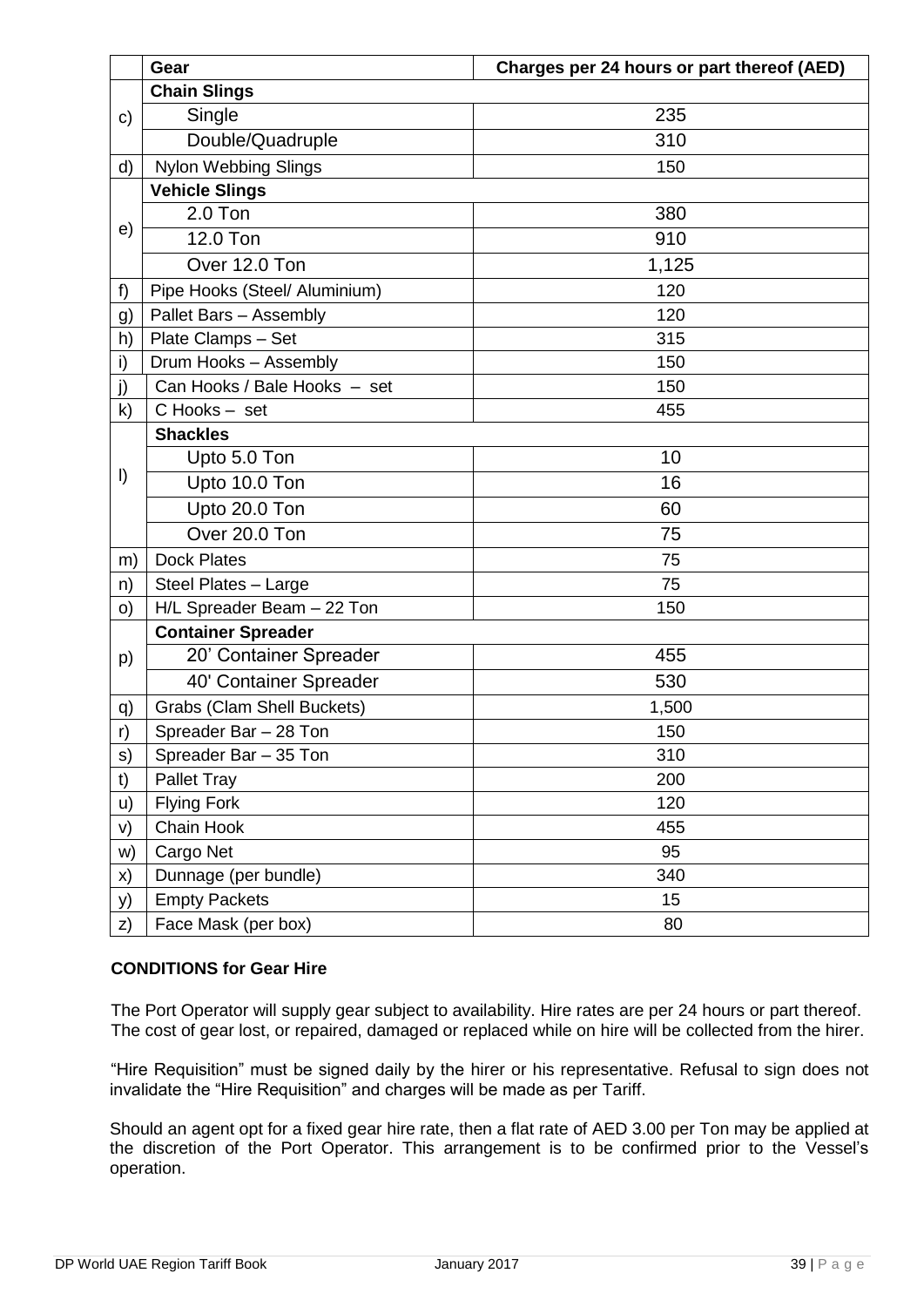#### **703 LASHING**

#### **703.1 Lashing or Cleaning Gang**

| Lashing or Cleaning Gang | AED 310 per gang per hour |
|--------------------------|---------------------------|
|--------------------------|---------------------------|

#### **703.2 Labour requirements**

|              | <b>Labour requirements</b>            | Per man hour or part thereof- Charges in AED |
|--------------|---------------------------------------|----------------------------------------------|
| a)           | <b>Additional Labour Requirements</b> | 45                                           |
| b)           | During overtime period                | 65                                           |
| $\mathbf{C}$ | During public holiday                 | 80                                           |

**703.3** Extra gang for lashing of Containers or any other Cargo AED 850 per gang per shift or part thereof

Note**:** Lashing material shall be at an extra cost

## **704 RFID (Radio Frequency Identification) TAGS FOR CONTAINER TRUCKS ENTERING THE PORT**

| <b>Tags for Container Trucks</b>                                | <b>Charges per Tag in AED</b>                        |
|-----------------------------------------------------------------|------------------------------------------------------|
| 704.1   Fixing RFID tags                                        | AED 340 per tag inclusive of installation at DP      |
|                                                                 | World premises                                       |
| <b>704.2</b> Fixing Temporary RFID tags<br>for irregular trucks | AED 60 per tag plus security deposit of AED 340      |
|                                                                 | (The deposit will be refunded upon return of the tag |
|                                                                 | prior exiting the Port Facility).                    |

#### **705 DOCUMENT PROCESSING CHARGE (DPC)**

|        | <b>Service</b>                                                       | <b>Charges in AED</b> |
|--------|----------------------------------------------------------------------|-----------------------|
| 705.1  | Token Processing Charge - Over Counter                               | 55 per Token          |
| 705.2  | Token Processing Charge - Online<br>25 per Token                     |                       |
| 705.3  | Cargo Gate Pass - Over Counter<br>55 per Gate Pass                   |                       |
| 705.4  | Cargo Gate Pass - Online<br>15 per Gate Pass                         |                       |
| 705.5  | Document Processing charges<br>55 per Document                       |                       |
| 705.6  | Delivery Order creation charges<br>5 per D.O.                        |                       |
| 705.7  | 150 per Certificate<br><b>Issuance of Certificate – Over Counter</b> |                       |
| 705.8* | <b>Issuance of Certificate - Online</b>                              | 55 per Certificate    |
| 705.9  | Document processing for Road Manifest                                | 125 per Vehicle       |

\*Note: AED 25/certificate would be charged in addition as courier fee.

#### **706 SAFETY INDUCTION FOR HAULIERS AED 50/- per driver per session**

## **707 ANTI-KNOCK MIXTURES – IMO Class 6.1**

Containers containing motor fuel anti-knock mixtures, IMO Class 6.1, UN No. 1649, IMDG code page 6199 (Octel Tanks) will be subject to a daily storage charge of AED 675 per tank after the following free time.

| Import or Export | 2 Days |
|------------------|--------|
| Transhipment     | 7 Days |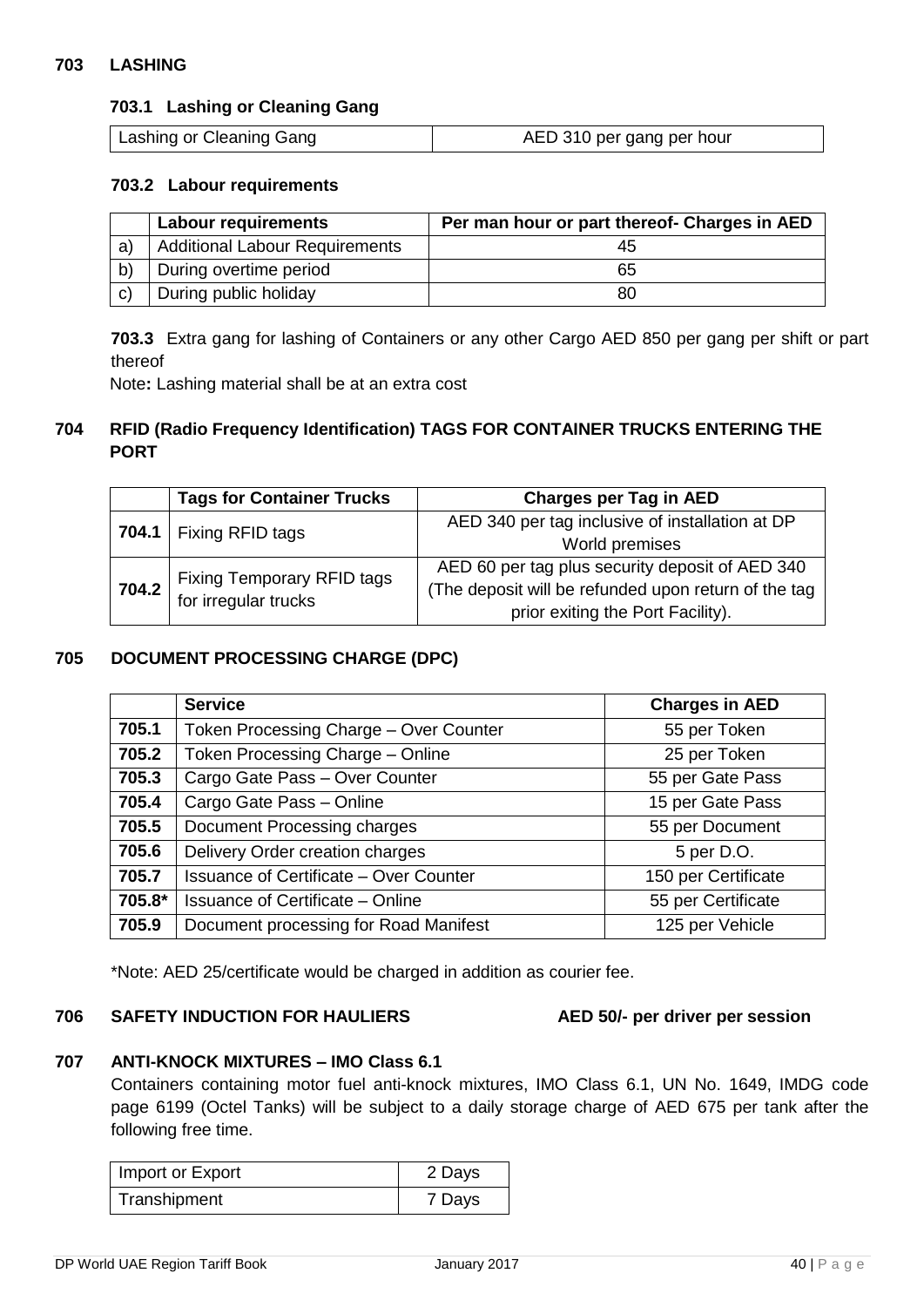# **708 GAS LIGHTERS IN CONTAINERS – IMO Class 2.1**

Gas Lighter Containers of IMO class 2.1, upon discharge from Vessel, will be opened for ventilation and re-sealed. The following charges shall apply

|    |                          | <b>Charges in AED</b> |
|----|--------------------------|-----------------------|
| a) | <b>Opening Container</b> | 75 per unit           |
| b) | Apply new Seal           | 20 per seal           |
| C) | Storage                  | As per Item 511       |

Note: Gas Lighters, IMO Class 2.1, UN 1057:

- 1. Gas lighters in Containers or Break-bulk for Dubai Importation will be accepted within Dubai Ports only on direct delivery basis during the summer months.
- 2. Gas lighter exported through Dubai Ports in dry Containers will be accepted within the Dubai Port limits only on the day of exportation/ shipment loading.
- 3. Transhipment Containers carrying gas lighters will be accepted within Dubai Ports provided they are stored in reefer Containers.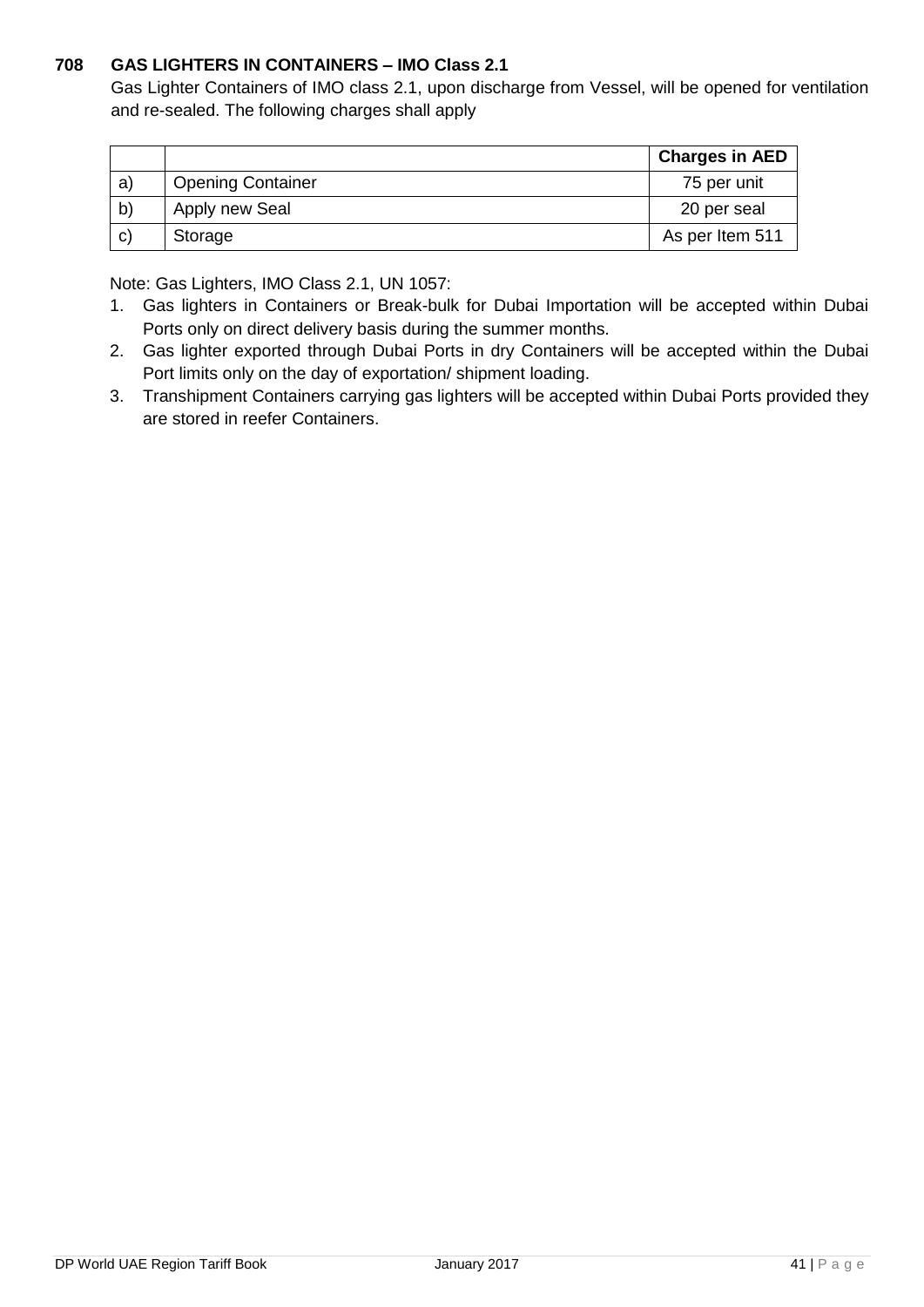Note: The following Tariffs are for related services which may be received at the Port but are not provided by DP World, and are subject to the terms and conditions of the individual providers. DP World is not liable for the services provided by third parties, Tariff's from third parties are subject to change.

## **801 HAZARDOUS CARGO / CONTAINERS**

## **801.1**

a) Containers with undeclared, poorly stowed or incorrectly packaged dangerous goods will receive fines at the discretion of the Port Authority.

b) Container with non-labelling, wrong labelling, incomplete labelling and any IMDG violation will receive a fine of AED 1,000 per violation.

C) Packages with non-labelling, wrong labelling, incomplete labelling and any IMDG violation will receive a fine of AED 100 per Freight Ton.

Rules and regulations for Storage, Handling and Transportation of Temperature Controlled IMDG and Non-Hazardous Cargo

## **1) IMDG Class 1:**

- a) Class 1 Cargo for Dubai Importation will be accepted within Dubai Ports only on direct delivery basis during the summer months.
- b) IMDG Class 1 Cargo which requires special storage temperature as per IMDG code and their manufacturer's requirements shall be stored in accordance with their respective requirements to ensure that at no given time does the storage temperature of these Cargo is exceeded.
- c) Export Containers will be accepted within the Dubai Port limits only on the day of exportation/ shipment loading.
- d) Storage, Handling and Transportation of Class 1.4S Container Containing Dangerous Goods: Containers containing dangerous goods falling within the classification code 1.4S may be stored within the Port for as maximum period of 8 days subject to strict adherence and observance of the following listed PCFC-EHS port safety requirements:
	- i) The storage of freight containers, containing dangerous goods with the classification code 1.4S, within the port area is restricted to transhipment containers only.
	- ii) All freight containers containing dangerous goods having the classification code 1.4S shall be properly packaged, placarded and marked in accordance with the provisions contained in the IMDG Code, as amended.
	- iii) The Agent shall obtain prior permission from the Concerned Authority, for example, Dubai Police, for the transhipment of a freight container containing dangerous goods having the classification code 1.4S – Any requirements and restrictions imposed by the Concerned Authority shall be strictly observed and adhered to by such Agent.
	- iv) The agent shall ensure advance and accurate submission of the cargo (classification code 1.4S) manifest information to all the concerned authorities in order to facilitate entry/residence of the legitimate/permitted containerised cargo in the storage yard.
	- v) The Agent shall ensure that the period in which a freight container containing dangerous goods having a classification code 1.4S remains in the Port does not, under any circumstances, exceed the allowable 8 day storage period.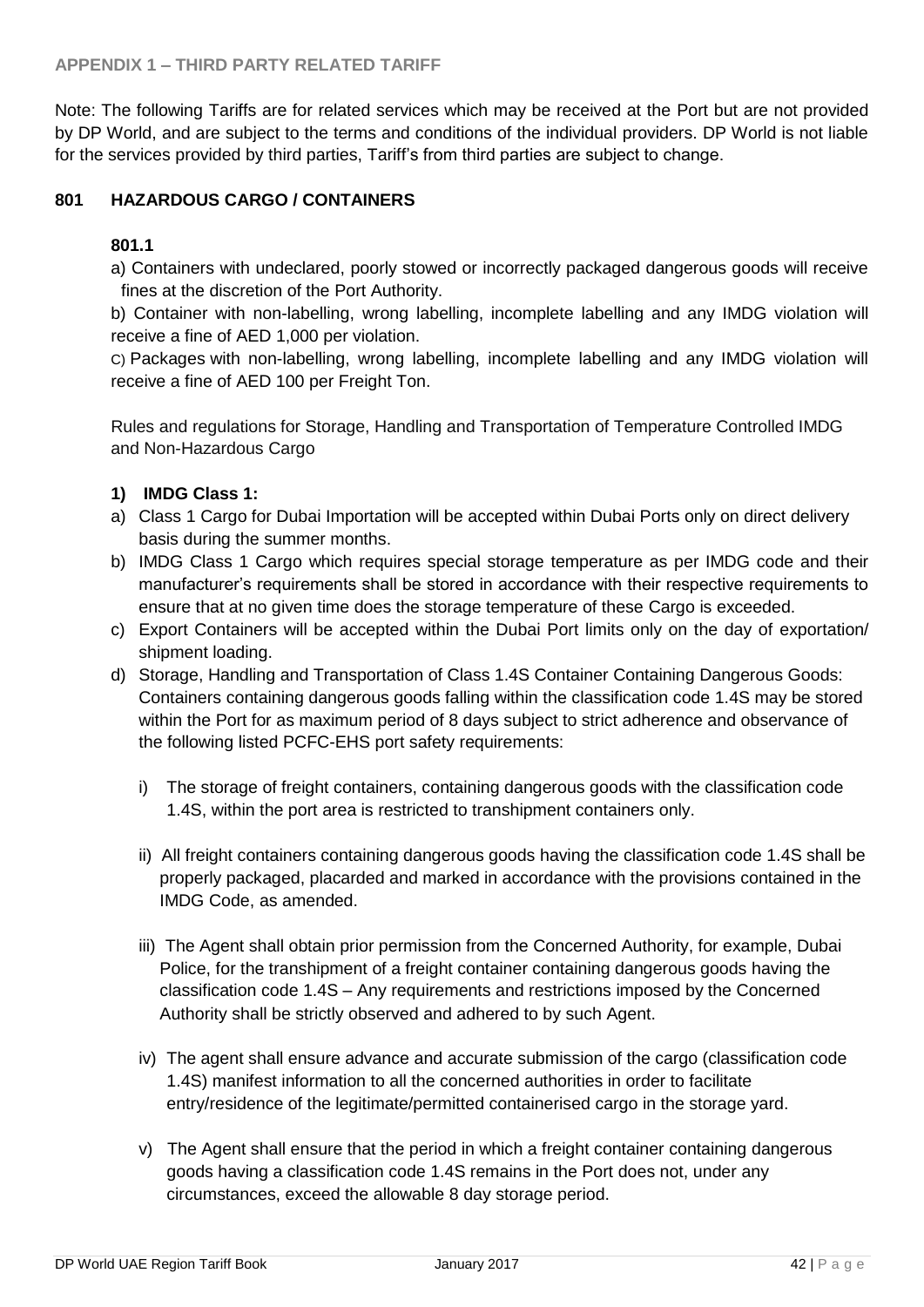- vi) The Agent shall ensure that where the dangerous goods having the classification code 1.4S, which is not normally temperature-controlled but can be exposed to ambient temperature levels equal to or exceeding the maximum allowable ambient temperature level under which such cargo may be transported / stored, such cargo shall be transported / stored under conditions of temperature control such that the temperature of the immediate surroundings of the cargo does not exceed the prescribed maximum ambient temperature allowed for that particular type of cargo.
- vii) Note: The surface of a freight container can heat rapidly when in direct sunlight in nearly windless conditions and the cargo may also become heated. In this regard, the Agent is responsible for ensuring that the Shipper is made aware of prevailing weather conditions (ambient temperatures)
- viii) The Agent shall ensure that all freight containers containing dangerous goods having a classification code 1.4S are locked or suitably secured in order to prevent unauthorized access to the cargo stored therein. Similarly, the Port Operator shall provide and maintain adequate security measures preventing unauthorized persons gaining access to such freight containers.
- ix) Any contravention to these above mentioned requirements may result in appropriate sanctions being imposed which may include imposition of fines against the violator.

# **2) Gas Lighters, IMO Class 2.1, UN 1057:**

- a) Gas lighters in Containers or Break-bulk for Dubai Importation will be accepted within Dubai Ports only on direct delivery basis during the summer months.
- b) Gas lighter exported through Dubai Ports in dry Containers will be accepted within the Dubai Port limits only on the day of exportation/ shipment loading.
- c) Transhipment Containers carrying gas lighters will be accepted within Dubai Ports provided they are stored in reefer Containers.

# **3) Class 2.1, 2.2, 3, 4.1, 4.2 and 5.1:**

Any Cargo classified under above titled groups which requires special storage temperature as per IMDG code and their manufacturer's requirements shall be stored in accordance with their respective requirements to ensure that at no given time does the storage temperature of these Cargo is exceeded.

# **4) Class 8 Cargo:**

Any Cargo which is classified under IMDG code groups and which requires special storage temperature as per the IMDG code and their manufacturer's requirements shall be stored in accordance with their respective requirements to ensure that at no given time does the storage temperature of this Cargo is exceeded.

#### a. Packaging Requirements

Only UN certified packaging is permitted to transport IMO class 8 Cargo. In case if the packaging is not UN certified, then the following Port EHS requirements shall be complied

- i. For plastic drums capacity of 200 Litres and above, only single tier storage is permitted and no drums shall be stowed one over other.
- ii. For Plastic Jerri-cans, only maximum three tier stowage is permitted and no Pallets/ Palletised Jerri-cans shall be stowed one over other.
- iii. Concentrated Nitric Acid is a strong oxidizing agent and can cause a fire risk if it comes into contact with combustible materials such as wood etc., which is used in packages/container.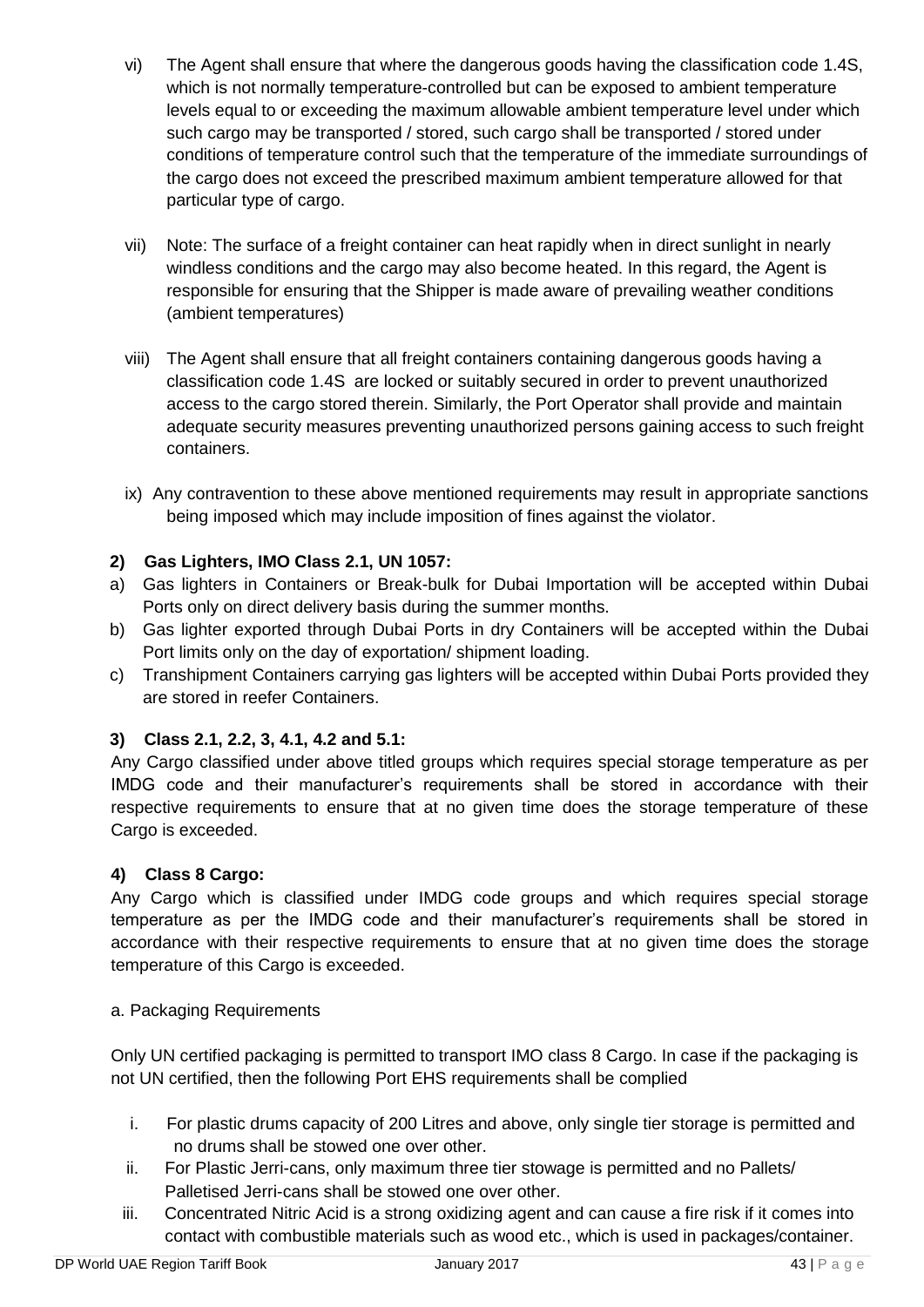Hence, adequate control measures shall be taken to prevent fire and cargo spill by taking into consideration of all potential hazards and risks.

- iv. "Container Packing Certificate" shall be obtained for all containers at the point of loading and submitted to Port Authority. Photographic evidence of packaging shall be presented , if requested from the Port Authority.
- v. Port Authority shall conduct random inspection on packages to ensure compliance requirements.

## b. Temperature Control.

If the cargo requires temperature control, then the temperature controlled container only shall be used in line with IMDG requirements. It is the responsibility of the shipper, consignee and agent to evaluate the prevailing temperature at DP World Ports in UAE (e.g. Port Jebel Ali) and accordingly utilize such a suitable container with adequate control measures.

c. Port Storage Requirements:

- i. Transhipment Class 8 Hazardous container shall not be stored within the port more than 7 days.
- ii. Import Class 8 Hazardous container shall be cleared within 3 working days.
- iii. Export Class 8 Hazardous container shall not be stored within the port more than 3 working days.

## **5) All other IMDG Classes:**

Any Cargo which is classified under IMDG code groups and which requires special storage temperature as per the IMDG code and their manufacturer's requirements shall be stored in accordance with their respective requirements to ensure that at no given time does the storage temperature of this Cargo is exceeded.

#### **6) Non-Hazardous Cargo:**

Any non-hazardous Cargo which has a limitation on its storage temperature as per its manufacturer's requirements shall be stored in accordance with their requirements to ensure that at no given time does the storage temperature of the Cargo is exceeded.

Where the IMDG code or Manufacturers storage, handling and transportation requirements are conflicting, the more stringent safety measures shall be applicable.

Cross stuffing operation involving all those IMDG listed Cargoes which requires special storage or handling temperature will not be accepted within Dubai Ports unless adequate and appropriate safety measures are available to ensure such operations are carried out as safe as reasonably practicable in accordance with the applicable IMDG code, Manufacturers and EHS requirements.

The concerned shipping line, agent will be held fully accountable for any incident, damage or leakage that may occur during the storage of these above mentioned hazardous and non-hazardous Cargoes within Dubai Ports' jurisdiction.

Any contravention of these above mentioned requirements may result in appropriate sanction which may also include imposition of fines against the violator.

All relevant and applicable IMDG Code and Ports EHS requirements should be strictly followed at all times.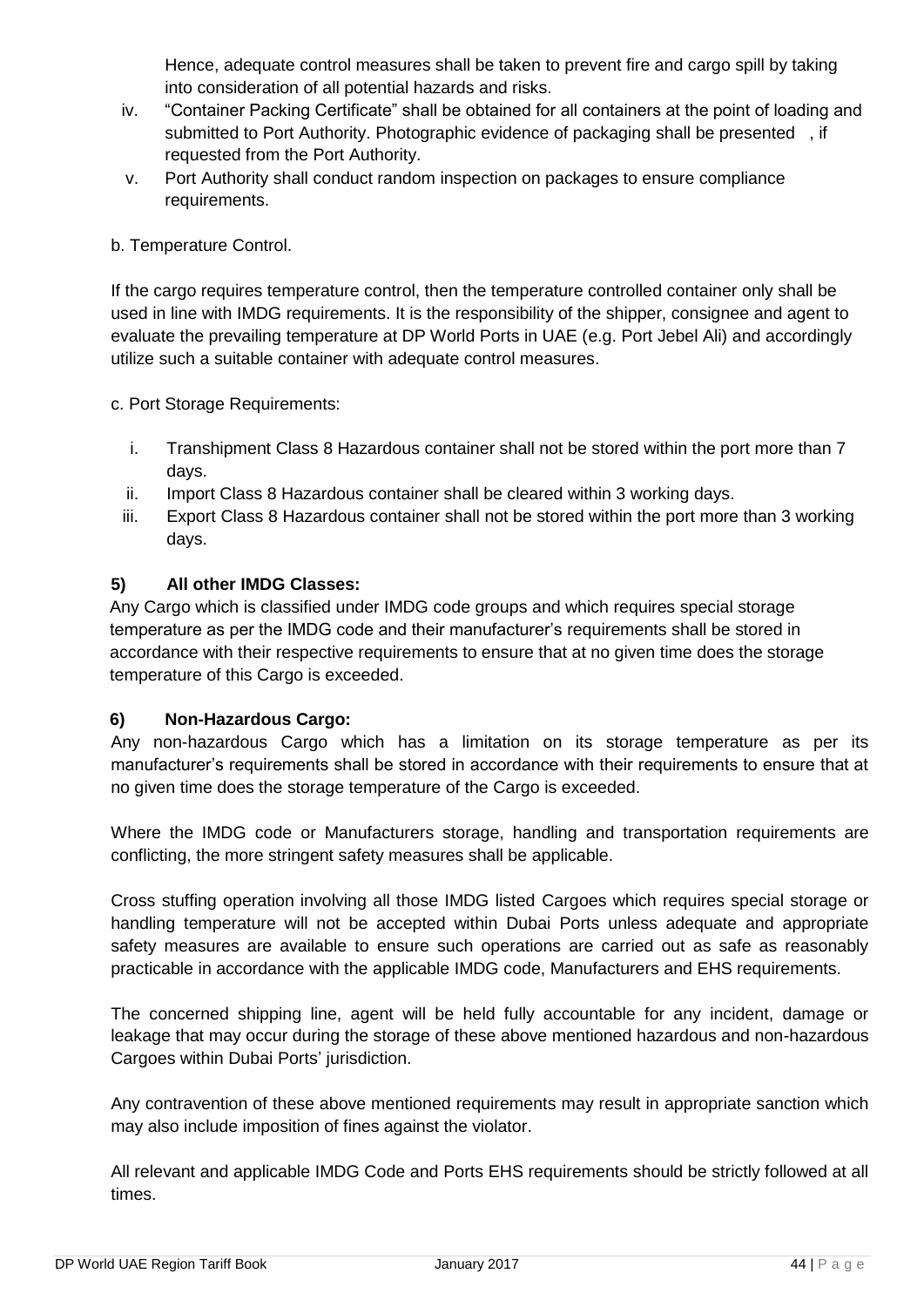# **801.2 Leaking Container**

All leaking containers shall be inspected by EHS as per regulation published on [www.trakhees.ae](http://www.trakhees.ae/).

## **802 Vessel's Violation**

Vessel found to be violating Port Authority's Regulations or GCC Rules and Regulations for Seaports or IMO Requirements or any Federal or Local requirements will be penalised. For rules and regulations visit TRAKHEES - EHS website [www.trakhees.ae](http://www.trakhees.ae/).

# **803 Trakhees - EHS Tariff (Including Penalties)**

| <b>Sr No</b>                                                                                     | <b>Particulars</b>                               | <b>Unit</b>           | <b>Charges in</b> |
|--------------------------------------------------------------------------------------------------|--------------------------------------------------|-----------------------|-------------------|
|                                                                                                  |                                                  |                       | <b>AED</b>        |
| Note : An amount of AED 20/- as knowledge & innovation will be charged for each service rendered |                                                  |                       |                   |
| HPPM002<br>EHS Training - Bunker Driver/Helper                                                   |                                                  | Per Person            | 600               |
| HPPM003                                                                                          | <b>EHS Training - Surveyor</b><br>Per Person     |                       | 1000              |
| HPPM005                                                                                          | EHS Training - Accreditation / HSE Training      | Per Person            | 1800              |
| HPPM006                                                                                          | EHS Training - Permit Work system                | Per Person            | 600               |
| HPPM007                                                                                          | EHS Training - Diving / Hazmat                   | Per Person            | 1000              |
| HPPM008                                                                                          | EHS Training - Ship Repair Supervisor/Ship       | Per Person            | 1000              |
|                                                                                                  | <b>Specialised Services</b>                      |                       |                   |
| HPPM017                                                                                          | <b>EHS Monitoring Charges for Monitoring</b>     | Per Operation         | 1000              |
|                                                                                                  | <b>Emergency Operations</b>                      |                       |                   |
| HPPM018                                                                                          | EHS Re-inspection Charge for Ships               | Per Inspection        | 2000              |
| HPPM023                                                                                          | <b>EHS Approval for Bunker Road Tanker</b>       | Per Road Tanker       | 500               |
| HPPM024                                                                                          | <b>EHS - Permit to Work Book</b>                 | Per Permit Book       | 100               |
| HPPM025                                                                                          | EHS - Container Inspection                       | Per Container         | 500               |
| HPPM027                                                                                          | <b>EHS</b> - Certificate for Reception Of Marpol | Per Certificate       | 100               |
|                                                                                                  | Residues / COA Amendment                         |                       |                   |
| HPPM028                                                                                          | <b>EHS - Environment Protection Fee for</b>      | Per Ship              | 300               |
|                                                                                                  | Vessels (GRT 1000 to 10000)                      |                       |                   |
| HPPM029                                                                                          | <b>EHS - Environment Protection Fee for</b>      | Per Ship              | 400               |
|                                                                                                  | Vessels (GRT 10001 to 30000)                     |                       |                   |
| HPPM030                                                                                          | <b>EHS - Environment Protection Fee for</b>      | Per Ship              | 500               |
|                                                                                                  | Vessels (GRT 30001 and above)                    |                       |                   |
| HPPM031<br><b>EHS - Clearance for Ports &amp; Marine</b>                                         |                                                  | Per Approval          | 500               |
|                                                                                                  | <b>Operational Activities</b>                    |                       |                   |
|                                                                                                  | EHS - Prequalification Application for Third     | Per Company/Barge     |                   |
| HPPM045                                                                                          | Party Agencies /                                 | Per Annum             | 5000              |
|                                                                                                  | <b>Bunker Barge</b>                              |                       |                   |
| HPPM046                                                                                          | EHS - Prequalification Renewal for Third         | Per Company/Barge     | 4000              |
|                                                                                                  | Party Agencies /Bunker Barge                     | Per Annum             |                   |
| <b>HPPM502</b>                                                                                   | EHS-Violation Unauthorised Storage of            | <b>First Instance</b> | 10000             |
|                                                                                                  | Hazardous/Dangerous Good/Materials               | Second Instance       | 20000             |
|                                                                                                  | <b>EHS-Violation Unauthorised</b>                | <b>First Instance</b> | 1000              |
| <b>HPPM504</b>                                                                                   | Dumping/Transportation of Waste inside           | Subsequent            | 5000              |
|                                                                                                  | <b>PCFC Jurisdiction</b>                         | Instance              |                   |
|                                                                                                  | <b>EHS-Violation Failure to Meet EHS Stack</b>   | <b>First Instance</b> | 2000              |
| <b>HPPM505</b>                                                                                   | <b>Emission/Discharge Standards</b>              | Subsequent            | 5000              |
|                                                                                                  |                                                  | Instance              |                   |
|                                                                                                  | <b>EHS-Violation Failure to meet Exhaust</b>     | <b>First Instance</b> | 1000              |
| HPPM506                                                                                          | Emission Standards from Mobile Equipment /       | Subsequent            |                   |
|                                                                                                  | Machineries / Vessels                            |                       |                   |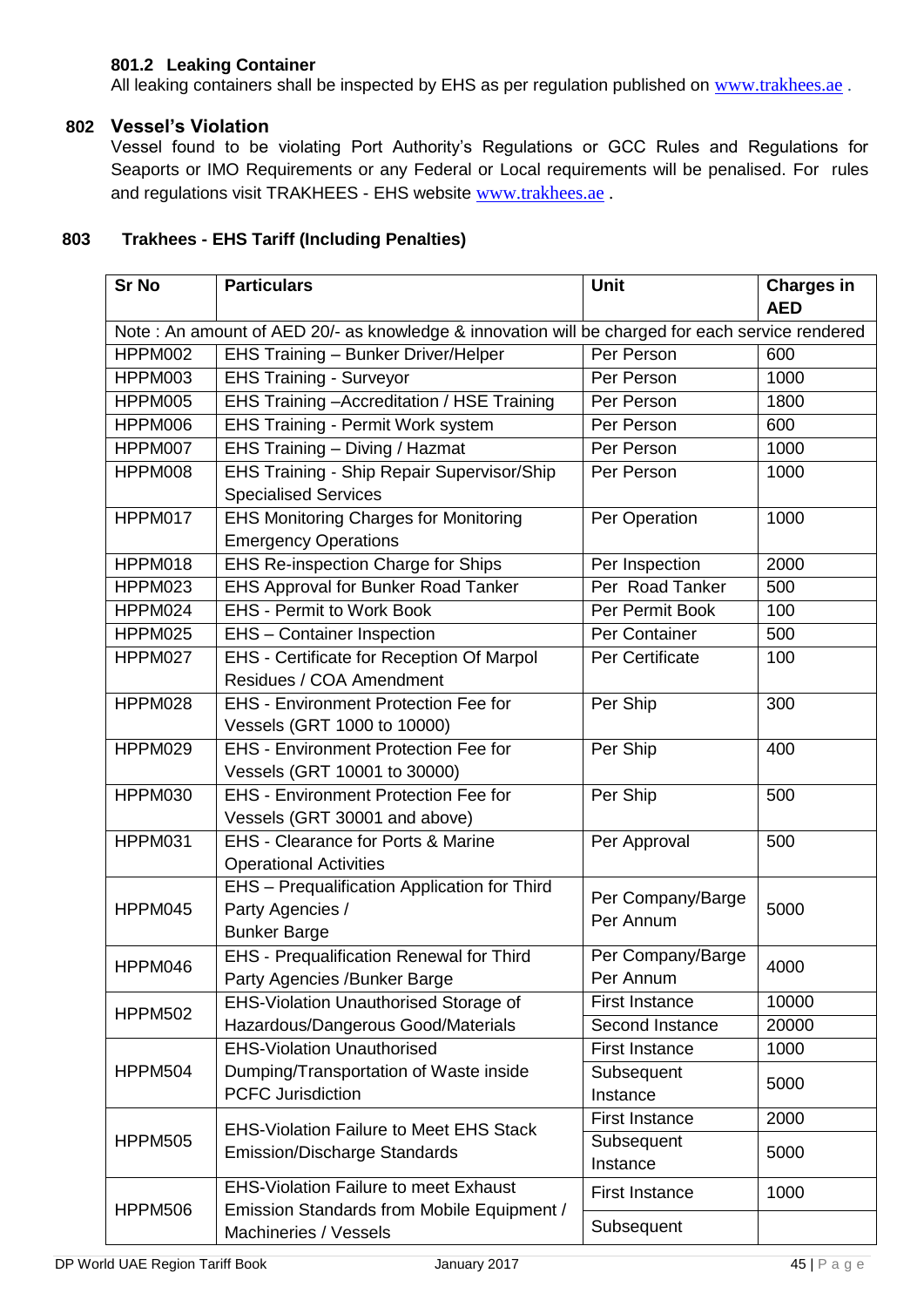|                |                                                                                                                                | Instance               | 3000                            |
|----------------|--------------------------------------------------------------------------------------------------------------------------------|------------------------|---------------------------------|
| <b>Sr No</b>   | <b>Particulars</b>                                                                                                             | <b>Unit</b>            | <b>Charges in</b><br><b>AED</b> |
|                | <b>EHS-Violation Barring EHS Officer from</b><br><b>Inspection of Premises</b>                                                 | <b>First Instance</b>  | 5000                            |
| <b>HPPM508</b> |                                                                                                                                | Subsequent<br>Instance | 10000                           |
| <b>HPPM509</b> | <b>EHS-Violation Acts Causing Significant</b><br><b>Environmental Contamination to</b><br>Soil/Ground/Sub-Surface/Marine Water | Per Instance           | 10000                           |
|                |                                                                                                                                | <b>First Instance</b>  | 5000                            |
| <b>HPPM510</b> | <b>EHS-Violation Unauthorised Operations by</b><br>3rd Parties within PCFC Jurisdiction                                        | Subsequent<br>Instance | 10000                           |
|                | <b>EHS-Violation Serious Injury/Incident</b>                                                                                   | Minor                  | 10000                           |
| <b>HPPM515</b> | Secondary to Failure to Comply with Health                                                                                     | Major                  | 50000                           |
|                | and Safety Requirements                                                                                                        | Critical               | 100000                          |
|                | <b>EHS-Violation Failure to Follow Safe</b>                                                                                    | <b>First Instance</b>  | 1000                            |
| <b>HPPM516</b> | Practices/Acts/Conditions/General<br><b>Cleanliness/Storage in Operations</b>                                                  | Subsequent<br>Instance | 5000                            |
| <b>HPPM517</b> | EHS-Violation Failure to Report a Fatal<br>Accident or Major/Critical Injury Within 24<br><b>Hours</b>                         |                        | 75000                           |
| <b>HPPM518</b> | EHS-Violation Failure to Comply with<br>Requirements of Prohibition Notice Issued by<br><b>EHS</b>                             | Per Instance           | 50000                           |
| <b>HPPM519</b> | EHS-Violation For not Complying with<br>Undertaking Letters Within the Given Time<br>Specified                                 | Per Instance           | 20000                           |
| <b>HPPM524</b> | <b>EHS-Violation IMDG Code</b>                                                                                                 | Per Violation          | 1000                            |

PCFC EHS Contacts: EHS.Ports@Trakhees.ae Tel: 009714 8811881 Fax: 009714 8817023

#### **804 PUBLIC HEALTH SERVICES TARIFF**

- **804.1** The use of garbage skips for all ships in the Port is compulsory.
- **804.2** Charges for the use of skips and disposal of garbage per 24 hrs or part thereof AED 125 per skip.
- **804.3** The use of skips for matter other than garbage per 24 hrs or part thereof AED 250 per skip.
- **804.4** Should ships require additional skips, charges of AED 125 per skip per 24 hrs or part thereof will apply, along with an AED 250 fee for each move associated with the positioning and/or emptying of the skip.